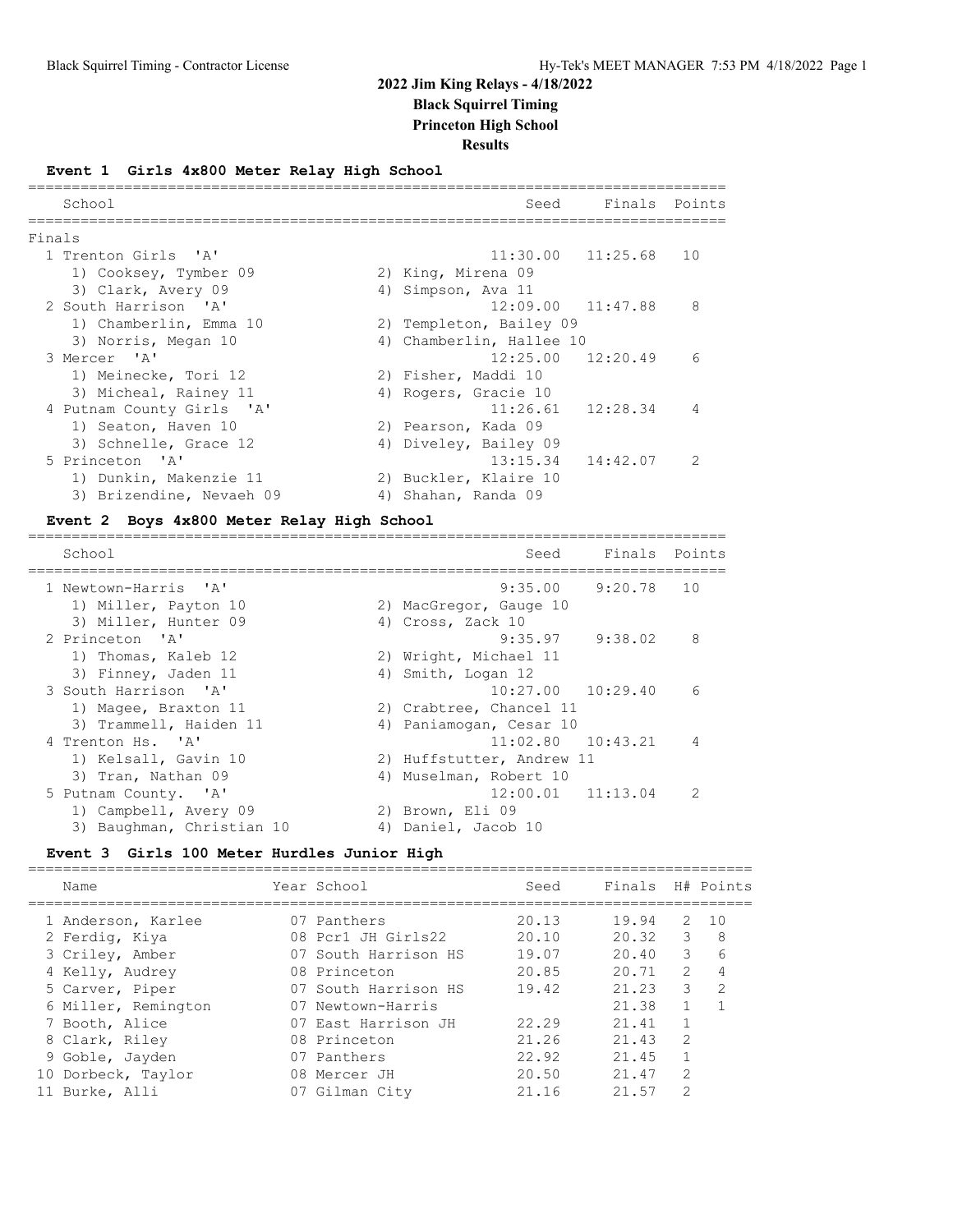#### **....Event 3 Girls 100 Meter Hurdles Junior High**

| 12 Brown, Kambrea | 08 Trenton MS Girls  | 19.00 | 22.09   | $\overline{\phantom{a}}$ |
|-------------------|----------------------|-------|---------|--------------------------|
| 13 Mejia, Makayla | 07 Trenton MS Girls  | 20.00 | 22.90   | $\overline{\phantom{a}}$ |
| 14 Cain, Lana     | 07 East Harrison JH  | 22.02 | 23.21   | $\overline{2}$           |
| 15 Post, Harmony  | 07 North Harrison JH |       | 24.77 1 |                          |

#### **Event 4 Boys 100 Meter Hurdles Junior High**

===================================================================================

| Name               | Year School           | Seed  | Finals |               | H# Points      |        |
|--------------------|-----------------------|-------|--------|---------------|----------------|--------|
| 1 Templeton, Brody | 08 South Harrison HS  | 19.17 | 18.39  |               | $3 \quad 10$   |        |
| 2 Humphrey, Gavin  | 08 Panthers           | 19.05 | 19.87  | 3             | 8              |        |
| 3 Evans, Chase     | 07 Princeton          | 19.66 | 19.93  | 3             | 6              |        |
| 4 Lawson, Dylan    | 08 Grundy R-V         | 21.40 | 20.90  | 2             | $\overline{4}$ |        |
| 5 Tovrea, Preston  | 08 Newtown-Harris     | 19.50 | 21.07  | 3             | 2              |        |
| 6 Griffith, Camden | 08 Gilman City        | 20.88 | 21.12  | 3             |                |        |
| 7 Spencer, Silas   | 08 Trenton.           | 21.42 | 21.58  | 2             |                | 21.571 |
| 8 Holt, Kash       | 07 Princeton          | 20.22 | 21.58  | 3             |                | 21.579 |
| 9 Graham, Lane     | 07 North Harrison JH  |       | 21.76  |               |                |        |
| 10 Chapman, Corey  | 07 Putnam Co. JH Boys | 21.10 | 22.94  | 2             |                |        |
| 11 Roberts, Logan  | 08 Trenton.           | 21.96 | 22.98  | $\mathcal{L}$ |                |        |
| 12 Moad, Ian       | 08 South Harrison HS  | 26.03 | 23.32  |               |                |        |
| 13 Morgan, Sawyer  | 07 Putnam Co. JH Boys | 26.00 | 25.09  |               |                |        |

#### **Event 5 Girls 100 Meter Hurdles High School**

===================================================================================

| Name |                                                                                                                                                                                       | Year School | Seed                                                                                                                                                 | Finals |               | H# Points |
|------|---------------------------------------------------------------------------------------------------------------------------------------------------------------------------------------|-------------|------------------------------------------------------------------------------------------------------------------------------------------------------|--------|---------------|-----------|
|      |                                                                                                                                                                                       |             | 16.48                                                                                                                                                | 17.32  | 2             | 10        |
|      |                                                                                                                                                                                       |             | 16.93                                                                                                                                                | 17.85  | 2             | -8        |
|      |                                                                                                                                                                                       |             | 17.72                                                                                                                                                | 18.41  | $\mathcal{L}$ | 6         |
|      |                                                                                                                                                                                       |             | 18.32                                                                                                                                                | 18.67  | $\mathcal{P}$ | 4         |
|      |                                                                                                                                                                                       |             | 20.31                                                                                                                                                | 20.69  | $\mathcal{P}$ | -2        |
|      |                                                                                                                                                                                       |             |                                                                                                                                                      | 21.01  |               |           |
|      |                                                                                                                                                                                       |             | 19.80                                                                                                                                                | 21.23  | 2             |           |
|      |                                                                                                                                                                                       |             | 23.00                                                                                                                                                | 24.63  |               |           |
|      |                                                                                                                                                                                       |             |                                                                                                                                                      | 27.73  |               |           |
|      | 1 Crabtree, Kelsey<br>2 Thoqmartin, Gracie<br>3 Plymell, Jillian<br>4 Siemer, Faith<br>5 Bennett, Kiara<br>6 Gerken, Erika<br>7 Soriana, Astrid<br>8 Milazzo, Molly<br>9 Stark, Riley |             | 10 Panthers<br>11 Princeton<br>12 Panthers<br>10 Princeton<br>10 South Harrison<br>10 North Harris<br>09 Trenton Girls<br>10 Grundy R-V<br>09 Mercer |        |               |           |

#### **Event 6 Boys 110 Meter Hurdles High School**

| Name                | Year School       | Seed  | Finals Points |    |
|---------------------|-------------------|-------|---------------|----|
|                     |                   |       |               |    |
| 1 Peterson, Cole    | 11 Grundy R-V     | 17.40 | 18.44         | 10 |
| 2 Hendee, Lucas     | 11 Putnam County. | 18.77 | 18.64         | 8  |
| 3 Miller, Hunter    | 09 Newtown-Harris | 21.00 | 20.24         |    |
| 4 Campbell, Avery   | 09 Putnam County. | 20.33 | 20.36         |    |
| -- Kempton, Timothy | 10 Trenton Hs.    | 21.98 | <b>DNF</b>    |    |

#### **Event 7 Girls 100 Meter Dash Junior High**

| Name                | Year School          | Seed  | Finals H# Points |   |       |
|---------------------|----------------------|-------|------------------|---|-------|
| 1 Brundage, Traylen | 08 Pcr1 JH Girls22   | 13.40 | 14 19            |   | 4 1 0 |
| 2 Hunter, Lexi      | 08 South Harrison HS | 14.03 | 15.27            |   | 4 8   |
| 3 Webb, Ouinn       | 08 Pcr1 JH Girls22   | 14.50 | 15.54            | 4 | - 6   |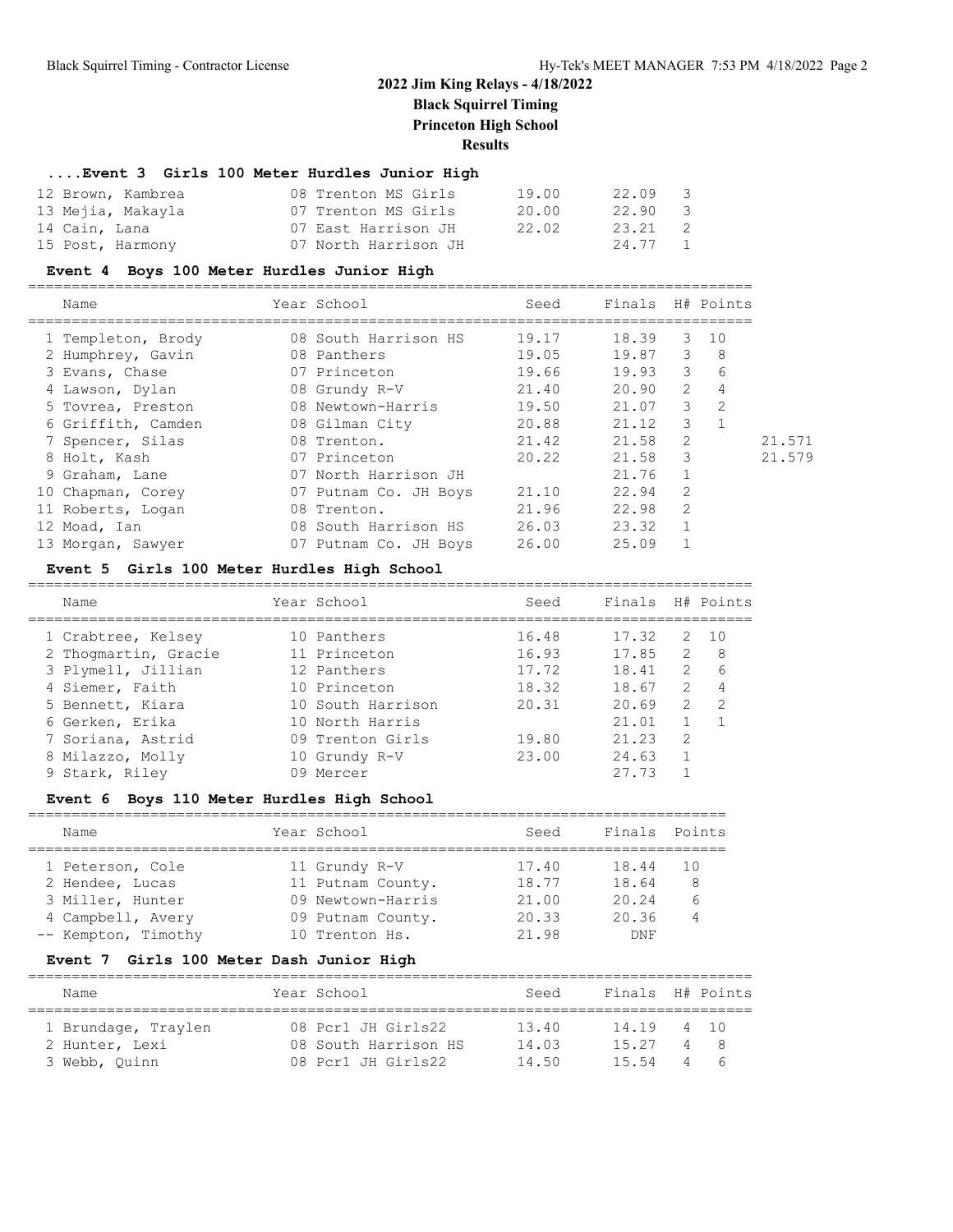## **2022 Jim King Relays - 4/18/2022 Black Squirrel Timing**

**Princeton High School**

**Results**

## **....Event 7 Girls 100 Meter Dash Junior High**

| 4 Pauley, Mya           | 07 Milan JH          | 14.93 | 15.63   | 3               | 4            |        |
|-------------------------|----------------------|-------|---------|-----------------|--------------|--------|
| 5 Henke, Mikaylee       | 07 Princeton         | 14.76 | 15.70   | $4\overline{ }$ | 2            |        |
| 6 Enright, Alyvia       | 08 Princeton         | 14.85 | 15.76   | $\overline{4}$  | $\mathbf{1}$ |        |
| 7 Anderson, Karlee      | 07 Panthers          | 15.17 | 15.77   | 3               |              |        |
| 8 Booth, Alice          | 07 East Harrison JH  | 15.80 | 15.85   | 2               |              |        |
| 9 Goble, Jayden         | 07 Panthers          | 16.10 | 16.00   | 2               |              |        |
| 10 Stonger, Lexa        | 08 Grundy R-V        | 14.90 | 16.01   | 4               |              | 16.006 |
| 11 Houk, Payton         | 07 Mercer JH         | 15.70 | 16.01 3 |                 |              | 16.009 |
| 12 Bowe, Catelin        | 07 Laredo-Pleas      |       | 16.16   |                 |              |        |
| 13 Wells, Peyton        | 07 Mercer JH         | 15.20 | 16.20   | 3               |              |        |
| 14 Foster, Payton       | 08 Trenton MS Girls  | 14.91 | 16.25   | 3               |              |        |
| 15 Hall, Alyssa         | 07 Trenton MS Girls  | 15.69 | 16.32   | 3               |              |        |
| 16 Cain, Lana           | 07 East Harrison JH  | 16.87 | 16.69   | 2               |              |        |
| 17 Polley, Addison      | 07 South Harrison HS | 18.63 | 16.94   | 2               |              |        |
| 18 Post, Harmony        | 07 North Harrison JH | 18.00 | 17.59   | 2               |              |        |
| 19 Pendergraft, Trinity | 07 Newtown-Harris    |       | 17.81   |                 |              |        |
| 20 Curd, Kallie         | 08 Laredo-Pleas      |       | 18.27   |                 |              |        |
| 21 Chalfant, Caitlynn   | 07 Gilman City       | 17.57 | 19.89   | 2               |              |        |

## **Event 8 Boys 100 Meter Dash Junior High**

===================================================================================

| Name |                                                                                                                                                                                                                                                                    | Seed                                                                                                                                                                                                                                                                                                                                                                                                                                                                            |                                                     |                                                                                                                                     |                                                               |
|------|--------------------------------------------------------------------------------------------------------------------------------------------------------------------------------------------------------------------------------------------------------------------|---------------------------------------------------------------------------------------------------------------------------------------------------------------------------------------------------------------------------------------------------------------------------------------------------------------------------------------------------------------------------------------------------------------------------------------------------------------------------------|-----------------------------------------------------|-------------------------------------------------------------------------------------------------------------------------------------|---------------------------------------------------------------|
|      |                                                                                                                                                                                                                                                                    | 13.10                                                                                                                                                                                                                                                                                                                                                                                                                                                                           | 13.45                                               | 4                                                                                                                                   | 10                                                            |
|      |                                                                                                                                                                                                                                                                    |                                                                                                                                                                                                                                                                                                                                                                                                                                                                                 |                                                     | $\overline{4}$                                                                                                                      | 8                                                             |
|      |                                                                                                                                                                                                                                                                    |                                                                                                                                                                                                                                                                                                                                                                                                                                                                                 |                                                     | $\mathcal{E}$                                                                                                                       | 6                                                             |
|      |                                                                                                                                                                                                                                                                    |                                                                                                                                                                                                                                                                                                                                                                                                                                                                                 |                                                     | $\overline{4}$                                                                                                                      | $\overline{4}$                                                |
|      |                                                                                                                                                                                                                                                                    |                                                                                                                                                                                                                                                                                                                                                                                                                                                                                 |                                                     | $\overline{4}$                                                                                                                      | 2                                                             |
|      |                                                                                                                                                                                                                                                                    |                                                                                                                                                                                                                                                                                                                                                                                                                                                                                 |                                                     | $\overline{4}$                                                                                                                      | $\mathbf{1}$                                                  |
|      |                                                                                                                                                                                                                                                                    |                                                                                                                                                                                                                                                                                                                                                                                                                                                                                 | 14.42                                               | 4                                                                                                                                   |                                                               |
|      |                                                                                                                                                                                                                                                                    |                                                                                                                                                                                                                                                                                                                                                                                                                                                                                 | 14.54                                               | 3                                                                                                                                   |                                                               |
|      |                                                                                                                                                                                                                                                                    |                                                                                                                                                                                                                                                                                                                                                                                                                                                                                 | 14.68                                               | 3                                                                                                                                   |                                                               |
|      |                                                                                                                                                                                                                                                                    |                                                                                                                                                                                                                                                                                                                                                                                                                                                                                 | 14.80                                               | 3                                                                                                                                   |                                                               |
|      |                                                                                                                                                                                                                                                                    |                                                                                                                                                                                                                                                                                                                                                                                                                                                                                 | 14.81                                               | 3                                                                                                                                   |                                                               |
|      |                                                                                                                                                                                                                                                                    |                                                                                                                                                                                                                                                                                                                                                                                                                                                                                 | 15.05                                               | 3                                                                                                                                   |                                                               |
|      |                                                                                                                                                                                                                                                                    |                                                                                                                                                                                                                                                                                                                                                                                                                                                                                 | 15.09                                               | 2                                                                                                                                   |                                                               |
|      |                                                                                                                                                                                                                                                                    |                                                                                                                                                                                                                                                                                                                                                                                                                                                                                 | 15.50                                               | 2                                                                                                                                   |                                                               |
|      |                                                                                                                                                                                                                                                                    |                                                                                                                                                                                                                                                                                                                                                                                                                                                                                 | 15.61                                               | $\mathbf{1}$                                                                                                                        |                                                               |
|      |                                                                                                                                                                                                                                                                    |                                                                                                                                                                                                                                                                                                                                                                                                                                                                                 | 15.85                                               | 2                                                                                                                                   |                                                               |
|      |                                                                                                                                                                                                                                                                    | 15.62                                                                                                                                                                                                                                                                                                                                                                                                                                                                           | 15.92                                               | 2                                                                                                                                   |                                                               |
|      |                                                                                                                                                                                                                                                                    | 17.17                                                                                                                                                                                                                                                                                                                                                                                                                                                                           | 17.21                                               | $\mathbf{1}$                                                                                                                        |                                                               |
|      |                                                                                                                                                                                                                                                                    |                                                                                                                                                                                                                                                                                                                                                                                                                                                                                 | 19.24                                               | $\mathbf{1}$                                                                                                                        |                                                               |
|      | 1 Reed, Hunter<br>2 Bunnell, Riley<br>3 Mills, Jaden<br>4 Garcia, Agustin<br>6 Hoover, Brendan<br>7 Dorbeck, Tanner<br>8 Lewis, Dylan<br>9 Graham, Lane<br>12 Glaspie, Christian<br>13 Bowden, Matthew<br>15 Henke, Henry<br>18 Mason, Collin<br>19 Roberts, David | Year School<br>08 Milan JH<br>08 Putnam Co. JH Boys<br>07 Laredo-Pleas<br>08 Milan JH<br>08 South Harrison HS<br>07 Mercer JH<br>08 Mercer JH<br>07 North Harrison JH<br>10 Quinley, Bryson 67 South Harrison HS<br>11 Spring, Brayten 67 Putnam Co. JH Boys<br>07 Trenton.<br>08 Trenton.<br>14 Estrada, Jace 68 Gilman City<br>07 Princeton<br>16 Lawson, Dylan                         08 Grundy R-V<br>17 Young, Alexander 68 Gilman City<br>08 Panthers<br>07 Laredo-Pleas | 5 Hamilton, Dustin             08 North Harrison JH | 13.13<br>14.02<br>13.30<br>13.82<br>13.29<br>13.40<br>14.10<br>14.00<br>14.53<br>14.60<br>14.39<br>15.54<br>15.60<br>15.65<br>15.20 | Finals H# Points<br>13.48<br>13.54<br>13.87<br>14.17<br>14.34 |

## **Event 9 Girls 100 Meter Dash High School**

| Name                 | Year School            | Seed  | Finals |               | H# Points      |
|----------------------|------------------------|-------|--------|---------------|----------------|
| 1 Wilson, Lillian    | 11 South Harrison      | 12.70 | 13.66  |               | 3 10           |
| 2 Dickerson, Adeline | 11 Putnam County Girls | 12.94 | 14.17  | 3             | -8             |
| 3 Westerhof, Shay    | 12 Trenton Girls       | 13.50 | 14.25  | 3.            | $6^{6}$        |
| 4 Brown, Carsey      | 11 Princeton           | 13.82 | 14.82  | 3             | $\overline{4}$ |
| 5 Kelly, Grace       | 10 Princeton           | 13.66 | 14.99  | 3.            | $\mathcal{P}$  |
| 6 Molloy, Abigail    | 09 South Harrison      | 14.06 | 15.00  | 3.            |                |
| 7 Bonnett, Skylar    | 11 Grundy R-V          | 15.10 | 15.16  | $\mathcal{L}$ |                |
|                      |                        |       |        |               |                |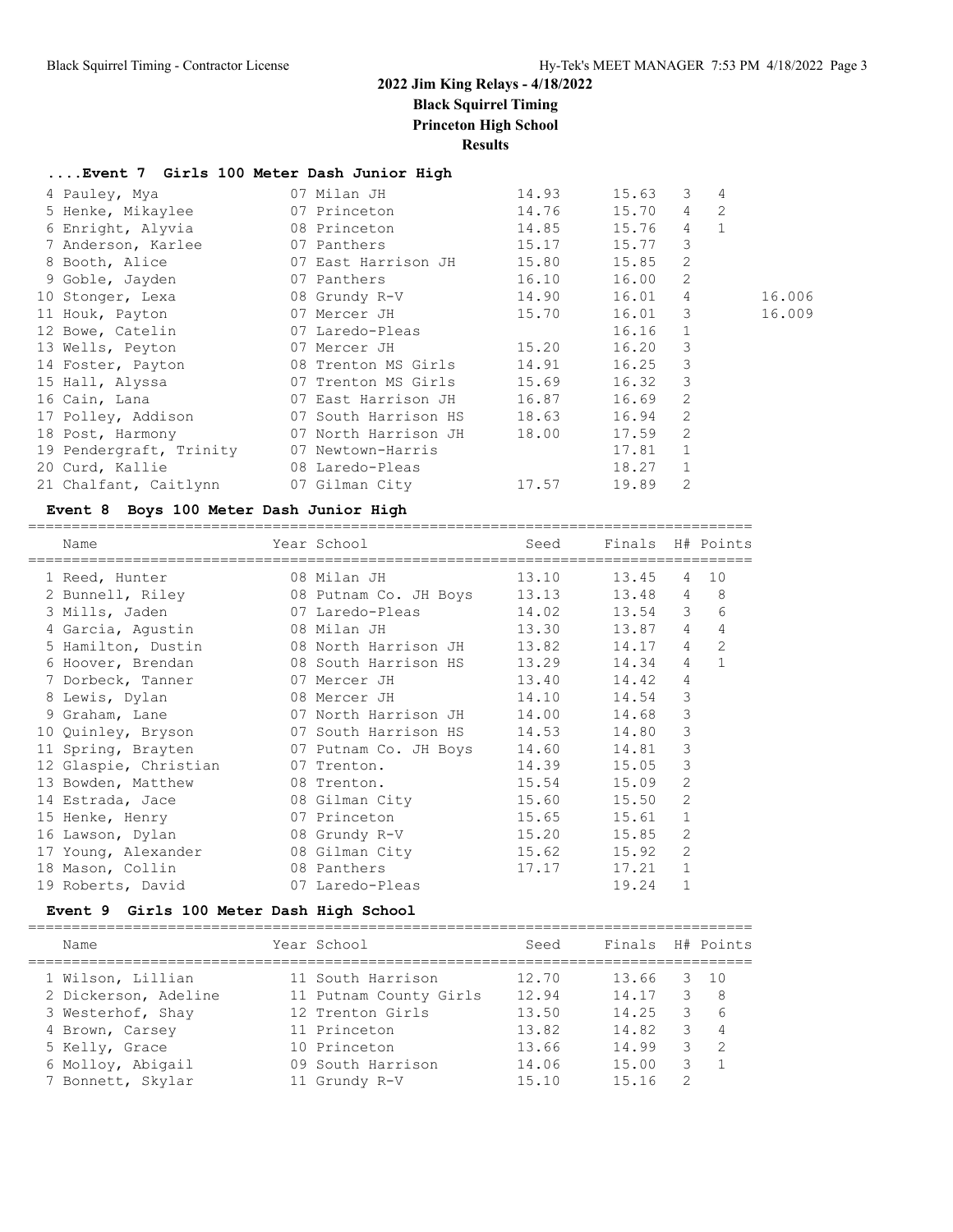#### **....Event 9 Girls 100 Meter Dash High School**

| 8 Barton, Linda       | 09 Mercer        |       | 15.47 | $\sim$ 1 |
|-----------------------|------------------|-------|-------|----------|
| 9 Rains, Adysan       | 09 Grundy R-V    | 14.70 | 15.60 | -2       |
| 10 Barraza, Jeighdynn | 10 Panthers      | 15.72 | 16.14 |          |
| 11 Chamberlin, Cadi   | 11 Panthers      | 15.73 | 16.19 |          |
| 12 Turner, Shay       | 09 Trenton Girls | 15.80 | 16.25 |          |
| 13 Martin, Summer     | 11 Mercer        |       | 16.28 |          |
| 14 Chapman, kailee    | East Harrison JH |       | 19.99 |          |

#### **Event 10 Boys 100 Meter Dash High School**

=================================================================================== Name The Year School Seed Finals H# Points =================================================================================== 1 Perkins, Blaine 11 Putnam County. 11.62 11.56 2 10 2 Tomlin, Chase 11 Putnam County. 11.78 11.69 2 8 3 Holt, Talan 10 Princeton 11.60 11.79 2 6 4 Chamberlin, Parker 12 South Harrison 11.80 11.98 2 4 5 Corbett, Chance 12 South Harrison 11.68 12.27 2 2 6 Christy, Cameron 10 Trenton Hs. 12.66 13.14 1 1 7 Rains, Aidan 11 Grundy R-V 12.70 13.38 1 8 Gibson, Tyson 11 North Harrison High 12.30 13.41 2 9 Vargas, Gabriel 09 Princeton 12.62 13.56 1 10 Otto, Brett 10 Newtown-Harris 13.58 1 11 Lawson, Cale 09 Grundy R-V 13.70 14.61 1

#### **Event 11 Girls 4x200 Meter Relay Junior High**

| School                      | Seed                    | Finals H# Points |              |                |
|-----------------------------|-------------------------|------------------|--------------|----------------|
| 1 Princeton<br>$\mathsf{A}$ | 2:07.16                 | 2:05.02          |              | 2, 10          |
| 1) Henke, Mikaylee 07       | 2) Enright, Alyvia 08   |                  |              |                |
| 3) Brown, Laney 07          | 4) Clark, Riley 08      |                  |              |                |
| 2 Trenton MS Girls 'A'      | 2:05.54                 | 2:06.59          | 2            | 8              |
| 1) Hall, Alyssa 07          | 2) Foster, Payton 08    |                  |              |                |
| 3) Bonnett, Ty 07           | 4) Corwin, Kylee 08     |                  |              |                |
| 3 Pcr1 JH Girls22 'A'       | 2:08.00                 | 2:10.18          | 2            | 6              |
| 1) Fisher, Loralei 08       | 2) Porras, Bryanna 08   |                  |              |                |
| 3) Blanchard, Sammie 08     | 4) Ferdig, Kiya 08      |                  |              |                |
| 4 Milan JH 'A'              | 2:09.04                 | 2:10.97          | $\mathbf{1}$ | $\overline{4}$ |
| 1) Cisneros, Jazmin 08      | 2) Marquina, Melani 07  |                  |              |                |
| 3) Pauley, Mya 07           | 4) Dabney, Marian 08    |                  |              |                |
| 5 Mercer JH 'A'             | 2:08.00                 | 2:14.40          | $\mathbf{1}$ | $\overline{2}$ |
| 1) Wells, Peyton 07         | 2) Stark, Kymber 07     |                  |              |                |
| 3) Dorbeck, Taylor 08       | 4) Houk, Payton 07      |                  |              |                |
| 6 Panthers 'A'              |                         | 2:14.68          | $\mathbf{1}$ | $\overline{1}$ |
| 7 South Harrison HS 'A'     | 2:01.31                 | 2:17.42          | 2            |                |
| 1) Burkhead, Kenley 08      | 2) Sherill, Brylee 08   |                  |              |                |
| 3) Barnett, Bailey 07       | 4) Crawford, Alayden 08 |                  |              |                |
| 8 Laredo-Pleasant View 'A'  |                         | 2:20.13          | 1            |                |
| 1) Bowe, Catelin 07         | 2) Mullins, Julianna 07 |                  |              |                |
| 3) Freeman, Addisyn 07      | 4) Allnutt, Kinsley 08  |                  |              |                |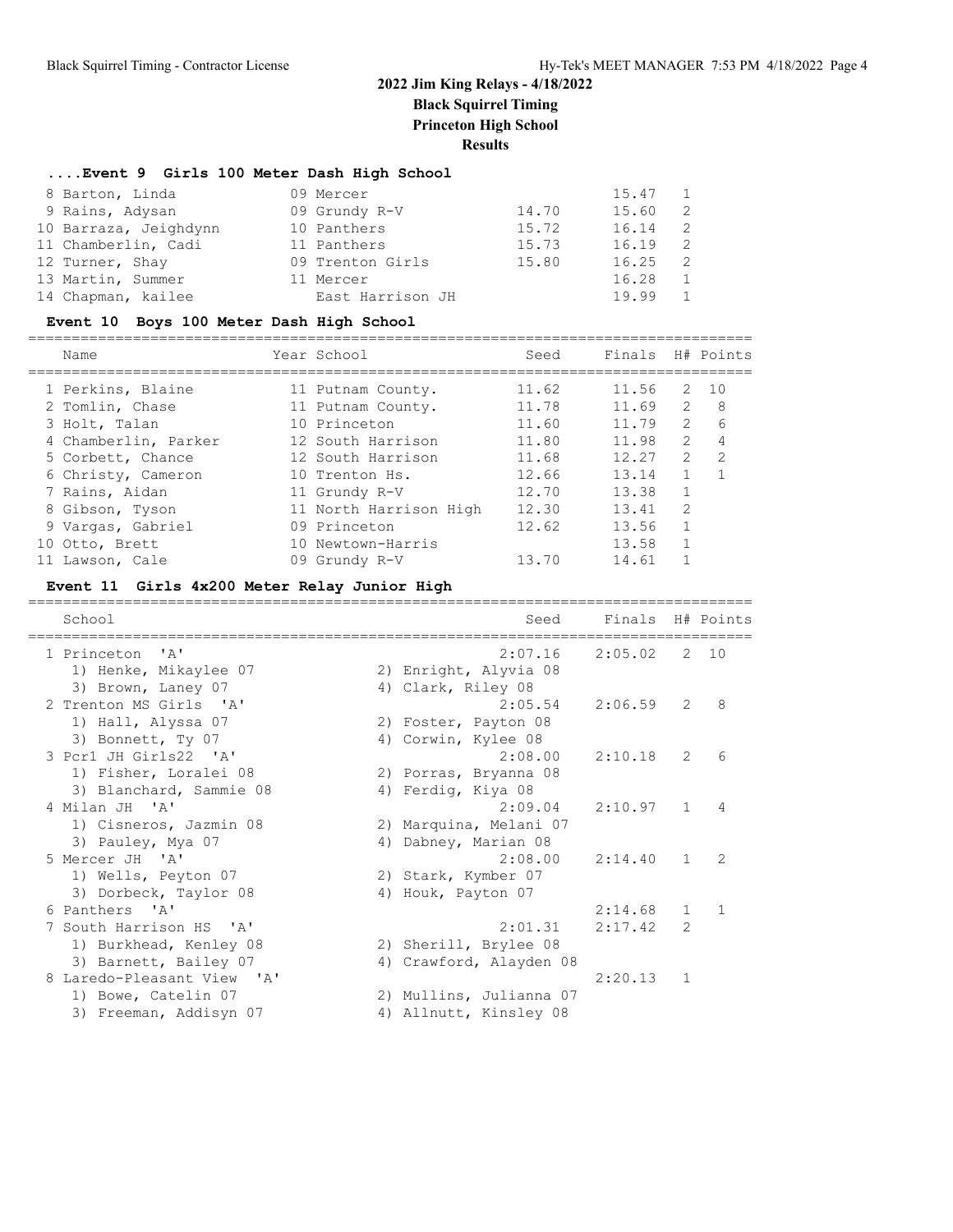**Results**

#### **Event 12 Boys 4x200 Meter Relay Junior High**

| School                     | Seed                   | Finals H# Points |                |                 |
|----------------------------|------------------------|------------------|----------------|-----------------|
| $\mathsf{Z}$<br>1 Trenton. | ===========<br>1:47.01 | 1:47.45          |                | 2 10            |
| 1) Houser, Cooper 08       | 2) Otto, Garrison 08   |                  |                |                 |
| 3) Baker, Michael 08       | 4) Miller, Elijah 08   |                  |                |                 |
| 2 Milan JH 'A'             | 1:54.60                | 1:54.16          | $\mathcal{L}$  | 8               |
| 1) Garcia, Agustin 08      | 2) Alvarez, Gerardo 08 |                  |                |                 |
| 3) Alvarez, Juan 08        | 4) Reed, Hunter 08     |                  |                |                 |
| 3 South Harrison HS 'A'    | 1:55.23                | 1:56.59          | $\mathcal{L}$  | $6\overline{6}$ |
| 1) Doolittle, Zander 08    | 2) Hoover, Brendan 08  |                  |                |                 |
| 3) Barclay, Gage 08        | 4) McCall, Joel 08     |                  |                |                 |
| 4 Putnam Co. JH Boys 'A'   | 1:52.30                | 1:56.63          | $\mathcal{L}$  | $\overline{4}$  |
| 1) Lopez, Diego 08         | 2) Jones, Jacob 07     |                  |                |                 |
| 3) Sivetts, Henry 08       | 4) Watt, Angstrom 08   |                  |                |                 |
| 5 Princeton 'A'            | 1:56.77                | 1:58.65          | $\mathcal{L}$  | $\mathcal{L}$   |
| 1) Pierce, Gage 07         | 2) Schurke, Kolton 07  |                  |                |                 |
| 3) Henke, Henry 07         | 4) Powell, Corbin 07   |                  |                |                 |
| 6 Laredo-Pleasant View 'A' | 1.00                   | 2:00.33          | $\mathbf{1}$   | $\overline{1}$  |
| 1) Epperson, Cutler 08     | 2) Skipper, Camden 07  |                  |                |                 |
| 3) Roberts, Nick 08        | 4) Mills, Jaden 07     |                  |                |                 |
| 7 Mercer JH 'A'            | 2:08.00                | 2:04.67          | $\overline{1}$ |                 |
| 1) Dorbeck, Tanner 07      | 2) Hill, Kobe 08       |                  |                |                 |
| 3) West, Rilee 07          | 4) Martin, Mason 07    |                  |                |                 |
| 8 North Harrison JH 'A'    | 1.60                   | 2:28.49          | 1              |                 |
| 1) Kimbrough, Kyler 08     | 2) Craig, Andrew 08    |                  |                |                 |
| 3) Sims, Kayson 08         | 4) Sweeney, Lucian 07  |                  |                |                 |

#### **Event 13 Girls 4x200 Meter Relay High School**

================================================================================ School School Seed Finals Points ================================================================================ 1 Princeton 'A' 1:53.46 1:58.90 10 1) Henke, Addy 09 2) Kelly, Grace 10 3) Siemer, Faith 10 (4) Krohn, Lauren 12 2 Panthers 'A' 1:59.20 2:00.77 8 1) Plymell, Jillian 12 2) Crabtree, Kelsey 10 3) Anderson, Lexi 09 1988 (4) Jones, Katelyn 09 3 South Harrison 'A' 1:57.00 2:00.80 6 1) Williams, Gabrielle 11 2) Henry, Abbey 10 3) Molloy, Abigail 09 (4) Cannon, Kylee 10 4 Trenton Girls 'A' 1:58.00 2:01.39 4 1) Westerhof, Shay 12 2) Clark, Avery 09 3) Soriana, Astrid 09 (4) King, Mirena 09 5 Putnam County Girls 'A' 2:03.18 2:06.04 2 1) Wood, Albany 09 2) Perkins, Allise 09 3) Knowles, Jesslyn 11 4) Valencia, Sofia 12 6 Mercer 'A' 2:00.00 2:07.11 1 1) Martin, Summer 11 and 2) Rogers, Gracie 10 3) Hill, Kaydee 11 4) Micheal, Rainey 11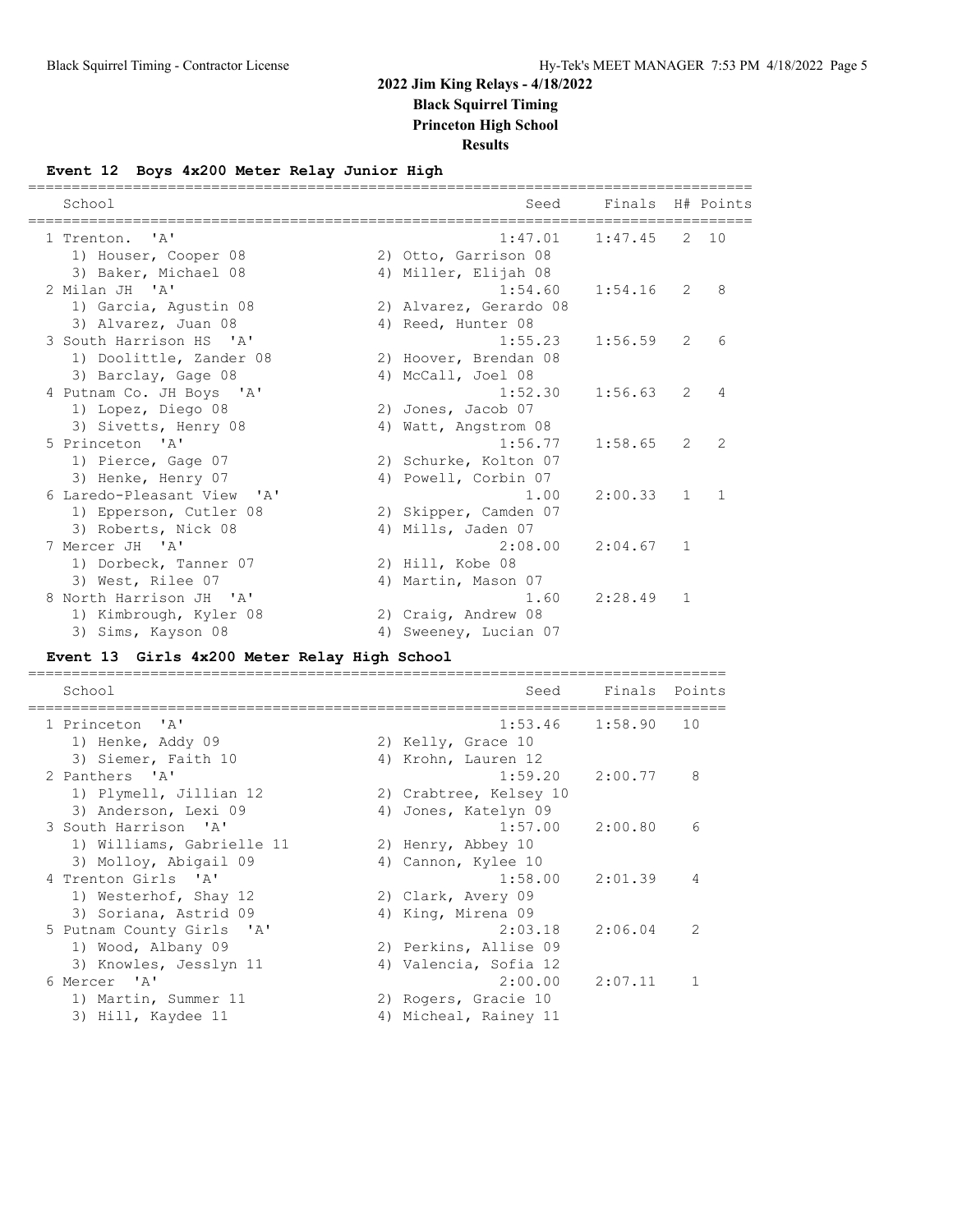## **Event 14 Boys 4x200 Meter Relay High School**

| School                |    | Seed                     | Finals Points |    |
|-----------------------|----|--------------------------|---------------|----|
| 1 Putnam County. 'A'  |    | $1:36.02$ $1:39.47$      |               | 10 |
| 1) Lopez, Nico 11     |    | 2) Duvall, Gage 11       |               |    |
| 3) Jones, Elijah 12   |    | 4) Tomlin, Chase 11      |               |    |
| 2 South Harrison 'A'  |    | $1:37.00$ $1:40.36$      |               | 8  |
| 1) Corbett, Chance 12 |    | 2) Williams, Grant 11    |               |    |
| 3) Lisle, Trevor 11   |    | 4) Chamberlin, Parker 12 |               |    |
| 3 Trenton Hs. 'A'     |    | $1:42.55$ $1:44.34$      |               | 6  |
| 1) Hughs, Brayden 11  |    | 2) Christy, Cameron 10   |               |    |
| 3) Stark, Gabe 10     |    | 4) Johnson, Levi 11      |               |    |
| 4 Princeton 'A'       |    | 1:48.00                  | 1:46.69       | 4  |
| 1) Boxley, Cooper 09  |    | 2) Rhoades, Ethan 09     |               |    |
| 3) Vargas, Gabriel 09 | 4) | Kelly, Luke 12           |               |    |

#### **Event 15 Girls 1600 Meter Run Junior High**

================================================================================

| Name                    | Year School          | Seed    | Finals  | Points         |
|-------------------------|----------------------|---------|---------|----------------|
| 1 Gregg, Avery          | 08 Gilman City       | 6:24.70 | 6:31.56 | 10             |
| 2 Callaway, Ella        | 08 South Harrison HS | 6:23.00 | 6:40.05 | 8              |
| 3 Willey, Lilly         | 07 South Harrison HS | 6:51.00 | 7:06.56 | 6              |
| 4 Ferdig, Kiya          | 08 Pcr1 JH Girls22   | 7:59.00 | 7:08.93 | 4              |
| 5 Simpson, Katy         | 08 Trenton MS Girls  | 7:15.29 | 7:12.97 | $\overline{2}$ |
| 6 Birkhead, Sarai       | 07 Trenton MS Girls  | 7:15.28 | 7:18.15 |                |
| 7 Fisher, Loralei       | 08 Pcr1 JH Girls22   | 8:17.00 | 7:24.26 |                |
| 8 Alderson, Kassidy     | 07 Princeton         |         | 7:41.14 |                |
| 9 Rhodes, Macayla       | 07 Gilman City       | 8:05.57 | 7:48.51 |                |
| 10 Mitchell, Gracie     | 07 Princeton         |         | 7:55.97 |                |
| 11 Rutledge, Kavinly    | 08 Panthers          | 8:00.00 | 8:10.96 |                |
| 12 Pendergraft, Trinity | 07 Newtown-Harris    |         | 8:27.04 |                |

### **Event 16 Boys 1600 Meter Run Junior High**

================================================================================

|                    | Finals Points |
|--------------------|---------------|
| 5:25.00<br>5:35.17 | 10            |
| 5:38.23<br>5:31.44 | 8             |
| 5:50.00<br>5:47.65 | 6             |
| 6:01.41<br>6:01.54 | 4             |
| 6:00.80<br>6:04.22 | $\mathcal{L}$ |
| 6:20.70<br>6:16.41 |               |
| 6:32.50<br>6:23.14 |               |
| 6:30.00<br>6:29.62 |               |
| 5:59.00<br>6:42.29 |               |
| 6:55.70<br>6:54.05 |               |
| 7:20.82<br>6:42.80 |               |
| 8:49.77<br>8:34.00 |               |
|                    | Seed          |

#### **Event 17 Girls 1600 Meter Run High School**

| Name           |  | Year School      | Seed    | Finals Points |  |
|----------------|--|------------------|---------|---------------|--|
| 1 Simpson, Ava |  | 11 Trenton Girls | 6:00.00 | 6:11.50 10    |  |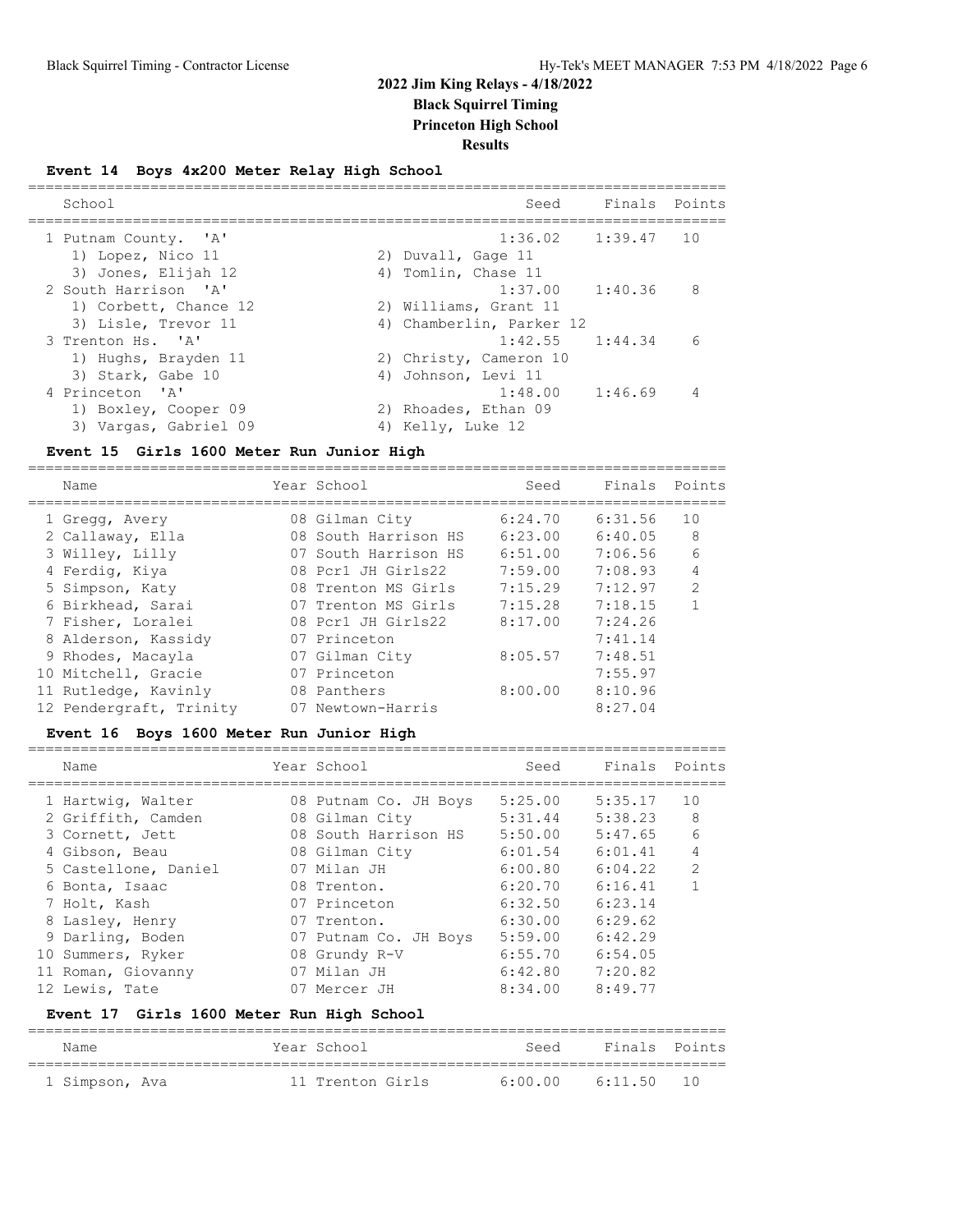## **....Event 17 Girls 1600 Meter Run High School**

| 2 Chamberlin, Hallee | 10 South Harrison      | 6:09.00 | 6:20.55 | - 8            |
|----------------------|------------------------|---------|---------|----------------|
| 3 Diveley, Bailey    | 09 Putnam County Girls | 6:07.38 | 6:22.73 | 6              |
| 4 Langfitt, Ava      | 10 Gilman City         | 6:12.20 | 6:23.47 | 4              |
| 5 Cooksey, Tymber    | 09 Trenton Girls       | 6:10.00 | 6:30.99 | -2             |
| 6 Milazzo, Molly     | 10 Grundy R-V          | 6:51.60 | 6:59.66 | $\overline{1}$ |
| 7 Schnelle, Grace    | 12 Putnam County Girls | 6:45.00 | 7:03.47 |                |
| 8 Norris, Megan      | 10 South Harrison      | 7:17.00 | 7:15.00 |                |
| 9 Hagan, Makenzie    | 09 Mercer              |         | 7:51.14 |                |
| 10 Houk, Breanna     | 10 Mercer              |         | 8:31.02 |                |
| 11 Meighen, Hannah   | 10 Princeton           | 8:36.34 | 8:38.86 |                |
|                      |                        |         |         |                |

## **Event 18 Boys 1600 Meter Run High School**

| Points |
|--------|
|        |
|        |
|        |
|        |
|        |
|        |
|        |
|        |
|        |
|        |
|        |

## **Event 19 Girls 4x100 Meter Relay Junior High**

| School                                   | Seed                       | Finals H# Points |                |                |
|------------------------------------------|----------------------------|------------------|----------------|----------------|
| 1 South Harrison HS<br>$\overline{A}$    | 59.36                      | 58.71            |                | $2 \quad 10$   |
| 1) Burkhead, Kenley 08                   | 2) Hunter, Lexi 08         |                  |                |                |
| 3) Rainey, Lucy 08                       | 4) Gillpatrick, Keeligh 08 |                  |                |                |
| 2 Pcr1 JH Girls22 'A'                    | 57.00                      | 58.72            | $\mathcal{L}$  | 8              |
| 1) Webb, Ouinn 08                        | 2) Fisher, Loralei 08      |                  |                |                |
| 3) Blanchard, Sammie 08                  | 4) Brundage, Traylen 08    |                  |                |                |
| 3 Princeton 'A'                          | 59.72                      | 1:00.75          | $\overline{2}$ | 6              |
| 1) Kelly, Audrey 08                      | 2) Clark, Riley 08         |                  |                |                |
| 3) Henke, Mikaylee 07                    | 4) Enright, Alyvia 08      |                  |                |                |
| 4 Mercer JH<br>$^{\prime}$ A $^{\prime}$ | 58.40                      | 1:01.83          | $\overline{2}$ | $\overline{4}$ |
| 1) Wells, Peyton 07                      | 2) Stark, Kymber 07        |                  |                |                |
| 3) Dorbeck, Taylor 08                    | 4) Houk, Payton 07         |                  |                |                |
| 5 Trenton MS Girls 'A'                   | 58.89                      | 1:01.88          | $\mathbf{2}$   | $\mathcal{L}$  |
| 1) Mejia, Makayla 07                     | 2) Hall, Alyssa 07         |                  |                |                |
| 3) Foster, Payton 08                     | 4) Bonnett, Ty 07          |                  |                |                |
| 6 Panthers 'A'                           |                            | 1:03.71          | $\mathbf{1}$   | $\mathbf{1}$   |
| 7 Milan JH 'A'                           | 1:04.10                    | 1:05.54          | $\mathbf{1}$   |                |
| 1) Pauley, Mya 07                        | 2) Trent, Chase 08         |                  |                |                |
| 3) Trenter, Hailey 07                    | 4) Marquina, Melani 07     |                  |                |                |
| 8 Laredo-Pleasant View 'A'               |                            | 1:06.41          | 1              |                |
| 1) McClain, Cozette 07                   | 2) Schmidt, Reagan 08      |                  |                |                |
| 3) Bower, Adalynn 07                     | 4) Bowe, Catelin 07        |                  |                |                |
| 9 Gilman City 'A'                        | 1:08.52                    | 1:08.96          | 1              |                |
| 1) Burke, Alli 07                        | 2) Chalfant, Emily 07      |                  |                |                |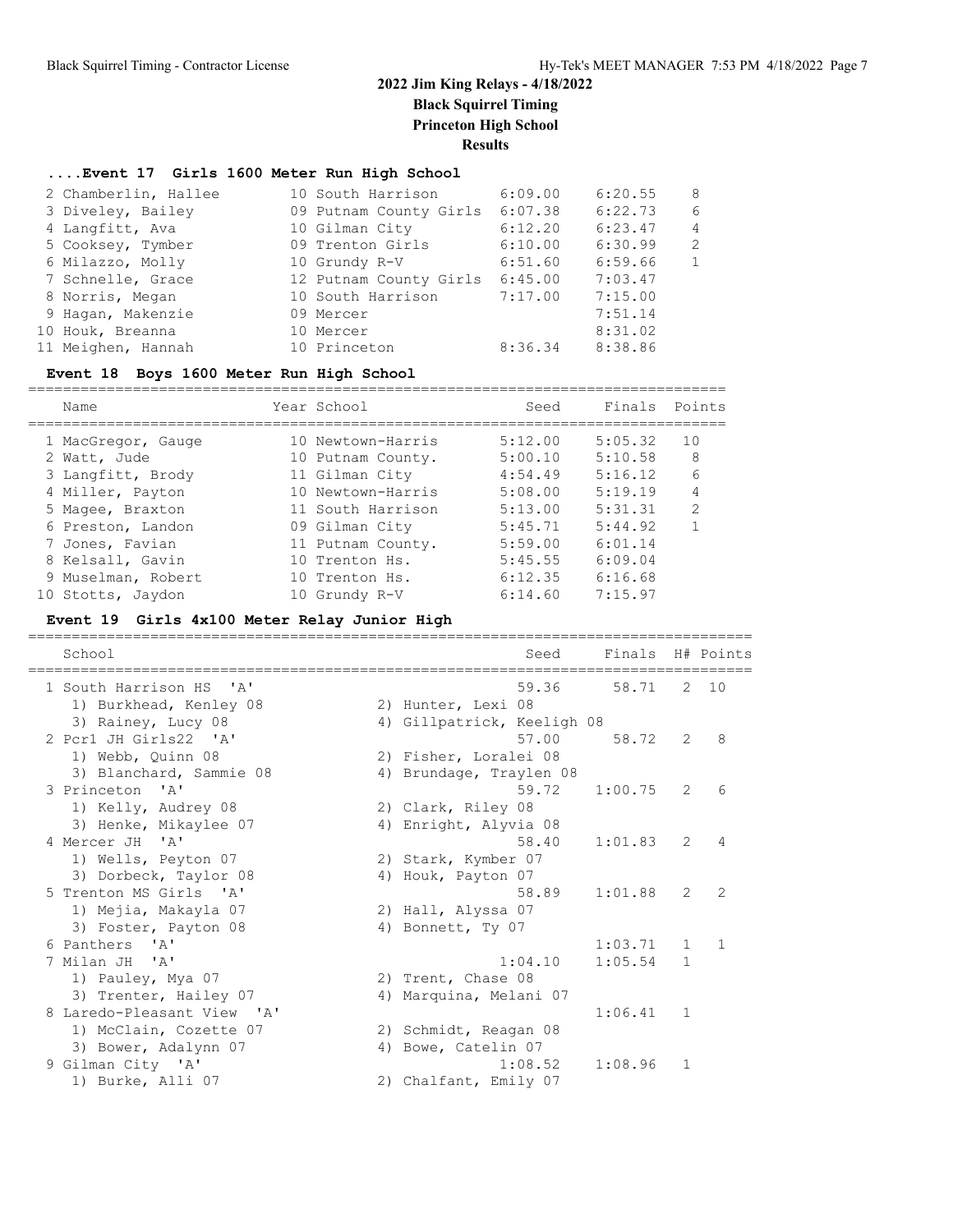## **2022 Jim King Relays - 4/18/2022**

**Black Squirrel Timing**

**Princeton High School**

**Results**

## **....Event 19 Girls 4x100 Meter Relay Junior High**

3) Chalfant, Caitlynn 07 4) Crabtree, Parker 07

## **Event 20 Boys 4x100 Meter Relay Junior High**

| School                                       | Seed                   | Finals H# Points |               |                |
|----------------------------------------------|------------------------|------------------|---------------|----------------|
| $\mathsf{I} \wedge \mathsf{I}$<br>1 Trenton. | 56.00                  | 51.62            |               | 2, 10          |
| 1) Baker, Michael 08                         | 2) Miller, Elijah 08   |                  |               |                |
| 3) Otto, Garrison 08                         | 4) Houser, Cooper 08   |                  |               |                |
| 2 South Harrison HS<br>$\mathsf{A}$          | 52.09                  | 54.62            | $\mathcal{L}$ | 8              |
| 1) Barclay, Gage 08                          | 2) Cornett, Jett 08    |                  |               |                |
| 3) Doolittle, Zander 08                      | 4) Hoover, Brendan 08  |                  |               |                |
| 3 Milan JH 'A'                               | 55.10                  | 56.65            | 2             | 6              |
| 1) Alvarez, Gerardo 08                       | 2) Stotz, Dylan 07     |                  |               |                |
| 3) White, Jacob 07                           | 4) Alcantara, Aziel 08 |                  |               |                |
| 4 Princeton<br>$\mathsf{A}$                  | 58.41                  | 57.16            | $\mathbf{1}$  | $\overline{4}$ |
| 1) Henke, Henry 07                           | 2) Schurke, Kolton 07  |                  |               |                |
| 3) Evans, Chase 07                           | 4) Pierce, Gage 07     |                  |               |                |
| 5 Mercer JH 'A'                              | 58.40                  | $57.22$ 1        |               | 2              |
| 1) Dorbeck, Tanner 07                        | 2) Hill, Kobe 08       |                  |               |                |
| 3) Lewis, Dylan 08                           | 4) Martin, Mason 07    |                  |               |                |
| 6 North Harrison JH 'A'                      | 58.00                  | 58.18            | $\mathcal{L}$ | $\overline{1}$ |
| 1) Graham, Lane 07                           | 2) Richardson, Tate 07 |                  |               |                |
| 3) Hamilton, Dustin 08                       | 4) Maze, Wyatt 07      |                  |               |                |
| 7 Laredo-Pleasant View<br>$\mathsf{A}$       | 1.00                   | 1:02.24          | 2             |                |
| 1) Epperson, Cutler 08                       | 2) Little, Grayson 08  |                  |               |                |
| 3) Skipper, Camden 07                        | 4) Mills, Jaden 07     |                  |               |                |
| 8 Putnam Co. JH Boys 'A'                     | 1:06.40                | 1:03.51          | $\mathbf{1}$  |                |
| 1) Smith, Daxton 08                          | 2) Halley, Hoyt 08     |                  |               |                |
| 3) Cullom, Cameron 07                        | 4) Bunnell, Riley 08   |                  |               |                |

## **Event 21 Girls 4x100 Meter Relay High School**

| School                    |    | Seed                   | Finals Points |               |
|---------------------------|----|------------------------|---------------|---------------|
| 1 South Harrison 'A'      |    |                        | 52.45 53.54   | 10            |
| 1) Williams, Gabrielle 11 |    | 2) Cannon, Kylee 10    |               |               |
| 3) Henry, Abbey 10        |    | 4) Wilson, Lillian 11  |               |               |
| 2 Princeton 'A'           |    | 53.69                  | 54.66         | 8             |
| 1) Bears, Danielle 10     |    | 2) Henke, Addy 09      |               |               |
| 3) Kelly, Grace 10        | 4) | Brown, Carsey 11       |               |               |
| 3 Putnam County Girls 'A' |    | 55.06                  | 55.65         | 6             |
| 1) Wood, Albany 09        |    | 2) Knowles, Jesslyn 11 |               |               |
| 3) Valencia, Sofia 12     | 4) | Dickerson, Adeline 11  |               |               |
| 4 Panthers 'A'            |    | 56.48                  | 56.43         | 4             |
| 1) Plymell, Jillian 12    |    | 2) Crabtree, Kelsey 10 |               |               |
| 3) Anderson, Lexi 09      |    | 4) Jones, Katelyn 09   |               |               |
| 5 Mercer 'A'              |    | 1:00.67                | 1:01.15       | $\mathcal{L}$ |
| 1) Martin, Summer 11      |    | 2) Stark, Riley 09     |               |               |
| 3) Hill, Kaydee 11        | 4) | Houk, Bailey 09        |               |               |
| 6 Trenton Girls 'A'       |    | 1:00.00                | 1:02.14       | 1             |
| 1) Ortega, Arianna 09     |    | 2) King, Morgan 12     |               |               |
| 3) Turner, Shay 09        | 4) | Croy, Kaegen 09        |               |               |
|                           |    |                        |               |               |

================================================================================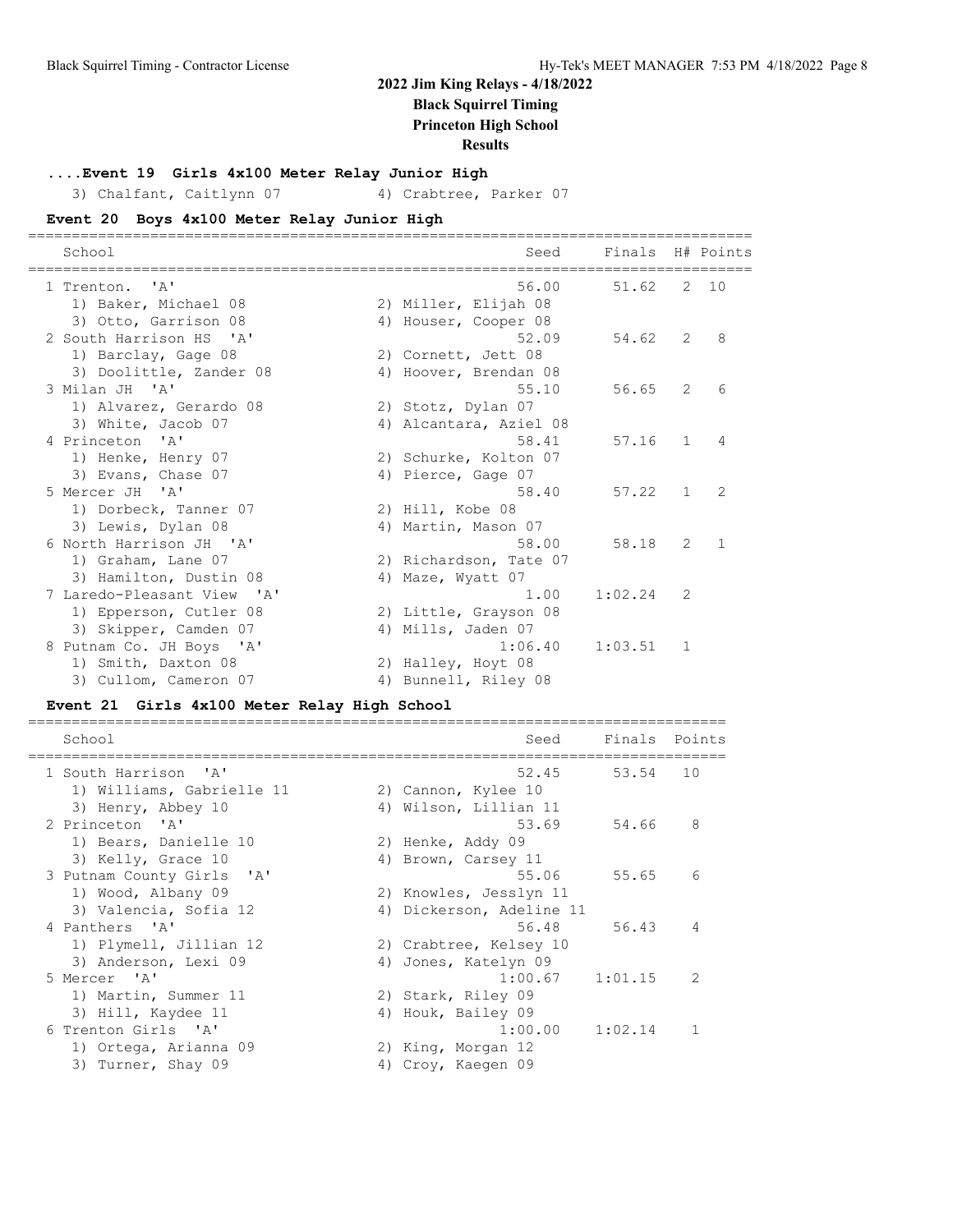## **Event 22 Boys 4x100 Meter Relay High School**

| School                                        | Seed                                  | Finals Points |   |
|-----------------------------------------------|---------------------------------------|---------------|---|
| 1 Putnam County. 'A'<br>1) Lopez, Nico 11     | 45.62 46.32 10<br>2) Tomlin, Chase 11 |               |   |
| 3) Rouse, Jake 11                             | 4) Perkins, Blaine 11                 |               |   |
| 2 South Harrison 'A'<br>1) Corbett, Chance 12 | 46.72<br>2) Williams, Grant 11        | 48.28         | 8 |
| 3) Chamberlin, Parker 12                      | 4) Spurling, Braden 12                |               |   |
| 3 Trenton Hs. 'A'<br>1) Hughs, Brayden 11     | 48.25<br>2) Christy, Cameron 10       | 49.01         | 6 |
| 3) Stark, Gabe 10                             | 4) Johnson, Levi 11                   |               |   |
| 4 Princeton 'A'<br>1) Boxley, Cooper 09       | 50.48<br>2) Rhoades, Ethan 09         | 50.68         | 4 |
| 3) Vargas, Gabriel 09                         | 4) Girdner, Tristan 10                |               |   |

### **Event 23 Girls 400 Meter Dash Junior High**

===================================================================================

| Name                 | Year School          | Seed    | Finals  |                | H# Points    |
|----------------------|----------------------|---------|---------|----------------|--------------|
| 1 Sperry, Kholey     | 07 Gilman City       | 1:06.82 | 1:10.44 | 3              | 10           |
| 2 Corwin, Kylee      | 08 Trenton MS Girls  | 1:12.78 | 1:12.92 | 3              | 8            |
| 3 Rainey, Lucy       | 08 South Harrison HS | 1:11.07 | 1:13.05 | 3              | 6            |
| 4 Freeman, Addisyn   | 07 Laredo-Pleas      |         | 1:19.00 | $\mathbf{1}$   | 4            |
| 5 Parkhurst, Harley  | 07 Trenton MS Girls  | 1:30.00 | 1:19.98 | $\overline{2}$ | 2            |
| 6 Vincent, Kennedy   | 07 Mercer JH         | 1:26.00 | 1:22.87 | $\overline{2}$ | $\mathbf{1}$ |
| 7 Miller, Remington  | 07 Newtown-Harris    | 1:20.00 | 1:22.96 | 3              |              |
| 8 Umphry, Haidyn     | 08 South Harrison HS | 1:15.00 | 1:24.69 | 3              |              |
| 9 Crone, Addie       | 07 Panthers          | 1:25.23 | 1:25.09 | $\mathfrak{D}$ |              |
| 10 Ratliff, Phoenyx  | 08 East Harrison JH  | 1:22.70 | 1:25.27 | 2              |              |
| 11 Wyant, Delanie    | 07 Milan JH          | 1:30.80 | 1:25.30 | $\mathfrak{D}$ |              |
| 12 McClain, Cozette  | 07 Laredo-Pleas      |         | 1:25.88 | $\mathbf{1}$   |              |
| 13 Crabtree, Parker  | 07 Gilman City       | 1:19.55 | 1:27.07 | 3              |              |
| 14 Ingersoll, Charli | 07 Pcr1 JH Girls22   |         | 1:29.86 | $\mathbf{1}$   |              |
| 15 Jones, Riley      | 07 Pcr1 JH Girls22   |         | 1:36.60 | $\mathbf{1}$   |              |
| 16 West, Raionna     | 07 Mercer JH         |         | 1:41.80 |                |              |

## **Event 24 Boys 400 Meter Dash Junior High**

| Name                |    | Year School           | Seed    | Finals  |                | H# Points      |
|---------------------|----|-----------------------|---------|---------|----------------|----------------|
| 1 Hartwig, Walter   |    | 08 Putnam Co. JH Boys | 1:04.00 | 1:01.95 | 3              | 10             |
| 2 Powell, Corbin    |    | 07 Princeton          | 1:05.06 | 1:04.53 | 3              | 8              |
| 3 Tovrea, Preston   |    | 08 Newtown-Harris     | 1:09.00 | 1:04.90 | $\overline{2}$ | 6              |
| 4 Watt, Angstrom    |    | 08 Putnam Co. JH Boys | 1:06.80 | 1:06.10 | $\overline{2}$ | 4              |
| 5 Maze, Wyatt       |    | 07 North Harrison JH  |         | 1:06.97 | $\mathbf{1}$   | $\overline{2}$ |
| 6 Alvarez, Juan     |    | 08 Milan JH           | 1:04.60 | 1:07.31 | 3              | 1              |
| 7 Martin, Mason     |    | 07 Mercer JH          | 1:10.70 | 1:07.33 | $\mathfrak{D}$ |                |
| 8 Bowden, Matthew   |    | 08 Trenton.           | 1:02.00 | 1:10.17 | 3              |                |
| 9 Eckerson, Camden  |    | 08 South Harrison HS  | 1:06.00 | 1:10.73 | 3              |                |
| 10 Hansen, Deagan   |    | 07 South Harrison HS  | 1:07.00 | 1:12.84 | $\overline{2}$ |                |
| 11 Hamilton, Dustin |    | 08 North Harrison JH  |         | 1:13.73 | $\mathbf{1}$   |                |
| 12 Lawson, Dylan    |    | 08 Grundy R-V         | 1:18.10 | 1:14.85 | $\mathfrak{D}$ |                |
| 13 Sahaqun, Logan   |    | 07 Trenton.           | 1:10.00 | 1:17.33 | $\overline{2}$ |                |
| 14 Bears, Blake     | 07 | Princeton             | 1:19.36 | 1:18.64 |                |                |
|                     |    |                       |         |         |                |                |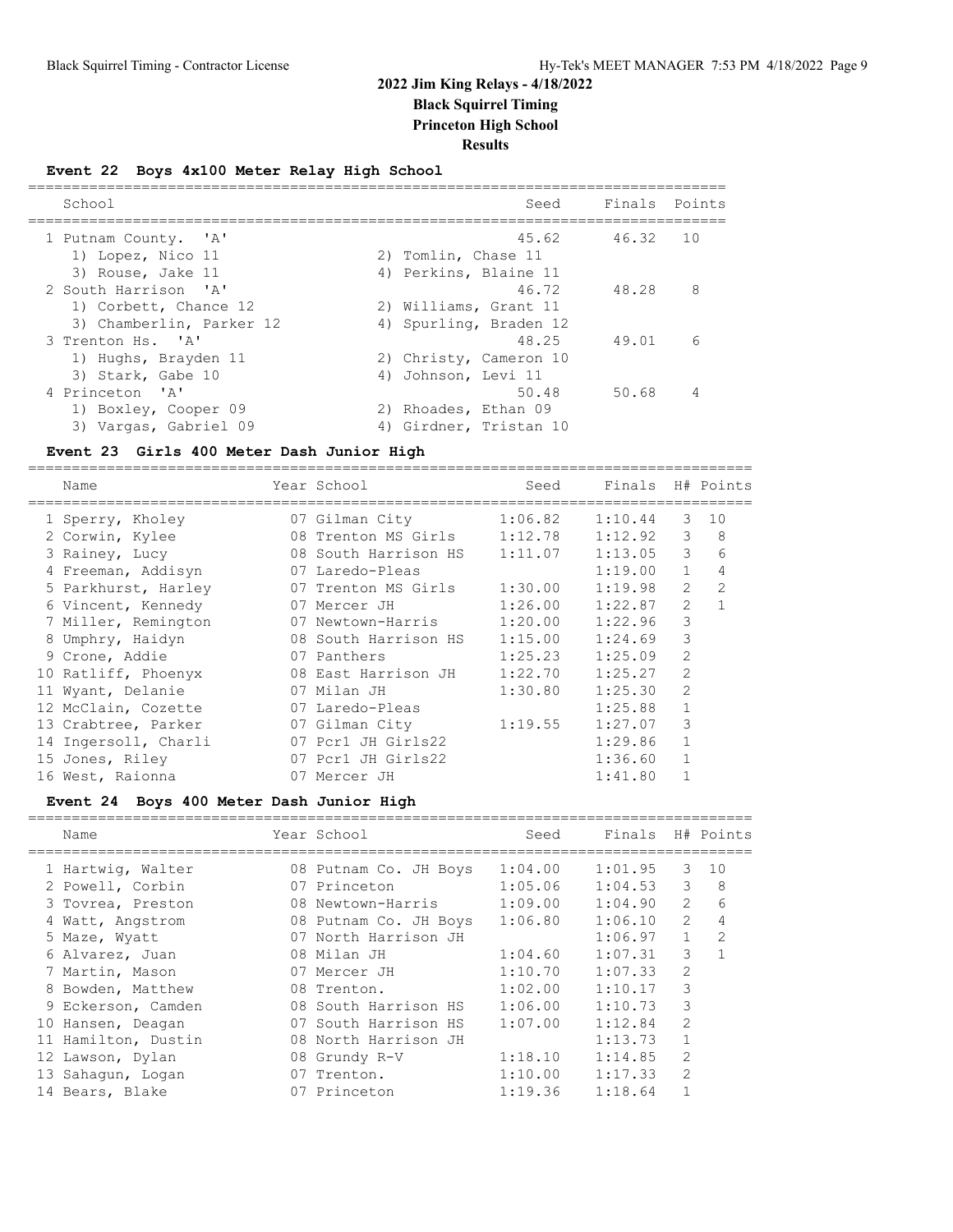#### **....Event 24 Boys 400 Meter Dash Junior High**

| 15 Epperson, Cutler | 08 Laredo-Pleas |         | 1:19.63     | $\overline{1}$ |
|---------------------|-----------------|---------|-------------|----------------|
| 16 Summers, Ryker   | 08 Grundy R-V   | 1:28.40 | 1:22.04 1   |                |
| 17 Kitchen, Bentley | 07 Laredo-Pleas |         | $1:25.35$ 1 |                |

#### **Event 25 Girls 400 Meter Dash High School**

===================================================================================

| Name                 | Year School            | Seed    | Finals H# Points |                |              |
|----------------------|------------------------|---------|------------------|----------------|--------------|
| 1 Krohn, Lauren      | 12 Princeton           | 1:02.59 | 1:03.54          |                | $2 \quad 10$ |
| 2 Sperry, Kelsey     | 09 Gilman City         | 1:09.62 | 1:09.99          | 2              | - 8          |
| 3 Kenyon, Courtney   | 11 Trenton Girls       | 1:17.00 | 1:13.25          | 2              | 6            |
| 4 Rogers, Gracie     | 10 Mercer              | 1:11.00 | 1:14.93          | $\mathcal{L}$  | 4            |
| 5 Gerken, Erika      | 10 North Harris        |         | 1:16.01          |                | 2            |
| 6 Underwood, Arianna | East Harrison JH       |         | 1:17.50          |                |              |
| 7 Pfaltzgraff, Katie | 09 Princeton           | 1:12.92 | 1:18.23          | $\overline{2}$ |              |
| 8 Rains, Adysan      | 09 Grundy R-V          |         | 1:19.48          |                |              |
| 9 Kneedler, Kaylynn  | 10 Putnam County Girls |         | 1:39.04          |                |              |

#### **Event 26 Boys 400 Meter Dash High School**

===================================================================================

| Name                  | Year School            | Seed    | Finals  |                | H# Points    |
|-----------------------|------------------------|---------|---------|----------------|--------------|
| 1 Rhoades, Andrew     | 11 Princeton           | 52.37   | 52.82   | 3              | 10           |
| 2 Locker, Kaden       | 11 Gilman City         | 56.43   | 56.37   | 3              | 8            |
| 3 Jones, Kaden        | 11 South Harrison      | 55.55   | 57.25   | 3              | 6            |
| 4 Jones, Elijah       | 12 Putnam County.      | 56.16   | 57.30   | 3              | 4            |
| 5 Johnson, Levi       | 11 Trenton Hs.         | 56.44   | 59.19   | 3              | 2            |
| 6 Janosik, Jakub      | 12 Mercer              | 59.96   | 1:00.53 | $\overline{2}$ | $\mathbf{1}$ |
| 7 Thomas, Kaleb       | 12 Princeton           | 1:00.37 | 1:00.66 | $\overline{2}$ |              |
| 8 Sweat, Luke         | 11 South Harrison      | 59.71   | 1:01.55 | 2              |              |
| 9 Huffstutter, Andrew | 11 Trenton Hs.         | 1:03.25 | 1:04.00 | $\mathbf{1}$   |              |
| 10 Davis, Jayce       | 10 Mercer              | 59.96   | 1:04.44 | 2              |              |
| 11 MacGregor, Garrett | 09 Newtown-Harris      | 1:11.00 | 1:07.86 | $\mathbf{1}$   |              |
| 12 Robertson, Kamden  | 12 North Harrison High | 1:02.00 | 1:08.53 | $\mathfrak{D}$ |              |
| 13 Jones, Favian      | 11 Putnam County.      | 56.15   | 1:11.37 | 3              |              |
| 14 Lawson, Cale       | 09 Grundy R-V          | 1:13.00 | 1:11.68 |                |              |

#### **Event 27 Girls 300 Meter Hurdles High School**

| Name                 | Year School       | Seed  | Finals H# Points |               |                |
|----------------------|-------------------|-------|------------------|---------------|----------------|
| 1 Crabtree, Kelsey   | 10 Panthers       | 50.09 | 50.67            |               | 2 10           |
| 2 Cannon, Kylee      | 10 South Harrison | 53.55 | 55.93            | 2             | - 8            |
| 3 Soriana, Astrid    | 09 Trenton Girls  | 58.00 | 57.37            | $\mathcal{P}$ | -6             |
| 4 Thoqmartin, Gracie | 11 Princeton      | 55.83 | 57.70            |               | $\overline{4}$ |
| 5 Bears, Danielle    | 10 Princeton      |       | 58.45            |               | $\mathcal{P}$  |
| 6 Stark, Riley       | 09 Mercer         |       | 1:11.94          |               |                |
|                      |                   |       |                  |               |                |

### **Event 28 Boys 300 Meter Hurdles High School**

| Name          | Year School       | Seed  | Finals H# Points |     |
|---------------|-------------------|-------|------------------|-----|
| 1 Cross, Zack | 10 Newtown-Harris | 45 00 | 44.33 2 10       |     |
| 2 Reed, Zane  | 12 Panthers       | 45 78 | 46.22            | 2 R |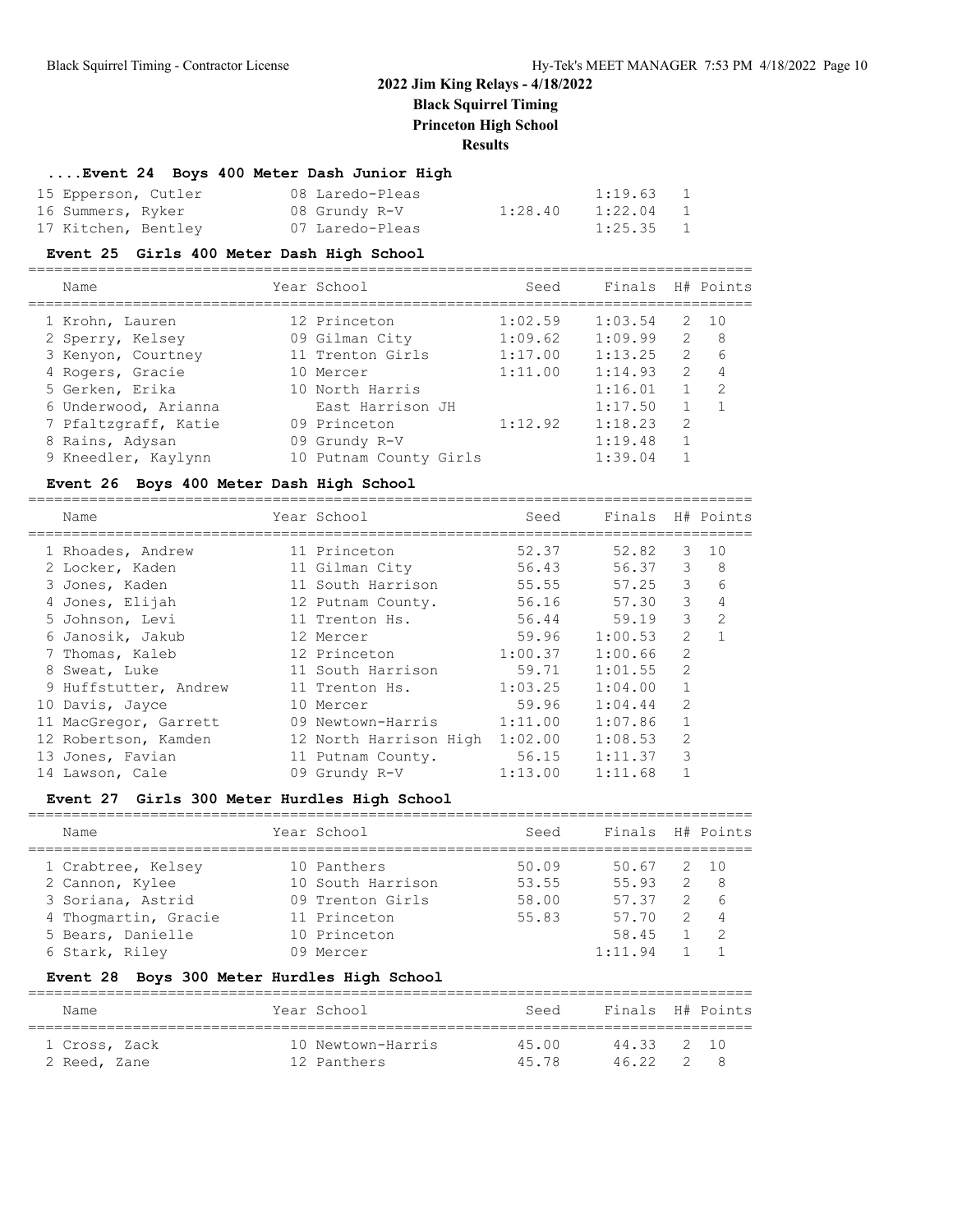#### **....Event 28 Boys 300 Meter Hurdles High School**

| 3 Duvall, Gage   | 11 Putnam County. | 50.42 | 48.33 | 1 6                  |  |
|------------------|-------------------|-------|-------|----------------------|--|
| 4 Hendee, Lucas  | 11 Putnam County. | 47.72 | 48.68 | $\overline{4}$<br>-2 |  |
| 5 Finney, Jaden  | 11 Princeton      | 46.07 | 48.98 | 2 2                  |  |
| 6 Miller, Hunter | 09 Newtown-Harris | 49.00 | 50.04 | 1 1                  |  |
| 7 Duncan, Blaine | 09 Trenton Hs.    | 52.23 | 53.81 |                      |  |

#### **Event 29 Girls 200 Meter Dash Junior High**

=================================================================================== Name The Year School Seed Finals H# Points =================================================================================== 1 Brundage, Traylen 08 Pcr1 JH Girls22 28.70 29.12 4 10 2 Dabney, Marian 08 Milan JH 30.40 31.08 4 8 3 Clark, Riley 08 Princeton 31.46 31.10 4 6 4 Sperry, Kholey 07 Gilman City 31.46 31.58 4 4 5 Bonnett, Ty 07 Trenton MS Girls 30.01 32.34 4 2 6 Cisneros, Jazmin 08 Milan JH 31.80 33.59 4 1 7 Stonger, Lexa 08 Grundy R-V 33.94 2 8 Parkhurst, Harley 07 Trenton MS Girls 36.00 34.84 2 9 Molloy, Piper 07 South Harrison HS 32.12 35.02 3 10 Vincent, Kennedy 07 Mercer JH 35.04 2 11 Miller, Remington 07 Newtown-Harris 35.85 1 12 Lopez, Bela 07 Pcr1 JH Girls22 34.90 36.23 3 13 Ratliff, Phoenyx **08 East Harrison JH** 36.54 2 14 Chalfant, Emily 07 Gilman City 35.70 36.67 2 15 Crone, Addie 07 Panthers 34.00 37.54 3 16 Allnutt, Kinsley 08 Laredo-Pleas 37.62 1 17 Robinson, Kaylor 08 South Harrison HS 35.06 38.29 3 18 Post, Harmony 07 North Harrison JH 38.50 1 19 Iddings, Addy 07 Panthers 35.00 40.44 3 20 Pendergraft, Trinity 07 Newtown-Harris 12.46 1

#### **Event 30 Boys 200 Meter Dash Junior High**

| Name                  |  | Seed                                                                                                                                                                                                                                                                         |                                                                       |                         |                                             |
|-----------------------|--|------------------------------------------------------------------------------------------------------------------------------------------------------------------------------------------------------------------------------------------------------------------------------|-----------------------------------------------------------------------|-------------------------|---------------------------------------------|
| 1 Reed, Hunter        |  | 28.90                                                                                                                                                                                                                                                                        | 27.87                                                                 | 3                       | 10                                          |
| 2 Garcia, Aqustin     |  | 29.79                                                                                                                                                                                                                                                                        |                                                                       | $\overline{2}$          | 8                                           |
| 3 Powell, Corbin      |  |                                                                                                                                                                                                                                                                              |                                                                       | 3                       | 6                                           |
| 4 Lopez, Diego        |  | 27.40                                                                                                                                                                                                                                                                        | 28.52                                                                 | 3                       | 4                                           |
| 5 Mills, Jaden        |  |                                                                                                                                                                                                                                                                              | 28.65                                                                 | $\mathbf{1}$            | $\overline{c}$                              |
| 6 Pierce, Gage        |  | 28.94                                                                                                                                                                                                                                                                        |                                                                       | 3                       | $\mathbf{1}$                                |
| 7 Maze, Wyatt         |  | 28.00                                                                                                                                                                                                                                                                        | 29.89                                                                 | 3                       |                                             |
| 8 Tovrea, Preston     |  |                                                                                                                                                                                                                                                                              | 30.12                                                                 | $\mathbf{1}$            |                                             |
| 9 Humphrey, Gavin     |  | 29.20                                                                                                                                                                                                                                                                        | 30.30                                                                 | 2                       |                                             |
| 10 Kimbrough, Kyler   |  | 28.00                                                                                                                                                                                                                                                                        | 30.75                                                                 | 3                       |                                             |
| 11 Bowden, Matthew    |  | 29.45                                                                                                                                                                                                                                                                        | 30.90                                                                 | $\mathfrak{D}$          |                                             |
| 12 Glaspie, Christian |  |                                                                                                                                                                                                                                                                              | 31.78                                                                 | $\overline{2}$          |                                             |
| 13 Jones, Jacob       |  | 30.13                                                                                                                                                                                                                                                                        | 31.84                                                                 | $\overline{2}$          |                                             |
| 14 Cornelison, Logan  |  |                                                                                                                                                                                                                                                                              | 32.01                                                                 | $\overline{2}$          |                                             |
| 15 Young, Alexander   |  | 32.23                                                                                                                                                                                                                                                                        | 33.50                                                                 | $\mathbf{1}$            |                                             |
| 16 Little, Grayson    |  |                                                                                                                                                                                                                                                                              | 36.80                                                                 | $\mathbf{1}$            |                                             |
| 17 Osmon, Jett        |  | 39.03                                                                                                                                                                                                                                                                        | 42.19                                                                 | 1                       |                                             |
|                       |  | Year School<br>08 Milan JH<br>08 Milan JH<br>07 Princeton<br>08 Putnam Co. JH Boys<br>07 Laredo-Pleas<br>07 Princeton<br>08 Newtown-Harris<br>08 Panthers<br>08 North Harrison JH<br>08 Trenton.<br>07 Trenton.<br>08 Gilman City<br>08 Laredo-Pleas<br>08 South Harrison HS | 07 North Harrison JH<br>07 Putnam Co. JH Boys<br>08 South Harrison HS | 28.42<br>30.22<br>32.07 | Finals H# Points<br>28.19<br>28.37<br>29.50 |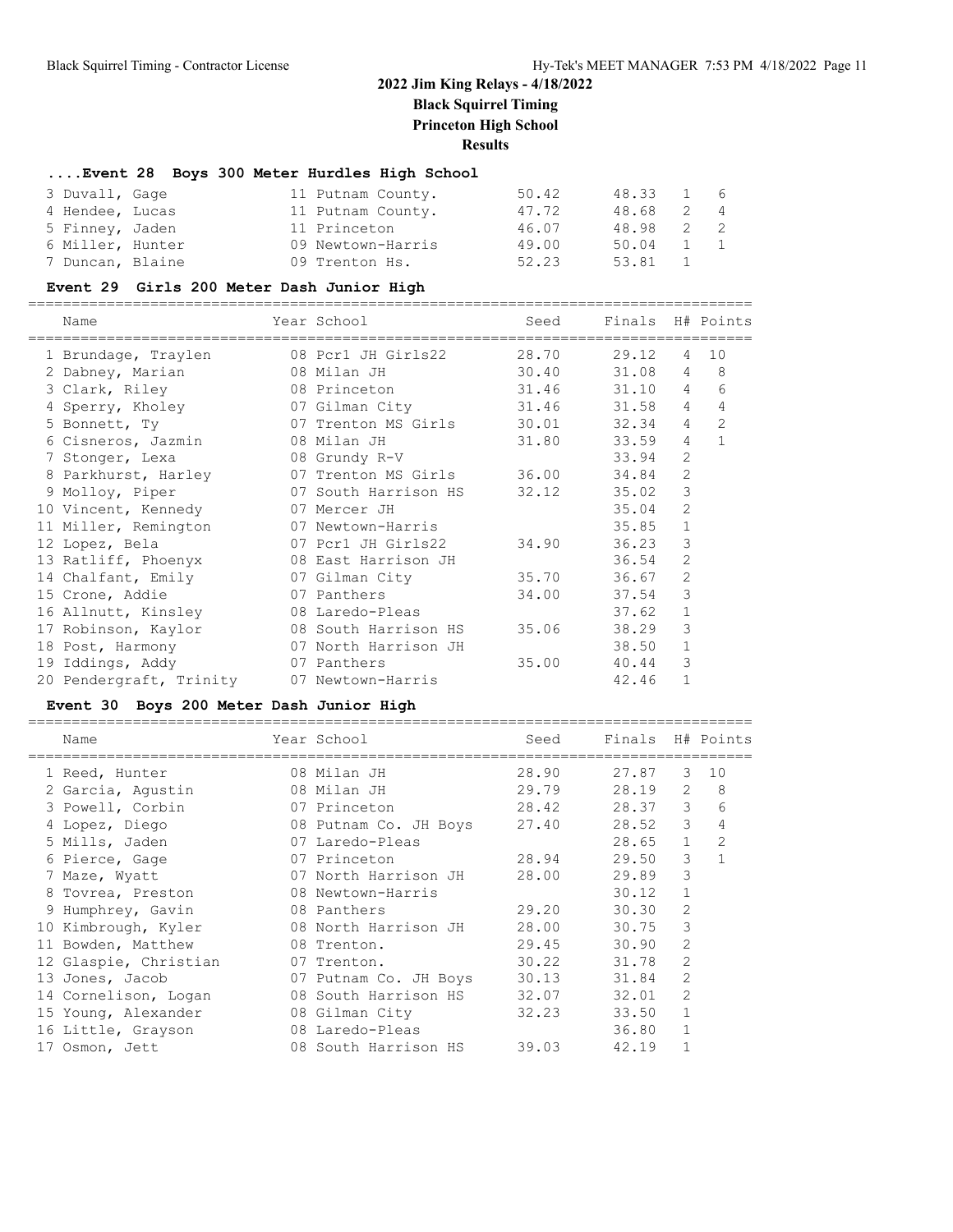## **Event 31 Girls 200 Meter Dash High School**

| Name                  | Year School            | Seed  | Finals |                | H# Points     |
|-----------------------|------------------------|-------|--------|----------------|---------------|
| 1 Wilson, Lillian     | 11 South Harrison      | 28.23 | 27.49  | 2              | 1 O           |
| 2 Krohn, Lauren       | 12 Princeton           | 27.94 | 27.56  | 2              | 8             |
| 3 Westerhof, Shay     | 12 Trenton Girls       | 28.60 | 28.94  | 2              | 6             |
| 4 Henke, Addy         | 09 Princeton           | 28.63 | 29.46  | 2              | 4             |
| 5 Williams, Gabrielle | 11 South Harrison      | 29.00 | 29.63  | $\mathcal{L}$  | $\mathcal{L}$ |
| 6 Ortega, Arianna     | 09 Trenton Girls       | 31.00 | 32.66  | $\overline{2}$ |               |
| 7 Barton, Linda       | 09 Mercer              |       | 32.79  | 1              |               |
| 8 Gerken, Erika       | 10 North Harris        |       | 33.07  |                |               |
| 9 Houk, Bailey        | 09 Mercer              |       | 34.15  |                |               |
| 10 Chamberlin, Cadi   | 11 Panthers            | 34.00 | 34.46  |                |               |
| 11 Barraza, Jeighdynn | 10 Panthers            | 34.74 | 34.83  |                |               |
| 12 Kneedler, Kaylynn  | 10 Putnam County Girls | 38.46 | 43.94  |                |               |

## **Event 32 Boys 200 Meter Dash High School**

===================================================================================

| Name |                                                                                                                                                                                                                                                                               | Seed                                                                                                                                                                                                                                                                                          | Finals |              | H# Points |
|------|-------------------------------------------------------------------------------------------------------------------------------------------------------------------------------------------------------------------------------------------------------------------------------|-----------------------------------------------------------------------------------------------------------------------------------------------------------------------------------------------------------------------------------------------------------------------------------------------|--------|--------------|-----------|
|      |                                                                                                                                                                                                                                                                               | 23.03                                                                                                                                                                                                                                                                                         | 23.77  | 3            | 10        |
|      |                                                                                                                                                                                                                                                                               | 25.22                                                                                                                                                                                                                                                                                         |        | 3            | 8         |
|      |                                                                                                                                                                                                                                                                               | 24.18                                                                                                                                                                                                                                                                                         | 24.50  | 3            | 6         |
|      |                                                                                                                                                                                                                                                                               | 24.30                                                                                                                                                                                                                                                                                         | 24.72  | 3            | 4         |
|      |                                                                                                                                                                                                                                                                               | 24.23                                                                                                                                                                                                                                                                                         | 24.88  | 3            | 2         |
|      |                                                                                                                                                                                                                                                                               | 24.00                                                                                                                                                                                                                                                                                         | 25.02  | 3            | 1         |
|      |                                                                                                                                                                                                                                                                               | 25.37                                                                                                                                                                                                                                                                                         | 25.33  | 2            |           |
|      |                                                                                                                                                                                                                                                                               | 25.32                                                                                                                                                                                                                                                                                         | 26.58  | 2            |           |
|      |                                                                                                                                                                                                                                                                               | 27.00                                                                                                                                                                                                                                                                                         | 27.97  | 2            |           |
|      |                                                                                                                                                                                                                                                                               |                                                                                                                                                                                                                                                                                               | 28.32  |              |           |
|      |                                                                                                                                                                                                                                                                               | 27.25                                                                                                                                                                                                                                                                                         | 28.64  | $\mathbf{1}$ |           |
|      |                                                                                                                                                                                                                                                                               | 26.00                                                                                                                                                                                                                                                                                         | 28.68  | 2            |           |
|      |                                                                                                                                                                                                                                                                               |                                                                                                                                                                                                                                                                                               | 29.82  |              |           |
|      |                                                                                                                                                                                                                                                                               |                                                                                                                                                                                                                                                                                               | 31.07  |              |           |
|      | 1 Rhoades, Andrew<br>2 Perkins, Blaine<br>3 Tomlin, Chase<br>4 Reed, Zane<br>5 Holt, Talan<br>6 Cross, Zack<br>7 Locker, Kaden<br>8 Jones, Kaden<br>9 Graham, Kolton<br>10 Stotts, Jaydon<br>11 Kempton, Timothy<br>12 Robertson, Kamden<br>13 Otto, Brett<br>14 Lawson, Cale | Year School<br>11 Princeton<br>11 Putnam County.<br>11 Putnam County.<br>12 Panthers<br>10 Princeton<br>10 Newtown-Harris<br>11 Gilman City<br>11 South Harrison<br>09 North Harrison High<br>10 Grundy R-V<br>10 Trenton Hs.<br>12 North Harrison High<br>10 Newtown-Harris<br>09 Grundy R-V |        |              | 24.27     |

### **Event 33 Girls 3200 Meter Run High School**

| Name                              | Year School                                                                                         | Seed                                              | Finals Points           |     |
|-----------------------------------|-----------------------------------------------------------------------------------------------------|---------------------------------------------------|-------------------------|-----|
| 1 Simpson, Ava                    |                                                                                                     |                                                   |                         |     |
|                                   | $1:26.780$ $(1:26.780)$ $3:05.973$ $(1:39.193)$ $4:48.543$ $(1:42.570)$ $6:33.989$ $(1:45.446)$     |                                                   |                         |     |
| $8:20.759$ $(1:46.770)$           | $10:11.560$ (1:50.802) 11:58.199 (1:46.639) 13:20.485 (1:22.286)                                    |                                                   |                         |     |
| 2 Chamberlin, Emma                | 10 South Harrison                                                                                   | $13:01.00$ $13:40.54$                             |                         | - 8 |
|                                   | $1:25.818$ $(1:25.818)$ $3:05.449$ $(1:39.632)$ $4:48.125$ $(1:42.676)$ $6:33.633$ $(1:45.509)$     |                                                   |                         |     |
| $8:20.512$ $(1:46.879)$           | $10:11.415$ $(1:50.903)$                                                                            | $11:58.110$ $(1:46.696)$ $13:40.539$ $(1:42.429)$ |                         |     |
| 3 Langfitt, Ava                   | 10 Gilman City                                                                                      |                                                   | 13:14.72  14:00.22  6   |     |
|                                   | $1:29.986$ $(1:29.986)$ $3:15.125$ $(1:45.139)$ $5:03.153$ $(1:48.029)$ $6:53.539$ $(1:50.386)$     |                                                   |                         |     |
| $8:44.319$ $(1:50.780)$           | $10:33.923$ $(1:49.605)$                                                                            | $12:24.359$ $(1:50.436)$ $14:00.213$ $(1:35.855)$ |                         |     |
| 4 Brizendine, Nevaeh 09 Princeton |                                                                                                     |                                                   | $17:06.89$ $18:04.99$ 4 |     |
|                                   | $1:44.498$ $(1:44.498)$ $3:57.010$ $(2:12.513)$ $6:15.600$ $(2:18.590)$ $8:41.069$ $(2:25.469)$     |                                                   |                         |     |
|                                   | $11:07.990$ $(2:26.922)$ $13:34.306$ $(2:26.316)$ $16:03.189$ $(2:28.883)$ $18:04.985$ $(2:01.796)$ |                                                   |                         |     |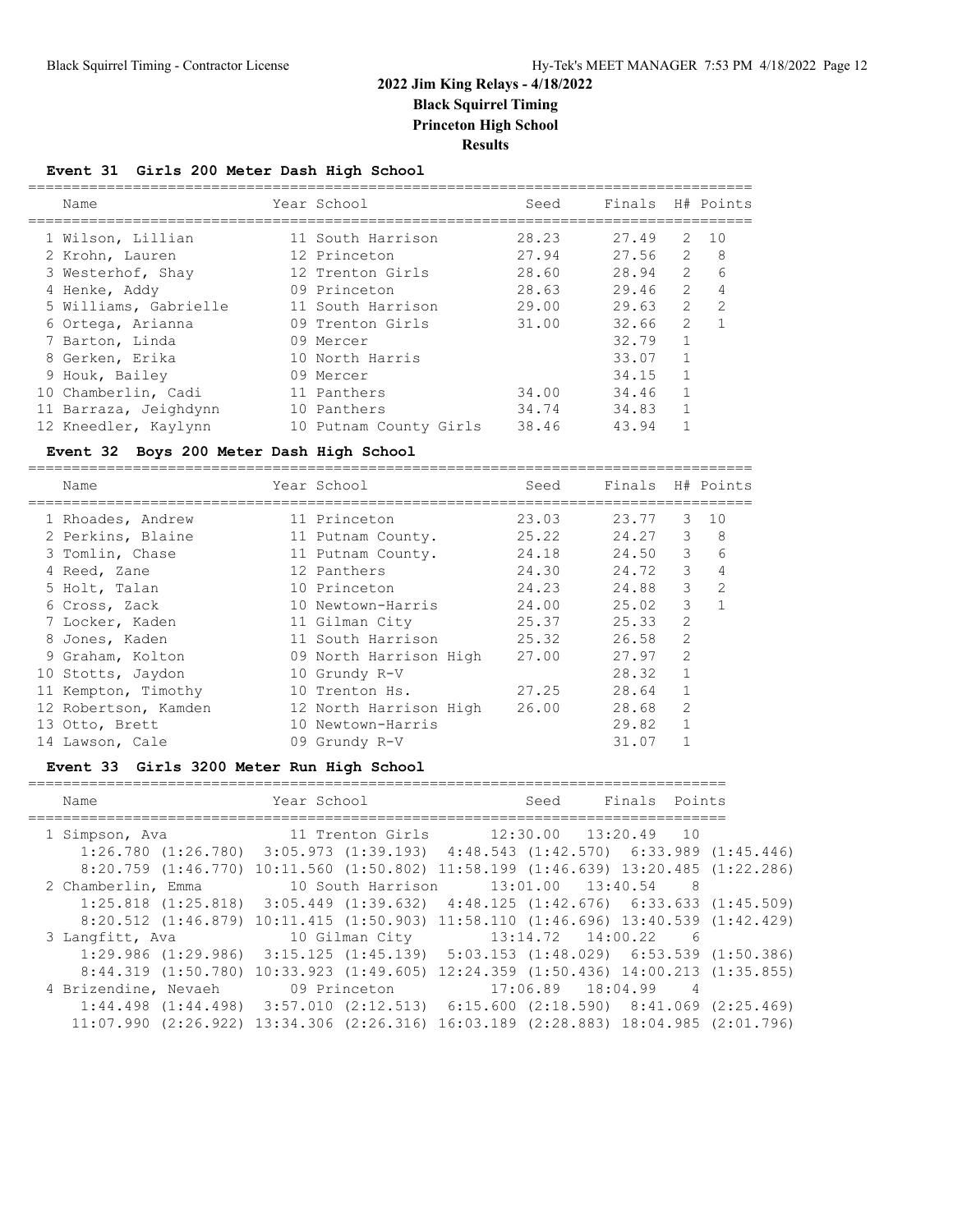## **Event 34 Boys 3200 Meter Run High School**

| Name                    | Year School                                                                                     | Seed | Finals Points            |     |
|-------------------------|-------------------------------------------------------------------------------------------------|------|--------------------------|-----|
| 1 MacGregor, Gauge      | 10 Newtown-Harris                                                                               |      | $11:13.00$ $11:10.40$ 10 |     |
| $1:08.002$ $(1:08.002)$ | $2:30.673$ $(1:22.672)$ $3:56.885$ $(1:26.212)$ $5:24.855$ $(1:27.970)$                         |      |                          |     |
| $6:53.165$ $(1:28.310)$ | $8:22.446$ (1:29.282) 9:50.748 (1:28.302) 11:10.398 (1:19.650)                                  |      |                          |     |
| 2 Miller, Payton        | 10 Newtown-Harris                                                                               |      | $11:13.00$ $11:34.93$    | - 8 |
| 1:11.923(1:11.923)      | $2:35.605$ (1:23.682) $4:03.422$ (1:27.818) $5:33.019$ (1:29.598)                               |      |                          |     |
| 7:04.836(1:31.818)      | 8:38.396 (1:33.560) 10:09.430 (1:31.035) 11:34.929 (1:25.499)                                   |      |                          |     |
| 3 Magee, Braxton        | 11 South Harrison 11:20.00 12:15.14 6                                                           |      |                          |     |
| $1:20.903$ $(1:20.903)$ | $2:50.039$ $(1:29.136)$ $4:22.699$ $(1:32.660)$ $5:57.995$ $(1:35.296)$                         |      |                          |     |
| 7:35.166 (1:37.172)     | 9:11.909 (1:36.743) 10:47.852 (1:35.943) 12:15.140 (1:27.289)                                   |      |                          |     |
| 4 Watt, Jude            | 10 Putnam County. 11:16.25 12:49.20 4                                                           |      |                          |     |
| $1:20.612$ $(1:20.612)$ | 2:55.222 (1:34.610) 4:33.889 (1:38.668) 6:13.856 (1:39.968)                                     |      |                          |     |
| $7:54.489$ $(1:40.633)$ | $9:34.469$ $(1:39.980)$ $11:13.022$ $(1:38.553)$ $12:49.196$ $(1:36.175)$                       |      |                          |     |
| 5 Jones, Favian         | 11 Putnam County. 12:30.55 13:59.18 2                                                           |      |                          |     |
|                         | $1:29.710$ $(1:29.710)$ $3:18.449$ $(1:48.739)$ $5:06.959$ $(1:48.510)$ $6:59.270$ $(1:52.312)$ |      |                          |     |
|                         | 8:52.052 (1:52.782) 10:41.412 (1:49.360) 12:25.500 (1:44.089) 13:59.172 (1:33.672)              |      |                          |     |

#### **Event 35 Girls 4x400 Meter Relay Junior High** ================================================================================

| School                     |    | Seed                    | Finals Points |               |
|----------------------------|----|-------------------------|---------------|---------------|
| 1 Gilman City 'A'          |    | $5:05.59$ $5:12.45$     |               | 10            |
| 1) Gregg, Avery 08         |    | 2) Crabtree, Parker 07  |               |               |
| 3) Burke, Alli 07          |    | 4) Sperry, Kholey 07    |               |               |
| 2 South Harrison HS 'A'    |    | 4:58.00                 | 5:19.69       | 8             |
| 1) Forck, Karli 07         |    | 2) Klindt, Ainsley 07   |               |               |
| 3) Owens, Abby 08          |    | 4) Cox, Hadley 07       |               |               |
| 3 Trenton MS Girls 'A'     |    | 5:12.25                 | 5:23.79       | 6             |
| 1) Simpson, Katy 08        |    | 2) Foster, Sage 07      |               |               |
| 3) Brown, Kambrea 08       |    | 4) Corwin, Kylee 08     |               |               |
| 4 Milan JH 'A'             |    | 5:34.30                 | 5:26.02       | 4             |
| 1) Cisneros, Jazmin 08     |    | 2) Taylor, Tori 08      |               |               |
| 3) Wyant, Delanie 07       | 4) | Dabney, Marian 08       |               |               |
| 5 Laredo-Pleasant View 'A' |    | 1.00                    | 5:36.98       | $\mathcal{L}$ |
| 1) Freeman, Addisyn 07     |    | 2) Bower, Adalynn 07    |               |               |
| 3) Tolbert, Olivia 08      |    | 4) Mullins, Julianna 07 |               |               |
| 6 Pcr1 JH Girls22 'A'      |    | 5:51.00                 | 5:56.96       | 1             |
| 1) Vice, Mira 07           |    | 2) Murphy, Kelsey 07    |               |               |
| 3) Simmons, Lea 07         |    | 4) Smith, Reagan 07     |               |               |

## **Event 36 Boys 4x400 Meter Relay Junior High**

| School                                                            | Seed                                                       | Finals Points |   |
|-------------------------------------------------------------------|------------------------------------------------------------|---------------|---|
| 1 Trenton, 'A'<br>1) Otto, Garrison 08                            | $4:13.02$ $4:15.93$ 10<br>2) Baker, Michael 08             |               |   |
| 3) Houser, Cooper 08<br>2 Putnam Co. JH Boys 'A'                  | 4) Miller, Elijah 08<br>4:33.90                            | 4:32.35       | 8 |
| 1) Lopez, Diego 08<br>3) Hartwig, Walter 08                       | 2) Sivetts, Henry 08<br>4) Watt, Angstrom 08               |               |   |
| 3 Milan JH 'A'<br>1) Alvarez, Juan 08<br>3) Castellone, Daniel 07 | 4:37.40<br>2) Alvarez, Gerardo 08<br>Moody, Jaret 08<br>4) | 4:43.37       | 6 |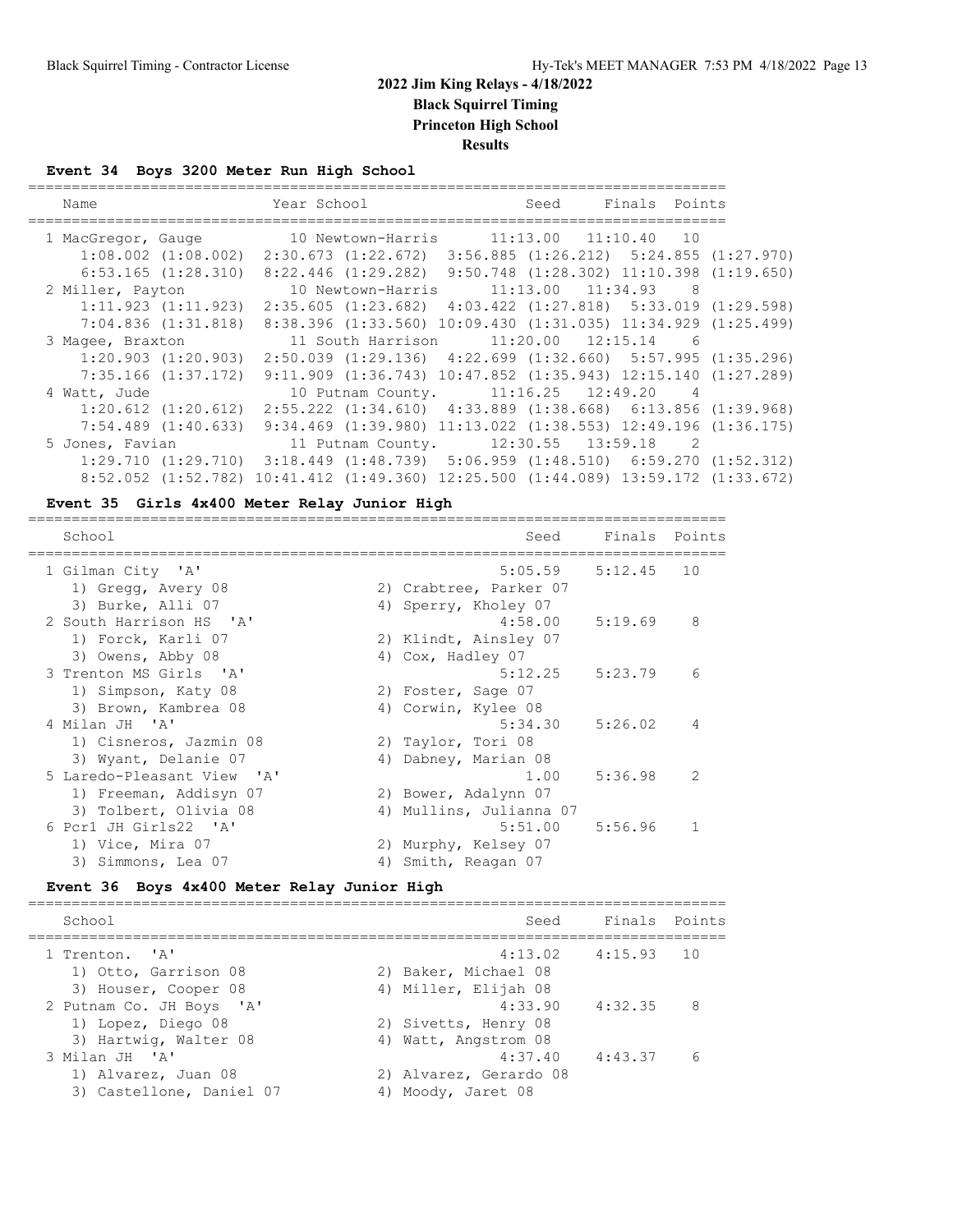## **....Event 36 Boys 4x400 Meter Relay Junior High**

| 4 South Harrison HS 'A'    | 4:37.00                | 4:47.38 | 4             |
|----------------------------|------------------------|---------|---------------|
| 1) Taggart, Khale 07       | 2) McQuinn, James 08   |         |               |
| 3) Hansen, Deagan 07       | 4) Ouinley, Bryson 07  |         |               |
| 5 Laredo-Pleasant View 'A' | 1.00                   | 5:26.06 | $\mathcal{P}$ |
| 1) Little, Grayson 08      | 2) Kitchen, Bentley 07 |         |               |
| 3) Epperson, Cutler 08     | 4) Roberts, Nick 08    |         |               |

## **Event 37 Girls 4x400 Meter Relay High School**

| School                    |    | Seed                     | Finals Points |               |
|---------------------------|----|--------------------------|---------------|---------------|
| 1 Trenton Girls 'A'       |    | $4:40.00$ $4:43.26$      |               | 10            |
| 1) Westerhof, Shay 12     |    | 2) Cooksey, Tymber 09    |               |               |
| 3) Soriana, Astrid 09     | 4) | King, Mirena 09          |               |               |
| 2 Princeton 'A'           |    | $4:52.00$ $4:50.10$      |               | 8             |
| 1) Thogmartin, Gracie 11  |    | 2) Pfaltzgraff, Katie 09 |               |               |
| 3) Siemer, Faith 10       |    | 4) Bears, Danielle 10    |               |               |
| 3 Putnam County Girls 'A' |    | $5:03.70$ $4:54.18$      |               | 6             |
| 1) Valencia, Sofia 12     |    | 2) Pearson, Kada 09      |               |               |
| 3) Knowles, Jenna 09      |    | 4) Dickerson, Adeline 11 |               |               |
| 4 South Harrison 'A'      |    | $4:54.00$ $5:01.78$      |               | 4             |
| 1) Molloy, Abigail 09     |    | 2) Chamberlin, Emma 10   |               |               |
| 3) Templeton, Bailey 09   |    | 4) Chamberlin, Hallee 10 |               |               |
| 5 Mercer 'A'              |    | 4:54.00                  | 5:02.27       | $\mathcal{P}$ |
| 1) Rogers, Gracie 10      |    | 2) Fisher, Maddi 10      |               |               |
| 3) Hill, Kaydee 11        | 4) | Micheal, Rainey 11       |               |               |
| 6 Gilman City 'A'         |    | 5:03.59                  | 5:08.56       | 1             |
| 1) Ward, Jolee 12         |    | 2) Ward, Laina 10        |               |               |
| 3) Gibson, Shelby 09      |    | 4) Sperry, Kelsey 09     |               |               |

## **Event 38 Boys 4x400 Meter Relay High School**

| Finals Points<br>School<br>Seed<br>$3:47.00$ $3:50.70$<br>1 Princeton 'A'<br>10<br>1) Kelly, Luke 12<br>2) Thomas, Kaleb 12<br>3) Finney, Jaden 11<br>4) Smith, Logan 12<br>8<br>$3:52.75$ $3:58.63$<br>2 Trenton Hs. 'A'<br>1) Hughs, Brayden 11<br>2) Christy, Cameron 10<br>3) Duncan, Blaine 09<br>4) Johnson, Levi 11<br>6<br>$4:06.00$ $4:08.55$<br>3 Putnam County. 'A'<br>1) Duvall, Gage 11<br>2) Campbell, Avery 09<br>3) Hendee, Lucas 11<br>4) Jones, Elijah 12<br>$4:04.00$ $4:15.26$<br>4<br>4 South Harrison 'A'<br>2) Paniamogan, Cesar 10<br>1) Sweat, Luke 11<br>3) Crabtree, Chancel 11<br>Jones, Kaden 11<br>4) |  |  |
|-------------------------------------------------------------------------------------------------------------------------------------------------------------------------------------------------------------------------------------------------------------------------------------------------------------------------------------------------------------------------------------------------------------------------------------------------------------------------------------------------------------------------------------------------------------------------------------------------------------------------------------|--|--|
|                                                                                                                                                                                                                                                                                                                                                                                                                                                                                                                                                                                                                                     |  |  |
|                                                                                                                                                                                                                                                                                                                                                                                                                                                                                                                                                                                                                                     |  |  |
|                                                                                                                                                                                                                                                                                                                                                                                                                                                                                                                                                                                                                                     |  |  |
|                                                                                                                                                                                                                                                                                                                                                                                                                                                                                                                                                                                                                                     |  |  |
|                                                                                                                                                                                                                                                                                                                                                                                                                                                                                                                                                                                                                                     |  |  |
|                                                                                                                                                                                                                                                                                                                                                                                                                                                                                                                                                                                                                                     |  |  |
|                                                                                                                                                                                                                                                                                                                                                                                                                                                                                                                                                                                                                                     |  |  |

## **Event 39 Girls Javelin Throw High School**

| Name                                     | Year School  | Seed   | Finals Points |  |
|------------------------------------------|--------------|--------|---------------|--|
| 1 Spencer, Megan<br>32.60m 29.03m 32.72m | 11 Princeton | 35.84m | 32.72m 10     |  |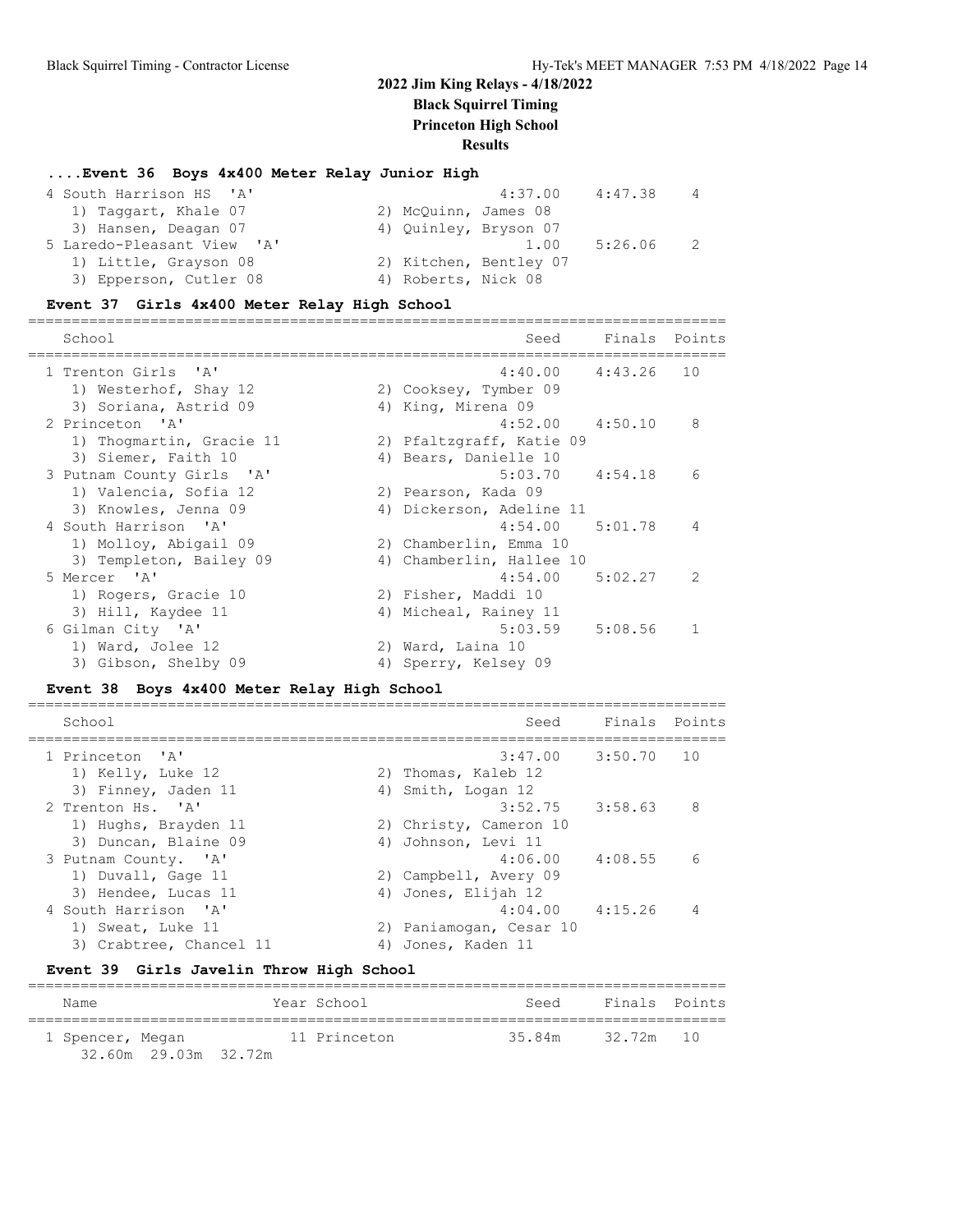## **....Event 39 Girls Javelin Throw High School**

| 2 Clark, Avery<br>FOUL 27.80m FOUL                       | 09 Trenton Girls 22.00m 27.80m 8 |          |                |
|----------------------------------------------------------|----------------------------------|----------|----------------|
| 3 Schnelle, Grace 12 Putnam County Girls 26.49m 27.08m 6 |                                  |          |                |
| 26.24m 21.20m 27.08m                                     |                                  |          |                |
| 4 Ward, Jolee<br>FOUL 23.23m 26.98m                      | 12 Gilman City 29.00m            | 26.98m   | $\overline{4}$ |
|                                                          |                                  |          |                |
|                                                          |                                  |          | 2              |
| 20.74m 23.61m 25.51m                                     |                                  |          |                |
| 6 Fisher, Maddi                                          | 10 Mercer                        | 25.48m 1 |                |
| 25.48m  24.59m  20.61m                                   | 10 Mercer                        | 24.90m   |                |
| 7 Houk, Breanna<br>21.47m 21.44m 24.90m                  |                                  |          |                |
|                                                          | 10 Gilman City 30.70m 24.70m     |          |                |
| 8 Ward, Laina<br>24.70m 24.36m 20.49m                    |                                  |          |                |
| 9 Davidson, Cassidy 11 South Harrison                    |                                  | 23.27m   |                |
| 20.03m 19.15m 23.27m                                     |                                  |          |                |
| 10 Sims, Lily 11 North Harris                            |                                  | 22.86m   |                |
| FOUL 22.86m FOUL                                         |                                  |          |                |
| 11 Walkup, Emma 10 Princeton                             |                                  | 20.47m   |                |
| 15.29m  18.40m  20.47m                                   |                                  |          |                |
| 12 Webb, Kennedy                                         | 10 South Harrison                | 19.94m   |                |
| 16.05m FOUL 19.94m                                       |                                  |          |                |
| 13 Oaks, Landry<br>19.51m FOUL 16.86m                    | 10 Newtown-Harris 55.80m         | 19.51m   |                |
|                                                          |                                  |          |                |
| 14 Rains, Adysan                                         | 09 Grundy R-V                    | 19.40m   |                |
| 15.49m  19.40m  17.90m                                   |                                  |          |                |
| 15 Dodsworth, Emma                                       | 10 Putnam County Girls           | 15.02m   |                |
| 15.02m  11.45m  14.16m                                   |                                  |          |                |
| -- Gannan, Alexis                                        | 10 Panthers 26.78m FOUL          |          |                |
| FOUL FOUL FOUL                                           |                                  |          |                |
| -- Roberson, Kira 69 North Harris                        |                                  | FOUL     |                |
| FOUL FOUL FOUL                                           |                                  |          |                |
| -- Henry, Emily                                          | 10 Panthers 27.16m FOUL          |          |                |
| FOUL FOUL FOUL                                           |                                  |          |                |

## **Event 40 Boys Javelin Throw High School**

| Name                                       | Year School       | Seed Finals Points |        |               |
|--------------------------------------------|-------------------|--------------------|--------|---------------|
| 1 Langfitt, Brody<br>49.44m 48.94m 48.13m  | 11 Gilman City    | 48.35m 49.44m      |        | 10            |
| 2 Rhoades, Andrew<br>41.98m 43.33m 41.40m  | 11 Princeton      | 45.39m 43.33m      |        | 8             |
| 3 Girdner, Tristan<br>40.74m 36.00m 38.70m | 10 Princeton      | 41.60m 40.74m      |        | 6             |
| 4 Cross, Zack<br>36.76m 34.33m 38.18m      | 10 Newtown-Harris | 33.35m             | 38.18m | 4             |
| 5 Myers, Josh<br>24.28m 34.66m 33.26m      | 11 Putnam County. | 31.38m             | 34.66m | $\mathcal{P}$ |
| 6 Otto, Brett<br>28.49m 32.15m 32.66m      | 10 Newtown-Harris | 25.25m             | 32.66m | 1             |
| 7 Kempton, Timothy<br>20.44m 27.00m 29.88m | 10 Trenton Hs.    | 34.25m             | 29.88m |               |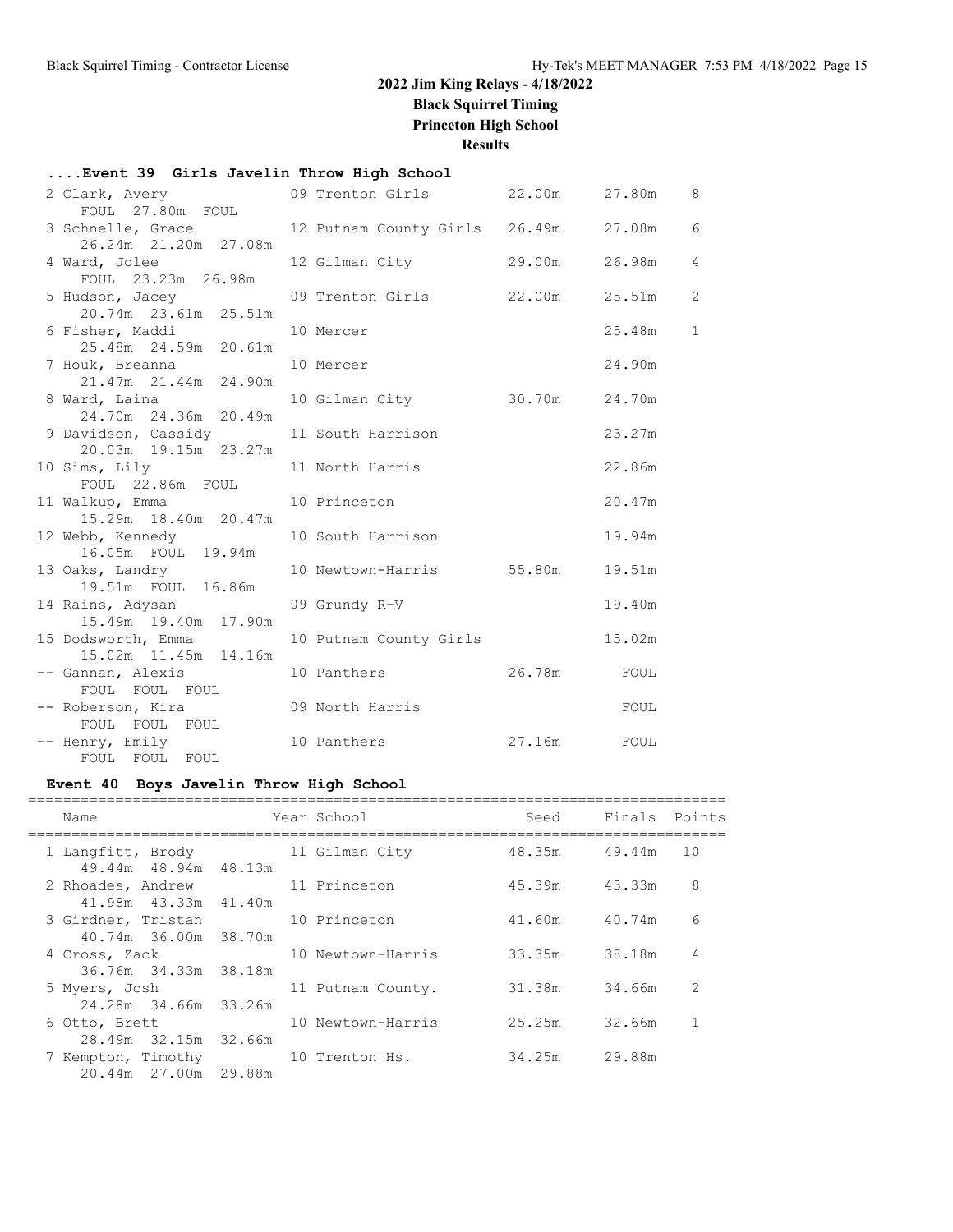#### **....Event 40 Boys Javelin Throw High School**

| 8 Hashman, Wes           | 10 Mercer         |        | 27.37m |
|--------------------------|-------------------|--------|--------|
| FOUL FOUL 27.37m         |                   |        |        |
| 9 Stark, Gabe            | 10 Trenton Hs.    | 36.51m | 26.81m |
| 26.81m 26.60m FOUL       |                   |        |        |
| 10 Davis, Jayce          | 10 Mercer         |        | 22.98m |
| 21.95m  22.98m  FOUL     |                   |        |        |
| 11 Brown, Eli            | 09 Putnam County. | 25.00m | 18.00m |
| FOUL<br>18.00m<br>17.10m |                   |        |        |

#### **Event 41 Girls Shot Put Junior High**

================================================================================ Name Year School Seed Finals Points ================================================================================ 1 Gillpatrick, Keeligh 08 South Harrison HS 7.36m 9.76m 10 FOUL 8.83m 9.76m 2 Iddings, Addy 07 Panthers 9.72m 8 8.66m 9.72m 8.43m 3 Harlan, Alivia 08 Pcr1 JH Girls22 8.84m 8.69m 6 7.49m 8.56m 8.69m 4 Sherill, Brylee 08 South Harrison HS 8.28m 8.65m 4 8.16m 8.42m 8.65m 5 Fehring, Kammie 08 Gilman City 6.90m 8.16m 2 7.90m 8.16m 7.98m 6 Turner, Chy 08 Trenton MS Girls 8.36m 7.68m 1 7.40m 7.68m 7.36m 7 Start, Lily 07 Mercer JH 7.28m 7.01m 7.23m 7.28m 8 Champbell, Ashtten 08 Pcr1 JH Girls22 7.51m 7.27m<br>7.27m 7.06m 6.89m 7.27m 7.06m 6.89m<br>9 Stonger, Lexa 08 Grundy R-V 7.00m 7.25m 6.77m 7.25m 7.20m 10 Boxley, Evan 07 Princeton 6.96m 7.19m 6.82m 6.80m 7.19m 11 Hughs, Savanna 08 Trenton MS Girls 7.05m 7.15m 6.83m 7.15m 7.10m 12 Sylvester, Addison 08 Milan JH 6.89m 6.99m 6.47m 5.30m 6.99m 13 Wilson, Abigail 08 East Harrison JH 7.97m 6.67m 6.39m 6.32m 6.67m 14 Taggart, Pyper 07 Gilman City 6.40m 6.63m 6.63m 5.81m 5.98m 15 Vincent, Kennedy 6.61m 07 Mercer JH 5.60m 5.89m 6.61m 16 Barriga, Cristal 08 Milan JH 5.42m 5.05m 5.42m 5.16m 17 Curd, Kallie 68 08 Laredo-Pleas 5.08m 4.97m 4.61m 5.08m

#### **Event 42 Boys Shot Put Junior High**

| Name                                     | Year School          | Seed |               | Finals H# Points |
|------------------------------------------|----------------------|------|---------------|------------------|
| 1 Johnson, Ruger<br>11.46m 11.13m 11.73m | 08 South Harrison HS |      | $11.73m$ 1 10 |                  |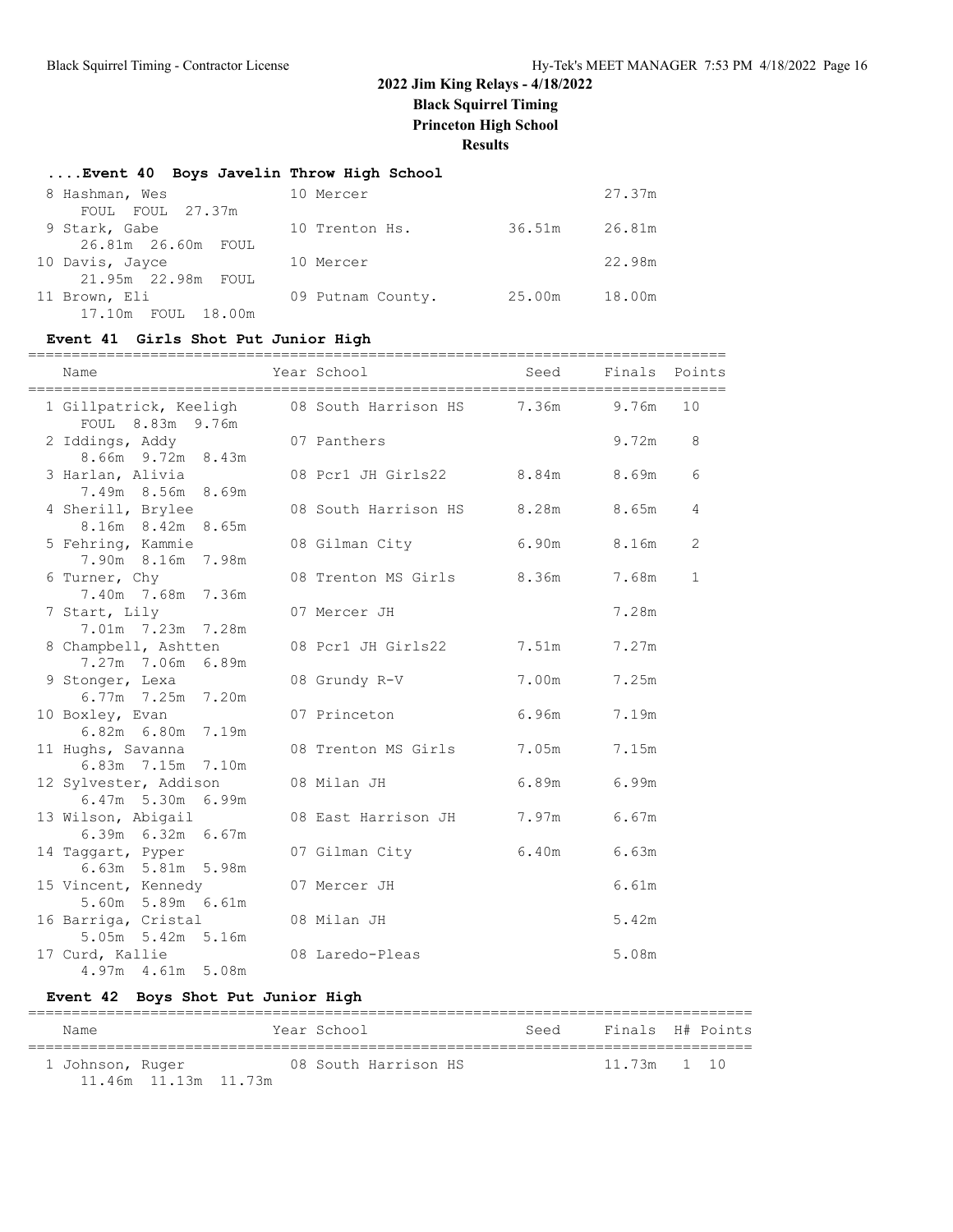**Results**

| Event 42 Boys Shot Put Junior High   |                                    |             |                 |                |                |
|--------------------------------------|------------------------------------|-------------|-----------------|----------------|----------------|
| 2 Whitham, Cole                      | 11.90m   11.58m<br>08 Trenton.     |             |                 | $2 \quad 8$    |                |
| 11.58m  10.74m  10.14m               |                                    |             |                 |                |                |
| 3 Holtzclaw, Braydon                 | 08 Trenton.                        | 10.50m      | 10.50m          | $2^{\circ}$    | 6              |
| 10.08m  10.00m  10.50m               |                                    |             |                 |                |                |
| 4 Lowery, Hunter                     | 07 Princeton                       |             | 10.63m 9.85m    | $\overline{2}$ | $\sqrt{4}$     |
| 9.85m 9.35m 9.31m                    |                                    |             |                 |                |                |
| 5 Schoonover, Deacon                 | 08 Putnam Co. JH Boys 10.09m 9.68m |             |                 | $\overline{2}$ | $\overline{c}$ |
| 9.68m 8.54m 9.43m                    |                                    |             |                 |                |                |
| 6 Estrada, Jace                      | 08 Gilman City                     | 8.58m 9.43m |                 | $\overline{2}$ | $\mathbf 1$    |
| 9.43m 9.38m 6.68m                    | 08 North Harrison JH 9.54m 9.29m   |             |                 | 2              |                |
| 7 Craig, Andrew<br>9.29m 9.22m 9.08m |                                    |             |                 |                |                |
| 8 McCall, Joel                       | 08 South Harrison HS               |             | 8.68m           | $\mathbf{1}$   |                |
| 8.04m 8.68m 8.39m                    |                                    |             |                 |                |                |
| 9 Mason, Collin                      | 08 Panthers                        |             | 8.43m           | $\mathbf{1}$   |                |
| 8.43m 8.38m 7.27m                    |                                    |             |                 |                |                |
| 10 McCormack, Bentley                | 08 Putnam Co. JH Boys 8.99m 8.33m  |             |                 | 2              |                |
| 8.33m 8.20m 8.17m                    |                                    |             |                 |                |                |
| 11 Lewis, Kole                       | 08 Milan JH                        |             | 7.26m 8.25m     | $\mathbf{1}$   |                |
| 6.97m 7.21m 8.25m                    |                                    |             |                 |                |                |
| 12 Aldridge, Troy                    | 08 Milan JH                        |             | 8.50m 8.19m     | 2              |                |
| 8.19m 7.94m 7.87m                    |                                    |             |                 |                |                |
| 13 Young, Alexander                  | 08 Gilman City                     |             | $8.80m$ $8.02m$ | 2              |                |
| 8.02m 8.00m 7.39m                    |                                    |             |                 |                |                |
| 14 Martin, Mason                     | 07 Mercer JH                       |             | 6.57m 7.38m     | $\mathbf{1}$   |                |
| 7.36m 6.39m 7.38m                    |                                    |             |                 |                |                |
| 15 West, Rilee                       | 07 Mercer JH                       |             | 7.47m 7.25m     | 2              |                |
| 6.88m 6.94m 7.25m                    |                                    |             |                 | 2              |                |
| 16 Sims, Kayson<br>7.19m 7.22m 7.13m | 08 North Harrison JH 8.47m 7.22m   |             |                 |                |                |
| 17 Bethards, Jackson                 | 07 Laredo-Pleas                    |             | 6.90m           | $\mathbf{1}$   |                |
| 6.90m 6.48m 6.45m                    |                                    |             |                 |                |                |
| 18 Roberts, David                    | 07 Laredo-Pleas                    |             | 6.40m           | $\mathbf{1}$   |                |
| 5.90m 6.38m 6.40m                    |                                    |             |                 |                |                |
| 19 Lea, Noah                         | 08 Grundy R-V 7.23m 5.28m          |             |                 | $\mathbf{1}$   |                |
| 5.28m  4.93m  4.69m                  |                                    |             |                 |                |                |

## **Event 43 Girls Shot Put High School**

| Name                                      | Year School       | Seed   | Finals Points |               |
|-------------------------------------------|-------------------|--------|---------------|---------------|
| 1 Madison, Kaliska<br>10.08m FOUL 9.81m   | 11 South Harrison | 10.46m | 10.08m        | 10            |
| 2 Roberts, Emma<br>FOUL 8.79m 9.42m       | 10 Trenton Girls  | 9.69m  | 9.42m         | 8             |
| 3 Sims, Lily<br>8.45m 7.85m 8.61m         | 11 North Harris   |        | 8.61m         | 6             |
| 4 Dinsmore, Cheyenne<br>8.34m 8.60m 8.50m | 11 Princeton      | 8.74m  | 8.60m         | 4             |
| 5 Oaks, Landry<br>6.86m 8.57m 8.42m       | 10 Newtown-Harris | 26.01m | 8.57m         | $\mathcal{D}$ |
| 6 Ward, Laina<br>7.23m 8.16m 8.38m        | 10 Gilman City    | 9.11m  | 8.38m         |               |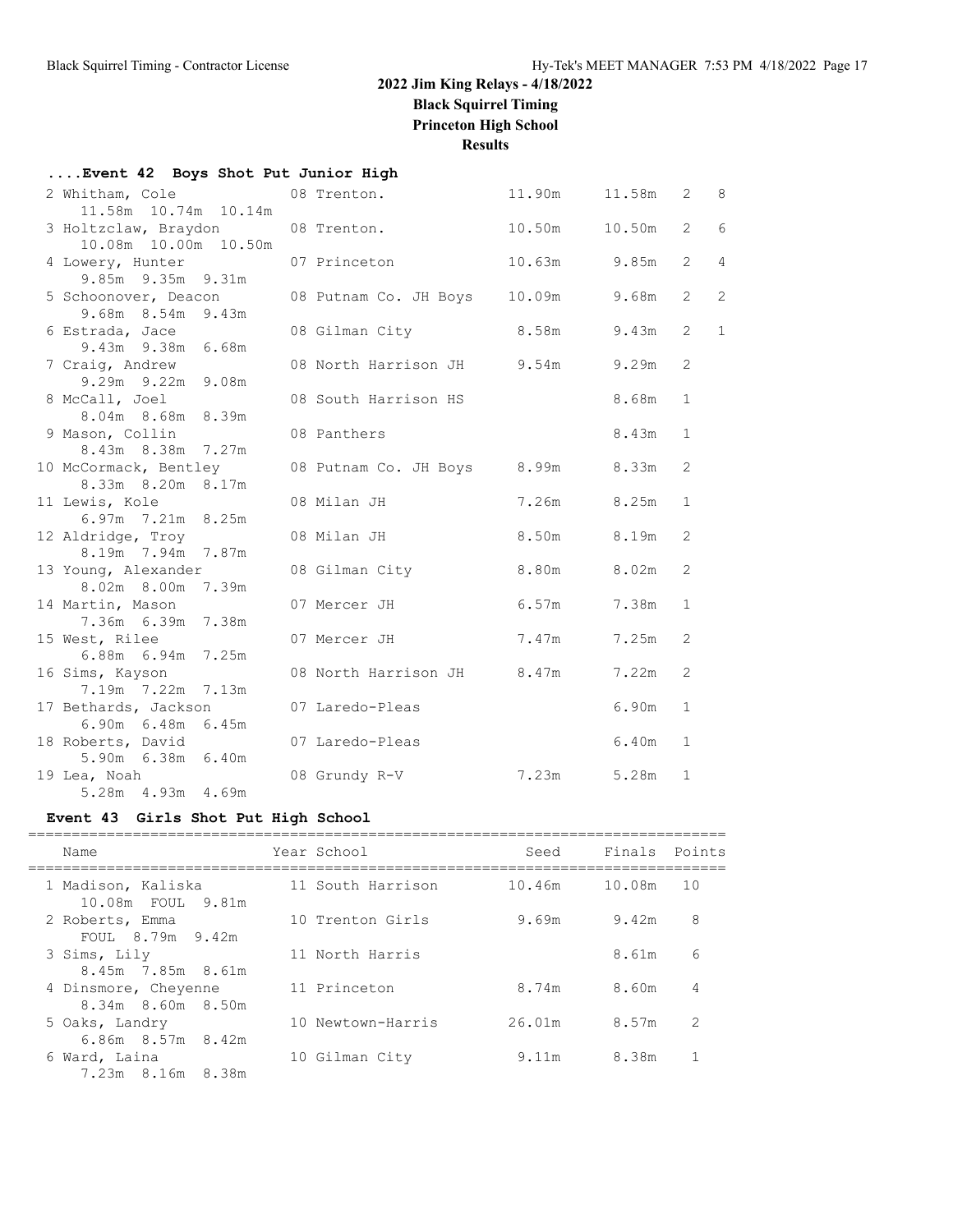| Event 43 Girls Shot Put High School    |                              |       |       |
|----------------------------------------|------------------------------|-------|-------|
| 7 Bass, Starla                         | 09 Princeton                 | 7.48m | 7.87m |
| 7.58m 7.36m 7.87m                      |                              |       |       |
| 8 Hudson, Jacey                        | 09 Trenton Girls             | 6.85m | 7.71m |
| 7.63m 7.64m 7.71m                      |                              |       |       |
| 9 Barraza, Jeighdynn                   | 10 Panthers                  | 8.05m | 7.68m |
| 7.68m 7.52m 7.27m                      |                              |       |       |
| 10 Davidson, Cassidy 11 South Harrison |                              | 8.46m | 7.50m |
| 7.02m 7.50m 7.41m                      |                              |       |       |
| 11 Pace, Gia                           | 11 Panthers                  | 7.55m | 7.39m |
| 7.18m 7.03m 7.39m                      |                              |       |       |
| 12 Vaughn, Bre                         | East Harrison JH             |       | 7.36m |
| 7.28m 7.30m 7.36m                      |                              |       |       |
| 13 Rains, Adysan                       | 09 Grundy R-V                | 7.45m | 7.33m |
| 6.21m 7.33m 6.98m                      |                              |       |       |
| 14 Stark, Riley                        | 09 Mercer                    |       | 6.20m |
| 6.20m 6.06m 4.44m                      |                              |       |       |
| 15 Brown, Emilea                       | 10 Mercer                    |       | 5.99m |
| 5.84m 5.81m 5.99m                      |                              |       |       |
| 16 Graham, Haylie                      | 10 Putnam County Girls 5.52m |       | 5.98m |
| 5.95m 5.98m 5.96m                      |                              |       |       |
| 17 Beals, Maddi                        | 09 Putnam County Girls 6.55m |       | 5.09m |
| 4.96m 5.06m 5.09m                      |                              |       |       |
| 18 Chapman, kailee                     | East Harrison JH             |       | 5.08m |
| 5.08m  4.16m  4.61m                    |                              |       |       |

## **Event 44 Boys Shot Put High School**

| Name<br>====================                          | Year School and the School and the School                   | Seed Finals Points |        |              |
|-------------------------------------------------------|-------------------------------------------------------------|--------------------|--------|--------------|
| 1 Spencer, Dylan<br>11.14m 11.64m FOUL                | 11 Trenton Hs.                   12.80m       11.64m     10 |                    |        |              |
| 2 Rainey, Beau<br>10.31m 11.05m 10.95m                | 11 South Harrison 11.81m 11.05m 8                           |                    |        |              |
| 3 Valentine, Reed<br>10.45m FOUL 10.49m               | 10 Putnam County. 10.64m 10.49m                             |                    |        | 6            |
| 4 Kern, Matthew<br>$9.52m$ $9.86m$ $10.48m$           | 11 South Harrison                                           | 9.97m              | 10.48m | 4            |
| 5 Robinson, Mason 5 10 Princeton<br>10.36m 9.95m FOUL |                                                             | 10.67m             | 10.36m | 2            |
| 6 Hashman, Wes<br>$9.92m$ $9.69m$ $10.27m$            | 10 Mercer                                                   |                    | 10.27m | $\mathbf{1}$ |
| 7 Roberson, Owen<br>9.60m 7.80m 8.60m                 | East Harrison JH                                            |                    | 9.60m  |              |
| 8 Janosik, Jakub<br>$9.19m$ $9.47m$ $9.41m$           | 12 Mercer                                                   |                    | 9.47m  |              |
| 9 Hartschen, Dillon<br>8.39m 7.80m 7.81m              | 10 North Harrison High                                      |                    | 8.39m  |              |

## **Event 45 Girls Discus Throw Junior High**

| Year School<br>Seed<br>Name             |                |        | Finals Points |  |
|-----------------------------------------|----------------|--------|---------------|--|
|                                         |                |        |               |  |
| 1 Fehring, Kammie<br>21.77m 21.42m FOUL | 08 Gilman City | 16.80m | 21.77m 10     |  |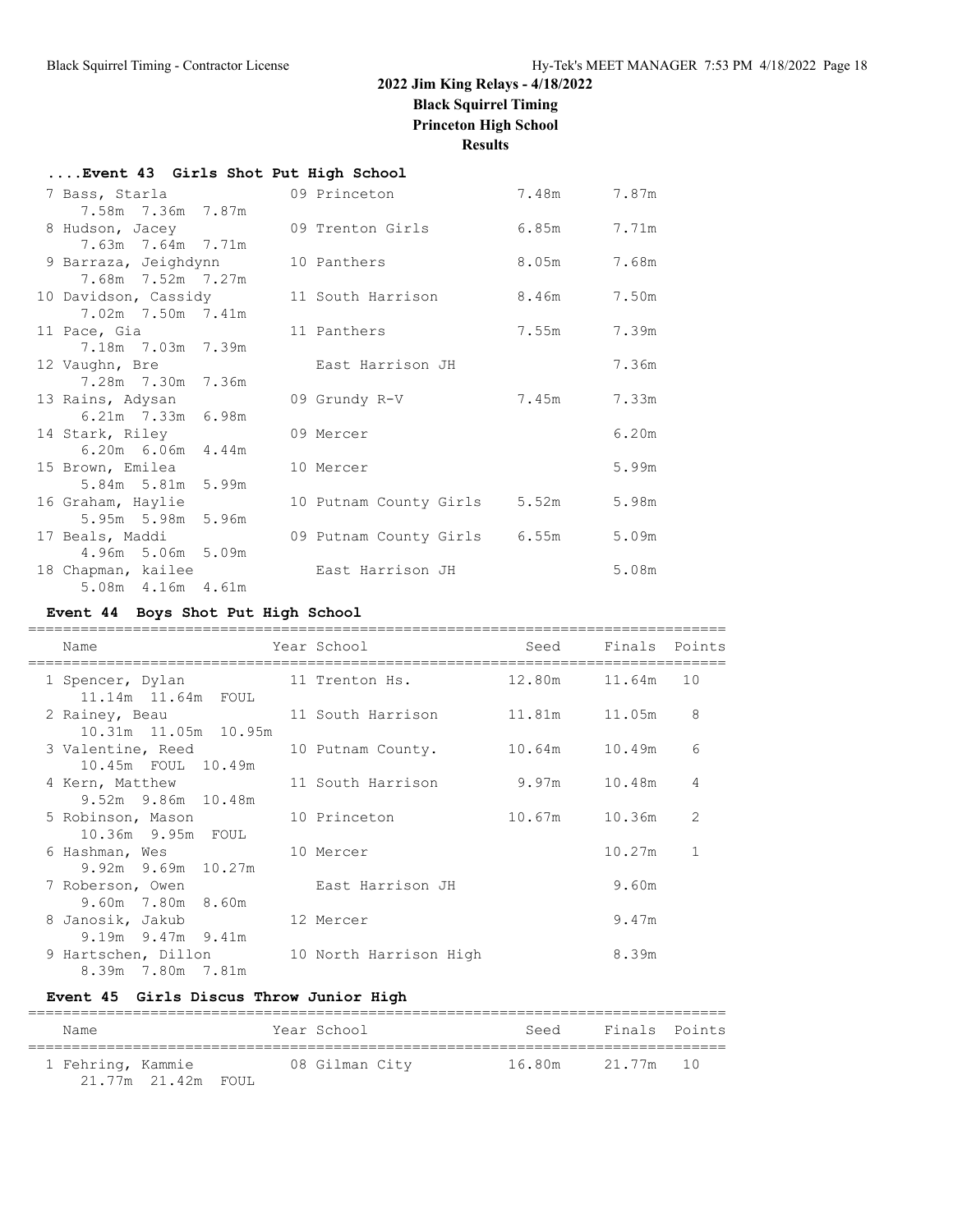| Event 45 Girls Discus Throw Junior High                                 |                            |        |          |                |
|-------------------------------------------------------------------------|----------------------------|--------|----------|----------------|
| 2 Seamster, Ashlynd 08 South Harrison HS 14.23m<br>17.32m 19.14m 20.31m |                            |        | 20.31m 8 |                |
| 3 Rogers, Sari 08 Mercer JH 18.50m<br>19.53m 18.86m 20.26m              |                            |        | 20.26m   | 6              |
| 4 Hunter, Ambrey                                                        | 07 South Harrison HS       |        | 18.77m   | 4              |
| 17.22m  17.15m  18.77m<br>5 Start, Lily                                 | 07 Mercer JH 17.87m        |        | 18.65m   | $\overline{c}$ |
| 16.28m  18.65m  17.36m<br>6 Tolbert, Olivia                             | 08 Laredo-Pleas            |        | 15.48m   | $1\,$          |
| 15.48m  13.62m  13.76m<br>7 Allen, Madison                              | 08 Pcr1 JH Girls22 15.04m  |        | 15.35m   |                |
| 15.35m 11.59m FOUL<br>8 Sylvester, Addison 68 Milan JH 14.67m           |                            |        | 14.81m   |                |
| 14.81m FOUL 13.20m<br>9 Boxley, Evan                                    | 07 Princeton 15.46m        |        | 14.31m   |                |
| 14.31m FOUL 11.10m<br>10 Price, Lucy                                    | 07 Trenton MS Girls 14.67m |        | 14.23m   |                |
| FOUL 14.23m FOUL<br>11 Taggart, Pyper<br>FOUL 13.94m FOUL               | 07 Gilman City 11.83m      |        | 13.94m   |                |
| 12 Sayre, Kendra                                                        | 07 Milan JH                | 14.12m | 13.49m   |                |
| FOUL 13.49m FOUL<br>13 Foster, Sage                                     | 07 Trenton MS Girls 13.95m |        | 12.85m   |                |
| FOUL 12.85m 12.19m<br>14 Wilson, Abigail 68 East Harrison JH            |                            |        | 11.82m   |                |
| 11.82m  11.41m  11.59m<br>15 Valentine, Jocelyn                         | 08 Pcr1 JH Girls22 12.12m  |        | 11.68m   |                |
| 11.54m  11.07m  11.68m<br>16 Curd, Kallie<br>9.96m 10.55m 10.59m        | 08 Laredo-Pleas            |        | 10.59m   |                |

## **Event 46 Boys Discus Throw Junior High**

| Name<br>==============================                | Year School                               Seed       Finals   H# Points |                   |             |                |   |
|-------------------------------------------------------|-------------------------------------------------------------------------|-------------------|-------------|----------------|---|
| 1 Johnson, Ruger 68 South Harrison HS                 |                                                                         |                   | 40.14m 1 10 |                |   |
| 35.22m  40.14m  FOUL<br>2 Whitham, Cole 08 Trenton.   |                                                                         | 36.50m 35.40m 2 8 |             |                |   |
| 27.98m 34.71m 35.40m<br>3 Estrada, Jace               | 08 Gilman City                                                          | 29.20m 29.89m     |             | $2^{\circ}$    | 6 |
| 28.60m 22.89m 29.89m<br>4 Lewis, Dylan 68 Mercer JH   |                                                                         | 26.52m 29.77m 2 4 |             |                |   |
| 26.84m 28.32m 29.77m                                  |                                                                         | 29.92m 28.77m     |             | $\overline{2}$ | 2 |
| 5 Lowery, Hunter 07 Princeton<br>27.90m 26.46m 28.77m |                                                                         |                   |             |                |   |
| 6 Ruiz, Calvin<br>24.78m 24.34m 27.26m                | 08 Putnam Co. JH Boys 23.42m 27.26m 2 1                                 |                   |             |                |   |
| 24.65m 26.14m 23.11m                                  | 7 Craig, Andrew 68 North Harrison JH 25.65m 26.14m 2                    |                   |             |                |   |
| 8 Smith, Ethan 68 South Harrison HS                   |                                                                         |                   | 25.99m      | $\mathbf{1}$   |   |
| 23.55m 24.62m 25.99m<br>9 Mason, Collin 68 Panthers   |                                                                         | 27.79m 25.61m 2   |             |                |   |
| 25.26m 25.61m 24.11m                                  |                                                                         |                   |             |                |   |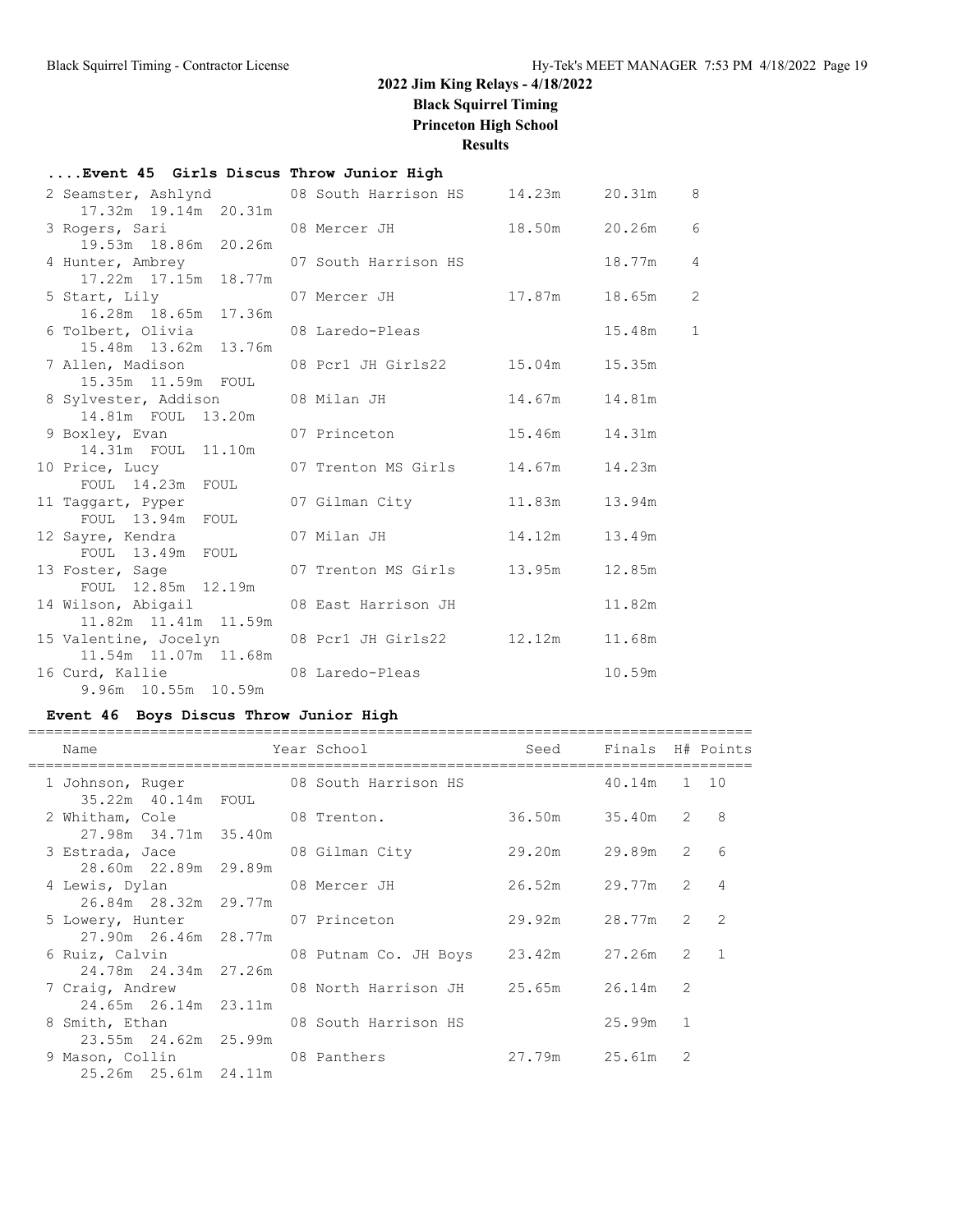## **....Event 46 Boys Discus Throw Junior High**

| 10 Holtzclaw, Braydon 68 Trenton.<br>FOUL 24.82m FOUL                                            | 24.06m          | 24.82m   | $\overline{2}$ |
|--------------------------------------------------------------------------------------------------|-----------------|----------|----------------|
| 11 Skipper, Camden 67 Laredo-Pleas<br>24.22m 22.82m 23.31m                                       |                 | 24.22m 1 |                |
| 12 Young, Alexander 68 Gilman City 23.87m 22.51m 2<br>21.26m 20.83m 22.51m                       |                 |          |                |
| 13 Kimbrough, Kyler 608 North Harrison JH 25.62m 22.25m 2<br>22.25m 19.00m 21.80m                |                 |          |                |
| 14 Pipes, Hayden 68 Laredo-Pleas<br>21.52m 19.71m 20.76m                                         |                 | 21.52m 1 |                |
| 15 Lewis, Kole                         08 Milan JH<br>18.18m 18.69m 20.56m                       | 15.23m 20.56m 1 |          |                |
| 16 West, Rilee 67 Mercer JH<br>17.92m 15.90m 20.15m                                              |                 |          |                |
| 17 Aldridge, Troy 68 Milan JH                                                                    | 20.35m 18.60m 1 |          |                |
| 18.46m FOUL 18.60m<br>18 Lea, Noah 18 Crundy R-V                                                 | 7.85m 8.66m 1   |          |                |
| 8.66m 7.80m 7.88m<br>-- Schoonover, Deacon 68 Putnam Co. JH Boys 27.07m FOUL 2<br>FOUL FOUL FOUL |                 |          |                |

### **Event 47 Girls Discus Throw High School**

|  | Name                                                                     | Year School Seed Finals Points  |         |                |
|--|--------------------------------------------------------------------------|---------------------------------|---------|----------------|
|  | 1 Spencer, Megan 11 Princeton 31.48m 30.46m<br>28.32m 30.46m FOUL        |                                 |         | 10             |
|  | 2 Pankau, Kayleigh 12 Panthers 26.85m 28.14m 8<br>28.14m  25.94m  27.26m |                                 |         |                |
|  | 3 Coffman, Kyla<br>28.02m 27.00m 27.00m                                  |                                 |         | 6              |
|  | 4 Vaughn, Bre<br>FOUL 26.51m 25.20m                                      | East Harrison JH                | 26.51m  | 4              |
|  | 25.06m 24.00m 21.81m                                                     |                                 |         | $\overline{c}$ |
|  | 6 Hudson, Jacey<br>21.10m FOUL 24.93m                                    | 09 Trenton Girls 25.60m 24.93m  |         | $\mathbf{1}$   |
|  | 7 King, Morgan<br>23.85m 21.18m 24.89m                                   | 12 Trenton Girls 25.00m 24.89m  |         |                |
|  | 8 Sims, Lily<br>24.74m 22.18m 22.06m                                     | 11 North Harris                 | 24.74m  |                |
|  | 9 Ward, Laina<br>23.79m 23.87m 24.16m                                    | 10 Gilman City 26.73m 24.16m    |         |                |
|  | 10 Ward, Jolee<br>20.71m 19.45m 21.09m                                   | 12 Gilman City 24.56m 21.09m    |         |                |
|  | 11 Gannan, Alexis<br>20.29m 17.11m FOUL                                  | 10 Panthers 23.34m 20.29m       |         |                |
|  | 12 Goodin, Kelsey<br>16.33m 17.93m 19.05m                                | 09 Princeton                    | x19.05m |                |
|  | 13 Davidson, Cassidy<br>18.94m FOUL 18.46m                               | 11 South Harrison 21.19m 18.94m |         |                |
|  | 14 Covey, Mia 69 Princeton<br>18.75m  16.32m  17.37m                     |                                 | x18.75m |                |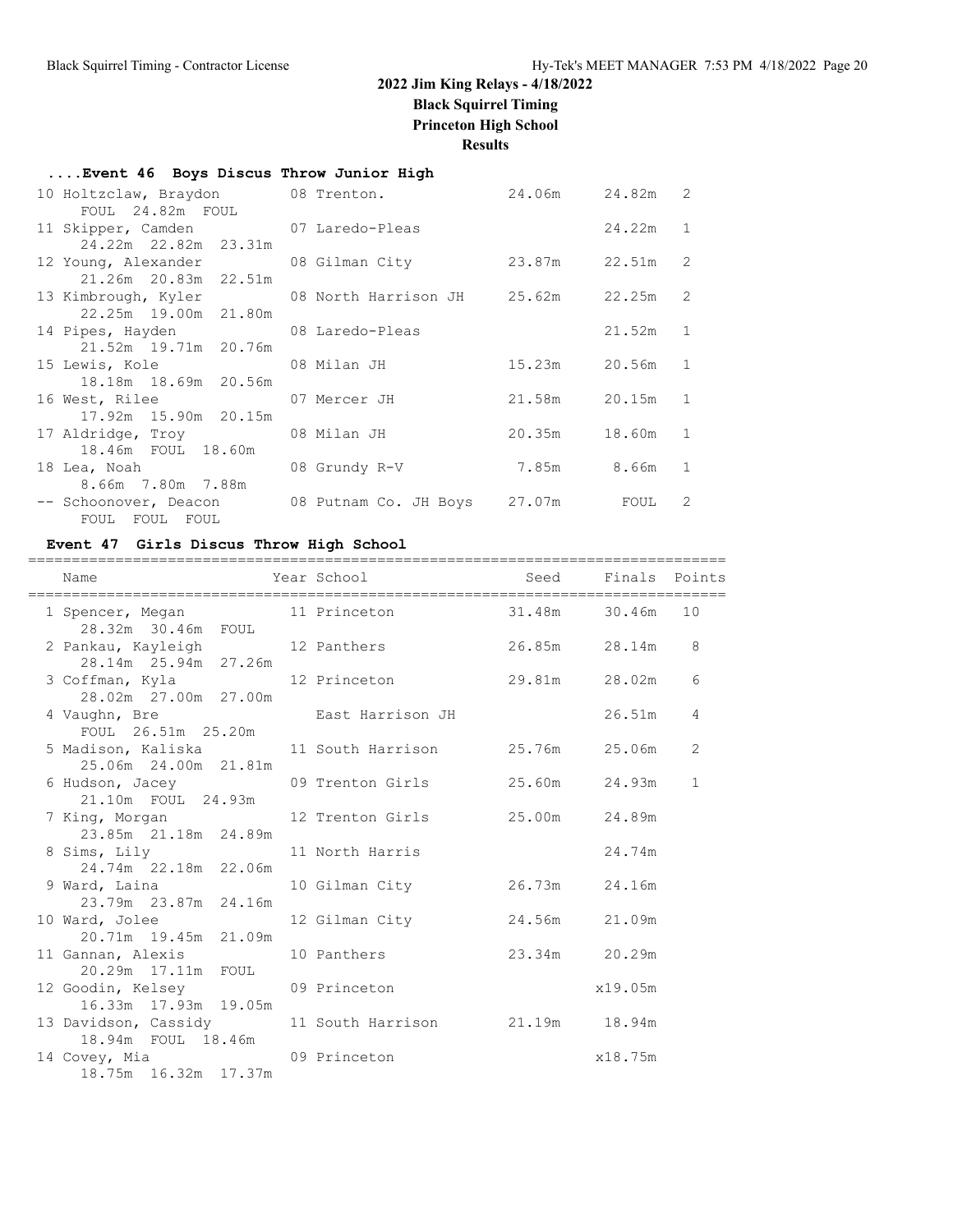#### **....Event 47 Girls Discus Throw High School**

| 15 Oaks, Landry              | 10 Newtown-Harris             | 54.50m 16.42m |        |
|------------------------------|-------------------------------|---------------|--------|
| 15.21m 16.42m 15.30m         |                               |               |        |
| 16 Graham, Haylie            | 10 Putnam County Girls 15.20m |               | 15.43m |
| 15.43m 12.88m 13.43m         |                               |               |        |
| 17 Hagan, Makenzie 69 Mercer |                               |               | 15.06m |
| 15.06m 12.98m 12.96m         |                               |               |        |
| 18 Beals, Maddi              | 09 Putnam County Girls 17.89m |               | 12.65m |
| 12.22m 12.65m 11.75m         |                               |               |        |
| 19 Tipton, Maddie            | East Harrison JH              |               | 9.80m  |
| 9.25m 8.96m 9.80m            |                               |               |        |

#### **Event 48 Boys Discus Throw High School**

================================================================================ Name The Year School Contract Seed Finals Points ================================================================================ 1 Spencer, Dylan 11 Trenton Hs. 41.14m 39.90m 10 32.71m 37.00m 39.90m<br>2 Kempton, Timothy 10 Trenton Hs. 29.58m 30.18m 8 28.72m 30.18m 29.77m 3 Roberson, Owen **East Harrison JH** 28.77m 6 SDELSON, STREET<br>FOUL FOUL 28.77m 4 Rainey, Beau 11 South Harrison 33.18m 27.98m 4 FOUL 26.15m 27.98m 5 Robinson, Mason 10 Princeton 25.35m 26.68m 2 26.68m 24.46m 26.04m 6 Hartschen, Dillon 10 North Harrison High 25.29m 1 20.71m 25.18m 25.29m 7 Valentine, Reed 10 Putnam County. 20.81m 24.77m 24.77m FOUL 23.44m 8 Kern, Matthew 11 South Harrison 21.32m 20.72m 21.00m 21.32m

#### **Event 49 Girls Long Jump Junior High**

================================================================================ Name Year School Seed Finals Points ================================================================================ 08 South Harrison HS 3.78m 4.03m 10 FOUL FOUL 4.03m 2 Webb, Quinn 08 Pcr1 JH Girls22 4.45m 3.98m 8 3.67m 3.79m 3.98m 3 Roberson, Stella 08 East Harrison JH 4.12m J3.98m 6 3.77m 3.75m 3.98m 4 Gillpatrick, Keeligh 08 South Harrison HS 3.42m 3.88m 4 3.62m 3.63m 3.88m 07 Trenton MS Girls 4.50m 3.85m 2 3.68m 3.85m 3.83m 6 Gregg, Avery 08 Gilman City 4.11m 3.67m 1 3.59m 3.67m 3.66m 7 Miller, Remington 07 Newtown-Harris 3.30m 3.61m 3.46m 3.61m FOUL 8 Porras, Bryanna 08 Pcr1 JH Girls22 3.51m 3.57m 3.57m 3.19m 3.28m 9 Gardener, Annabelle 108 Panthers 13.24m 3.55m 3.55m 2.97m 3.54m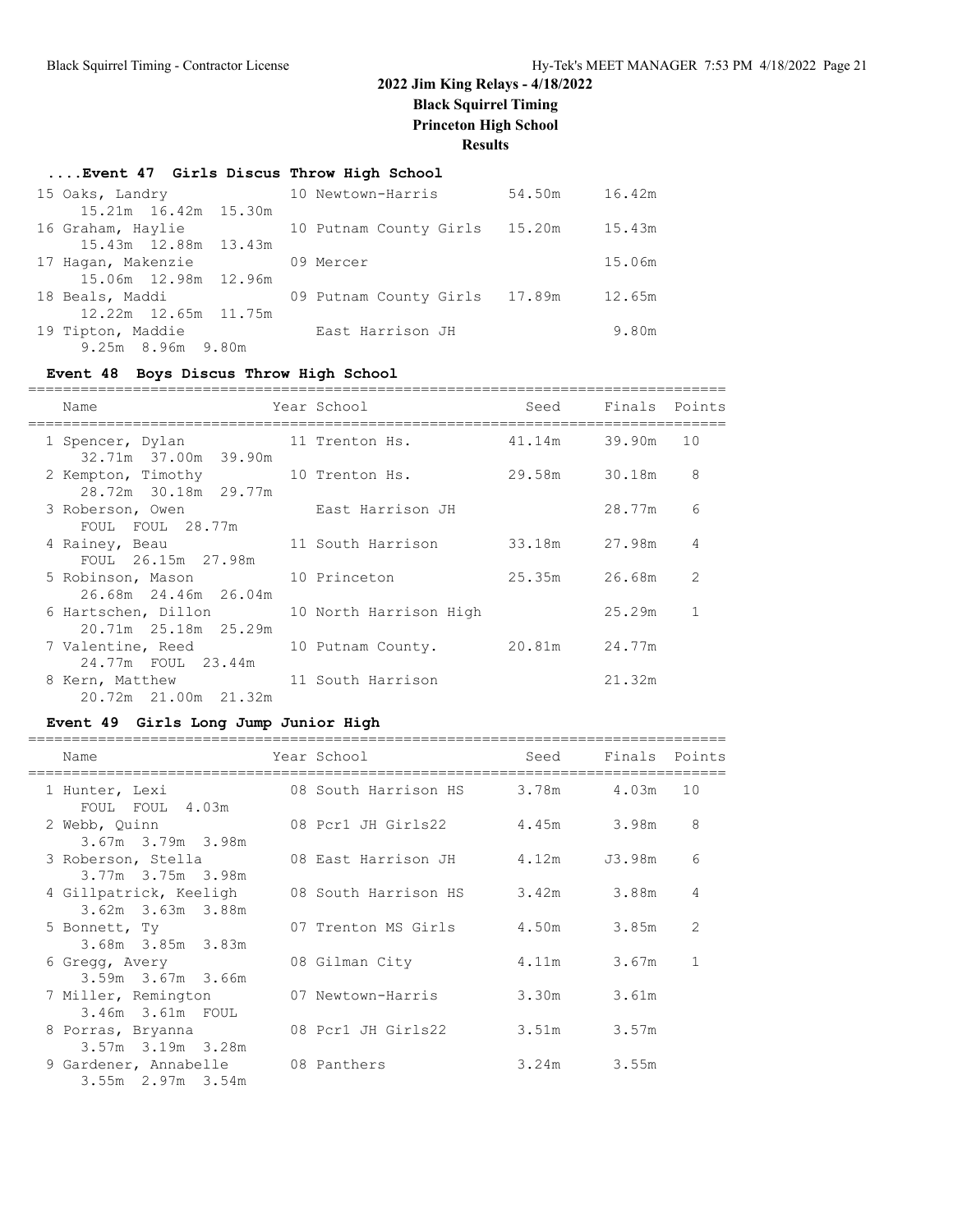#### **....Event 49 Girls Long Jump Junior High**

| 10 Chalfant, Emily<br>3.28m 3.45m FOUL | 07 Gilman City      | 2.78m | 3.45m  |
|----------------------------------------|---------------------|-------|--------|
| 11 Houk, Payton                        | 07 Mercer JH        | 3.23m | 3.27m  |
| $3.19m$ $3.27m$ $3.12m$                |                     |       |        |
| 12 Thompson, Lainey                    | 08 East Harrison JH | 3.26m | 3.12m  |
| 2.29m FOUL 3.12m                       |                     |       |        |
| 13 Hall, Alyssa                        | 07 Trenton MS Girls | 3.65m | J3.12m |
| FOUL 3.12m FOUL                        |                     |       |        |
| 14 Wells, Peyton                       | 07 Mercer JH        | 2.97m | 3.00m  |
| $2.24m$ $2.75m$ $3.00m$                |                     |       |        |
| 15 Pendergraft, Trinity                | 07 Newtown-Harris   | 2.42m | 2.79m  |
| 2.79m FOUL 2.68m                       |                     |       |        |
| 16 Schmidt, Reagan                     | 08 Laredo-Pleas     |       | 1.82m  |
| FOUL FOUL 1.82m                        |                     |       |        |

### **Event 50 Boys Long Jump Junior High**

=================================================================================== Name The Year School Seed Finals H# Points =================================================================================== 1 Reed, Hunter 08 Milan JH 5.11m 1 10 5.04m 4.74m 5.11m 2 Bunnell, Riley 08 Putnam Co. JH Boys 5.00m 4.90m 2 8 4.57m 4.90m FOUL 3 Maze, Wyatt 07 North Harrison JH 5.21m 4.63m 2 6 FOUL FOUL 4.63m 4 Hoover, Brendan and 08 South Harrison HS 4.45m 1 4 4.45m 4.36m 4.35m 5 Gibson, Beau 08 Gilman City 4.07m 4.31m 2 2 FOUL 3.27m 4.31m 6 Hamilton, Dustin 08 North Harrison JH 5.10m 4.19m 2 1 3.85m FOUL 4.19m 7 Schurke, Kolton 07 Princeton 4.51m 4.09m 2 4.09m FOUL FOUL 8 Hill, Kobe 08 Mercer JH 3.76m 3.82m 2 3.82m 3.69m FOUL 9 Tovrea, Preston 08 Newtown-Harris 3.77m 1 3.61m 3.59m 3.77m 10 Roberts, Nick 08 Laredo-Pleas 3.69m 1 3.60m 3.69m 3.56m 11 Blanchard, Matthew 07 Putnam Co. JH Boys 3.62m 3.22m 2 FOUL 3.22m 3.01m 12 Marrs, Nick 68 South Harrison HS 3.21m 1 3.05m 3.21m 3.12m 13 Little, Grayson 08 Laredo-Pleas 3.17m 1 FOUL 3.17m 2.98m 14 Pierce, Gage **07 Princeton** 4.53m 3.13m 2 FOUL 3.13m 3.05m 15 Lewis, Tate 07 Mercer JH 2.84m 3.04m 1 3.00m 2.55m 3.04m 16 Miller, Bradly 07 Trenton. 3.40m 2.21m 1 FOUL 2.21m -- Baker, Michael 08 Trenton. 4.65m FOUL 2 FOUL FOUL FOUL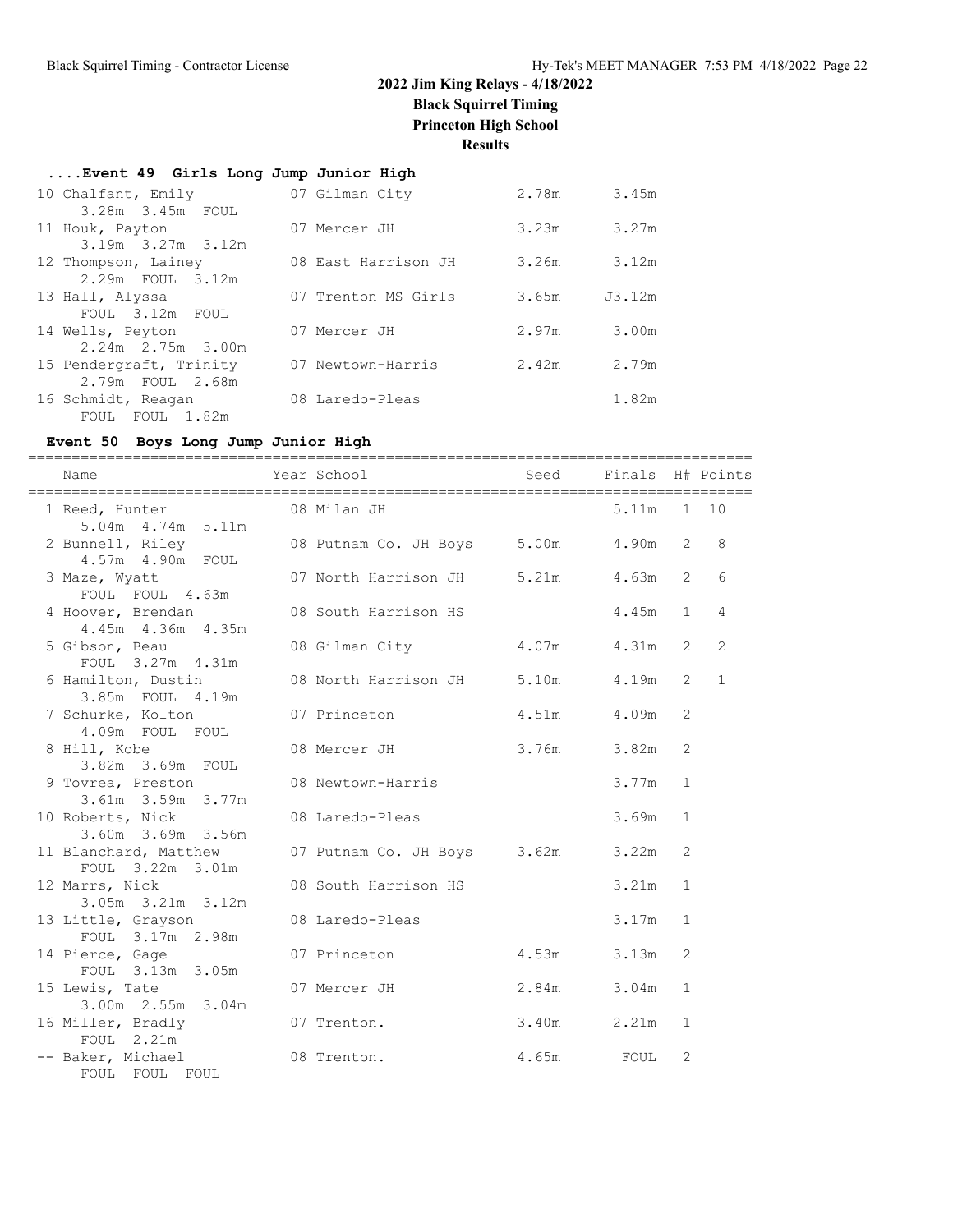## **Event 51 Girls Long Jump High School**

| Name                                                                   | Year School School                 | Seed Finals Points |                  |                |
|------------------------------------------------------------------------|------------------------------------|--------------------|------------------|----------------|
| 1 Wilson, Lillian 11 South Harrison 4.83m 4.71m<br>4.38m  4.58m  4.71m |                                    |                    |                  | 10             |
| 2 Jones, Katelyn 69 Panthers 4.89m 4.65m<br>4.65m 4.56m 4.50m          |                                    |                    |                  | 8              |
| 3 Pfaltzgraff, Katie 69 Princeton<br>FOUL 4.30m 4.32m                  |                                    | 4.26m 4.32m        |                  | 6              |
| 4 Crone, Addie<br>4.00m  4.24m  4.30m                                  | 07 Panthers                        |                    | 4.30m            | 4              |
| 5 Perkins, Allise<br>FOUL 4.26m FOUL                                   | 09 Putnam County Girls 4.25m 4.26m |                    |                  | $\overline{2}$ |
| 6 Knowles, Jenna<br>4.24m FOUL 4.03m                                   | 09 Putnam County Girls 4.18m 4.24m |                    |                  | $\mathbf{1}$   |
| 7 Johnson, Kinsley<br>4.00m FOUL 3.58m                                 | 09 Panthers                        |                    | $3.55m$ $x4.00m$ |                |
| 8 Bonnett, Skylar<br>3.90m 3.99m 3.87m                                 | 11 Grundy R-V                      |                    | 3.64m 3.99m      |                |
| 9 Meinecke, Tori<br>3.88m 3.86m FOUL                                   | 12 Mercer                          |                    | 3.88m            |                |
| 10 Barton, Linda<br>3.88m 3.67m FOUL                                   | 09 Mercer                          |                    | J3.88m           |                |
| 11 Ortega, Arianna<br>3.52m 3.86m 3.82m                                | 09 Trenton Girls                   |                    | 3.86m            |                |
| 12 Limburger, Madison<br>3.66m 3.82m 3.59m                             | 10 South Harrison 4.35m 3.82m      |                    |                  |                |
| 13 Kenyon, Courtney<br>3.56m FOUL 3.61m                                | 11 Trenton Girls                   |                    | 3.61m            |                |
| 14 Covey, Mia<br>3.32m FOUL 3.37m                                      | 09 Princeton                       | $3.57m$ $3.37m$    |                  |                |

## **Event 52 Boys Long Jump High School**

| Name<br>:=============                                     | Year School                        | Seed        | Finals Points |               |
|------------------------------------------------------------|------------------------------------|-------------|---------------|---------------|
| 1 Rhoades, Andrew                                          | 11 Princeton                       | 5.51m 6.07m |               | 10            |
| 5.81m 5.81m 6.07m<br>2 Reed, Zane<br>5.99m 5.76m 5.89m     | 12 Panthers                        | 5.78m 5.99m |               | 8             |
| 3 Gibson, Tyson<br>FOUL FOUL 5.87m                         | 11 North Harrison High 6.70m 5.87m |             |               | 6             |
| 4 Rouse, Jake<br>5.75m 5.05m 5.31m                         | 11 Putnam County.                  | 5.88m 5.75m |               | 4             |
| 5 Holt, Talan<br>FOUL FOUL 5.65m                           | 10 Princeton                       | 5.95m 5.65m |               | $\mathcal{L}$ |
| 6 Lisle, Trevor<br>5.18m 5.41m 5.11m                       | 11 South Harrison                  | 5.88m 5.41m |               | $\mathbf{1}$  |
| 7 Locker, Kaden<br>$5.27m$ $5.24m$ $5.29m$                 | 11 Gilman City                     | 5.18m       | 5.29m         |               |
| 8 Davis, Jayce                                             | 10 Mercer                          |             | 5.20m         |               |
| 5.05m FOUL 5.20m<br>9 Graham, Kolton<br>4.43m  4.79m  FOUL | 09 North Harrison High 5.10m 4.79m |             |               |               |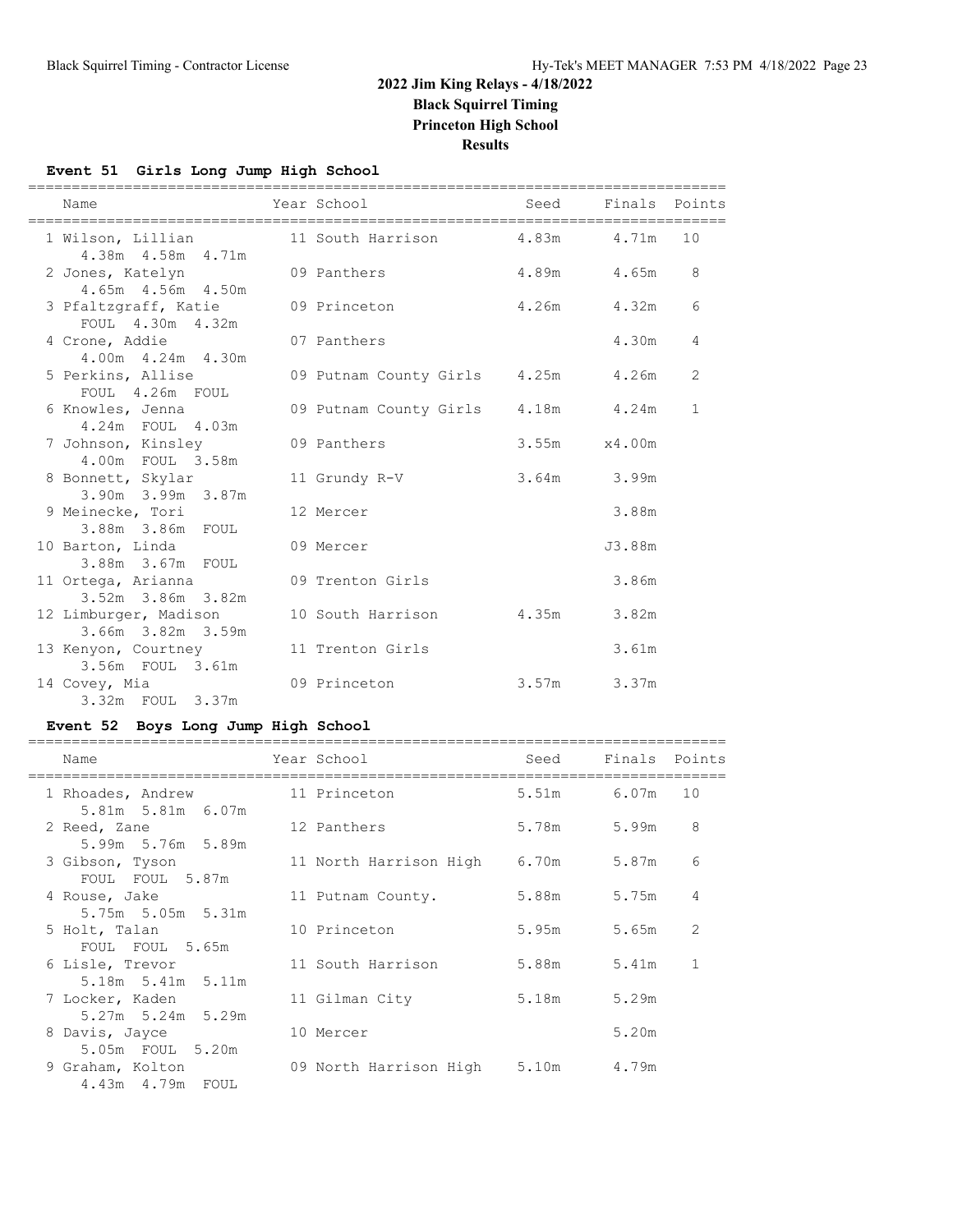## **....Event 52 Boys Long Jump High School**

| 10 Affuso, Cameron      | 09 South Harrison | 4.47m | 4.64m |
|-------------------------|-------------------|-------|-------|
| $4.49m$ $4.63m$ $4.64m$ |                   |       |       |
| 11 Hughs, Brayden       | 11 Trenton Hs.    | 5.42m | 4.57m |
| 4.57m  4.39m  FOUL      |                   |       |       |
| 12 Daniel, Jacob        | 10 Putnam County. | 4.95m | 4.49m |
| 4.49m 3.55m             |                   |       |       |
| 13 MacGregor, Garrett   | 09 Newtown-Harris |       | 3.97m |
| $3.62m$ $3.85m$ $3.97m$ |                   |       |       |
| 14 Duncan, Blaine       | 09 Trenton Hs.    | 4.31m | 3.75m |
| FOUL 3.37m 3.75m        |                   |       |       |
| -- Rains, Aidan         | 11 Grundy R-V     | 4.67m | FOUL  |
| FOUL FOUL<br>FOUL       |                   |       |       |

## **Event 53 Girls Triple Jump Junior High**

| Name                                                                    | Year School                      | Seed        | Finals Points |              |
|-------------------------------------------------------------------------|----------------------------------|-------------|---------------|--------------|
| 1 Brundage, Traylen 68 Pcr1 JH Girls22 9.66m 9.45m<br>9.45m 8.89m 8.88m |                                  |             |               | 10           |
| 2 Hunter, Lexi<br>$9.09m$ $8.91m$ $8.91m$                               | 08 South Harrison HS 9.91m 9.09m |             |               | 8            |
| 3 Kelly, Audrey<br>8.83m 8.68m 7.95m                                    | 08 Princeton                     | 8.24m 8.83m |               | 6            |
| 4 Roberson, Stella<br>8.48m 8.61m 8.46m                                 | 08 East Harrison JH 8.42m 8.61m  |             |               | 4            |
| 5 Rainey, Lucy<br>8.13m 8.06m 8.23m                                     | 08 South Harrison HS             |             | 8.23m         | 2            |
| 6 Blanchard, Sammie<br>8.16m 8.19m 7.63m                                | 08 Pcr1 JH Girls22 8.41m 8.19m   |             |               | $\mathbf{1}$ |
| 7 Corwin, Kylee<br>7.87m FOUL FOUL                                      | 08 Trenton MS Girls              | 8.06m 7.87m |               |              |
| 8 Cisneros, Jazmin<br>7.58m 7.49m 6.93m                                 | 08 Milan JH                      |             | 8.06m 7.58m   |              |
| 9 Stark, Kymber<br>7.56m 7.49m 6.93m                                    | 07 Mercer JH                     |             | 7.41m 7.56m   |              |
| 10 Thompson, Lainey<br>7.18m 7.07m 7.43m                                | 08 East Harrison JH              | 7.87m 7.43m |               |              |
| 11 Foster, Payton<br>$6.41m$ $6.61m$ $6.31m$                            | 08 Trenton MS Girls              | 7.95m 6.61m |               |              |
| -- Chalfant, Caitlynn<br>FOUL FOUL FOUL                                 | 07 Gilman City                   |             | FOUL          |              |
| -- Crabtree, Parker<br>FOUL FOUL FOUL                                   | 07 Gilman City                   | 6.18m       | FOUL          |              |

## **Event 54 Boys Triple Jump Junior High**

| Name                                         | Year School           | Seed  | Finals Points |                |
|----------------------------------------------|-----------------------|-------|---------------|----------------|
| 1 Lopez, Diego<br>FOUL 9.57m FOUL            | 08 Putnam Co. JH Boys | 9.99m | $9.57m$ 10    |                |
| 2 Bowden, Matthew<br>$9.32m$ $9.18m$ $9.41m$ | 08 Trenton.           | 8.90m | 9.41m         | 8 <sup>8</sup> |
| 3 Cornett, Jett<br>$8.70m$ 9.04m $8.57m$     | 08 South Harrison HS  |       | 9.04m         | 6              |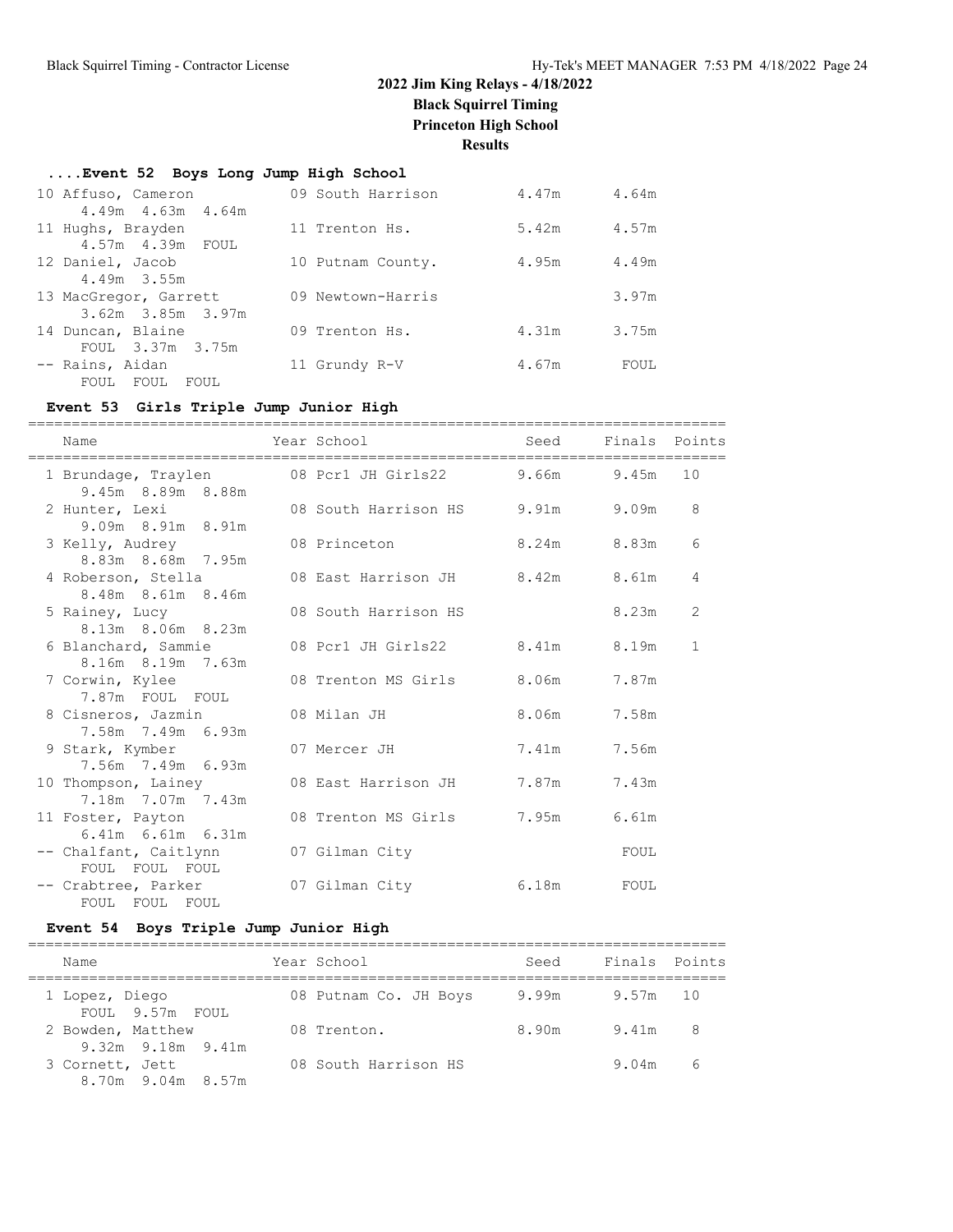#### **....Event 54 Boys Triple Jump Junior High**

| 4 Houser, Cooper   | 08 Trenton.           | 9.90m | 9.03m | 4 |
|--------------------|-----------------------|-------|-------|---|
| FOUL 9.03m FOUL    |                       |       |       |   |
| 5 Barclay, Gage    | 08 South Harrison HS  |       | 8.88m | 2 |
| 8.64m 8.74m 8.88m  |                       |       |       |   |
| 6 Jones, Jacob     | 07 Putnam Co. JH Boys | 9.00m | 8.87m |   |
| 8.87m 8.58m 8.64m  |                       |       |       |   |
| 7 Henke, Henry     | 07 Princeton          | 9.03m | 8.59m |   |
| 8.04m 8.59m 8.18m  |                       |       |       |   |
| 8 Richardson, Tate | 07 North Harrison JH  | 9.01m | 8.35m |   |
| 8.35m FOUL 7.83m   |                       |       |       |   |
| 9 Kimbrough, Kyler | 08 North Harrison JH  | 9.00m | 7.83m |   |
| 7.83m 7.77m FOUL   |                       |       |       |   |
| 10 Lewis, Tate     | 07 Mercer JH          | 6.55m | 7.23m |   |
| 7.23m 6.83m        |                       |       |       |   |
| FOUL               |                       |       |       |   |

#### **Event 55 Girls Triple Jump High School**

================================================================================ Name Year School Seed Finals Points ================================================================================ 1 Henry, Abbey 10 South Harrison 10.75m 10.25m 10 10.01m 10.25m 9.78m 2 Jones, Katelyn 09 Panthers 10.03m 9.85m 8 8.93m 9.85m 8.99m 3 Dickerson, Adeline 11 Putnam County Girls 9.92m 9.68m 6 9.68m 9.32m 9.32m 4 Henke, Addy 09 Princeton 9.44m 9.49m 4 9.49m 9.28m 9.10m 5 Kelly, Grace 10 Princeton 9.28m 9.08m 2 FOUL 9.08m 8.81m 6 Meinecke, Tori 12 Mercer J9.08m 1 9.08m 8.28m 8.63m 7 King, Mirena **09 Trenton Girls** 8.84m 8.74m FOUL 8.84m 8 Gibson, Shelby 09 Gilman City 8.86m 8.29m FOUL 8.29m 8.26m<br>9 Bonnett, Skylar 11 Grundy R-V 9 Bonnett, Skylar 11 Grundy R-V 7.92m 7.74m 7.92m 7.75m -- Croy, Kaegen 09 Trenton Girls FOUL FOUL FOUL FOUL

### **Event 56 Boys Triple Jump High School**

| Name                                    | Year School            | Seed   | Finals Points |               |
|-----------------------------------------|------------------------|--------|---------------|---------------|
| 1 Gibson, Tyson<br>13.24m 13.21m 13.38m | 11 North Harrison High | 12.50m | 13.38m        | 10            |
| 2 Reed, Zane<br>FOUL 11.67m 11.33m      | 12 Panthers            | 12.41m | 11.67m        | 8             |
| 3 Langfitt, Brody<br>FOUL 11.08m 11.45m | 11 Gilman City         | 11.55m | 11.45m        | 6             |
| 4 Kelly, Luke<br>FOUL 10.85m FOUL       | 12 Princeton           | 12.08m | 10.85m        | 4             |
| 5 Stark, Gabe<br>FOUL 10.33m 10.59m     | 10 Trenton Hs.         | 10.25m | 10.59m        | $\mathcal{D}$ |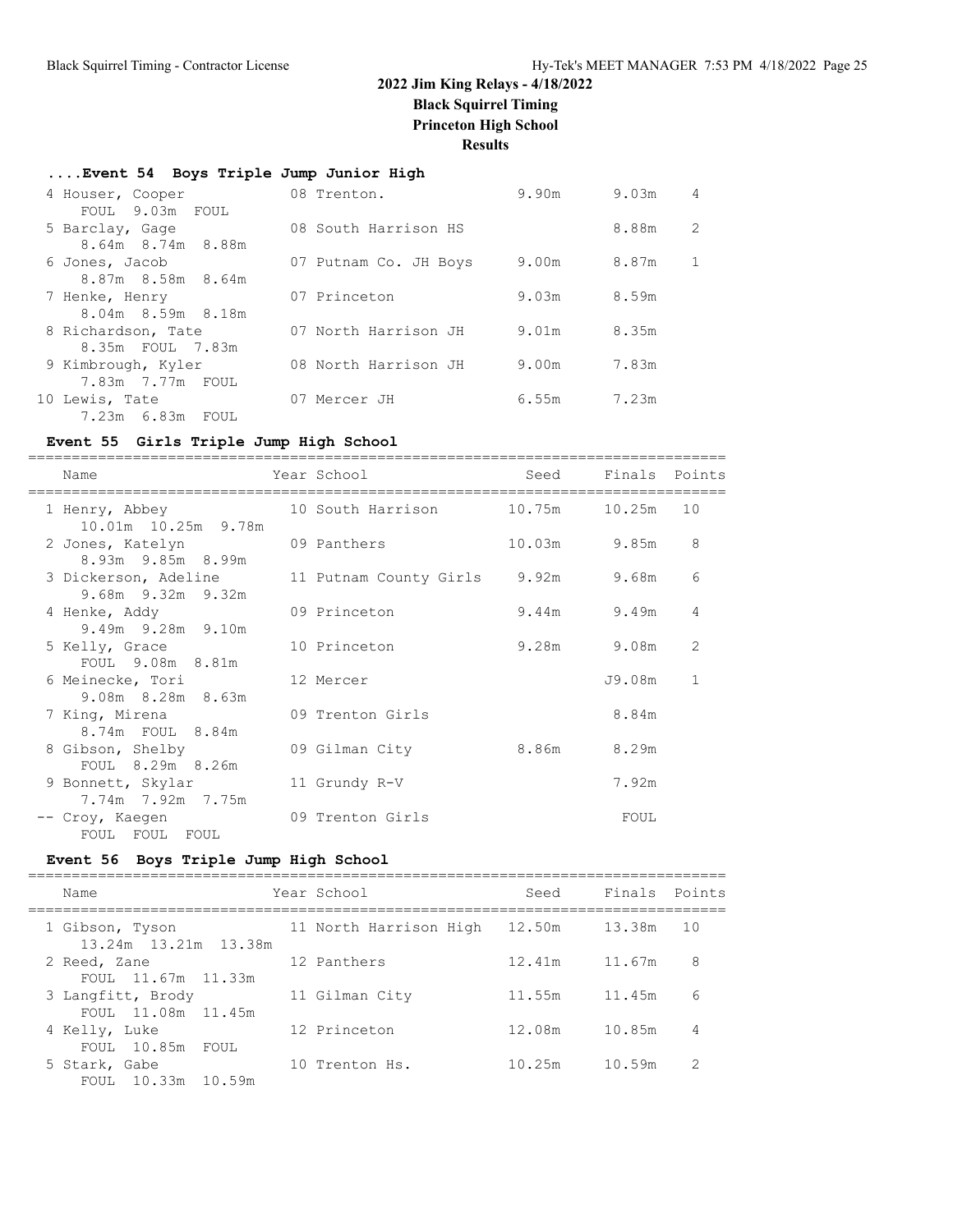## **....Event 56 Boys Triple Jump High School**

| 6 Boxley, Cooper                          |  | 09 Princeton           |        | 10.50m | 1 |
|-------------------------------------------|--|------------------------|--------|--------|---|
| 10.50m 9.79m 10.37m<br>7 Rains, Aidan     |  | 11 Grundy R-V          |        | 10.16m |   |
| 9.78m 10.16m 9.97m                        |  |                        |        |        |   |
| 8 Miller, Hunter<br>$10.13m$ 9.52m 9.97m  |  | 09 Newtown-Harris      | 9.99m  | 10.13m |   |
| 9 Kuemichel, Koan                         |  | 09 South Harrison      | 10.12m | 9.91m  |   |
| 8.00m 9.91m 8.70m                         |  |                        |        |        |   |
| 10 Preston, Landon<br>$9.77m$ 9.14m 9.45m |  | 09 Gilman City         | 9.66m  | 9.77m  |   |
| 11 Graham, Kolton                         |  | 09 North Harrison High | 9.80m  | 9.75m  |   |
| 9.52m 9.75m 9.07m                         |  |                        |        |        |   |
| 12 Daniel, Jacob<br>8.49m 8.69m 8.64m     |  | 10 Putnam County.      | 9.00m  | 8.69m  |   |
|                                           |  |                        |        |        |   |

## **Event 57 Girls High Jump Junior High**

| Name                                                                                                             | Year School School | Seed Finals Points |           |                |
|------------------------------------------------------------------------------------------------------------------|--------------------|--------------------|-----------|----------------|
| 1 Sperry, Kholey 67 Gilman City 1.35m 1.40m 10<br>1.10 1.15 1.20 1.25 1.30 1.35 1.40 1.45<br>0 0 XO 0 0 0 XO XXX |                    |                    |           |                |
| 2 Sunderman, Kataya 68 South Harrison HS<br>1.10 1.15 1.20 1.25 1.30 1.35 1.40 1.45<br>0 0 0 0 XXO 0 XO XXX      |                    | $J1.40m$ 8         |           |                |
| 3 Klindt, Ainsley 07 South Harrison HS<br>1.10 1.15 1.20 1.25 1.30 1.35 1.40 1.45<br>0 0 0 XO XO XXO XO XXX      |                    |                    | J1.40m    | 6              |
| 4 Gardener, Annabelle 68 Panthers<br>1.10 1.15 1.20 1.25 1.30 1.35 1.40<br>O O XO XXO XXO XXX<br>$\bigcap$       |                    | 1.25m 1.35m        |           | $\overline{4}$ |
| 5 Allnutt, Kinsley 68 Laredo-Pleas<br>1.10 1.15 1.20 1.25 1.30 1.35<br>0 0 0 0 0 XXX                             |                    |                    | $1.30m$ 2 |                |
| 6 Ferdig, Kiya (28 Pcr1 JH Girls22 1.22m<br>1.10 1.15 1.20 1.25 1.30 1.35<br>O P O XXO XO XXX                    |                    |                    | J1.30m 1  |                |
| 7 Dabney, Marian 68 Milan JH<br>1.10 1.15 1.20 1.25<br>O O XO XXX                                                | 1.20m 1.20m        |                    |           |                |
| 8 Otto, Kinsley               08 Trenton MS Girls       1.20m     1.10m<br>1.10 1.15<br>XO XXX                   |                    |                    |           |                |
| -- Smith, Reagan and 17 Pcr1 JH Girls22 1.12m MH<br>1.10                                                         |                    |                    |           |                |

XXX

## **Event 58 Boys High Jump Junior High**

| Name             | Year School                                           | Seed  | Finals Points |  |  |  |  |  |
|------------------|-------------------------------------------------------|-------|---------------|--|--|--|--|--|
| 1 Miller, Elijah | 08 Trenton.                                           | 1.60m | 1.60m 10      |  |  |  |  |  |
|                  | 1, 20 1, 30 1, 35 1, 40 1, 45 1, 50 1, 55 1, 60 1, 65 |       |               |  |  |  |  |  |
|                  | 00000000XOXXX                                         |       |               |  |  |  |  |  |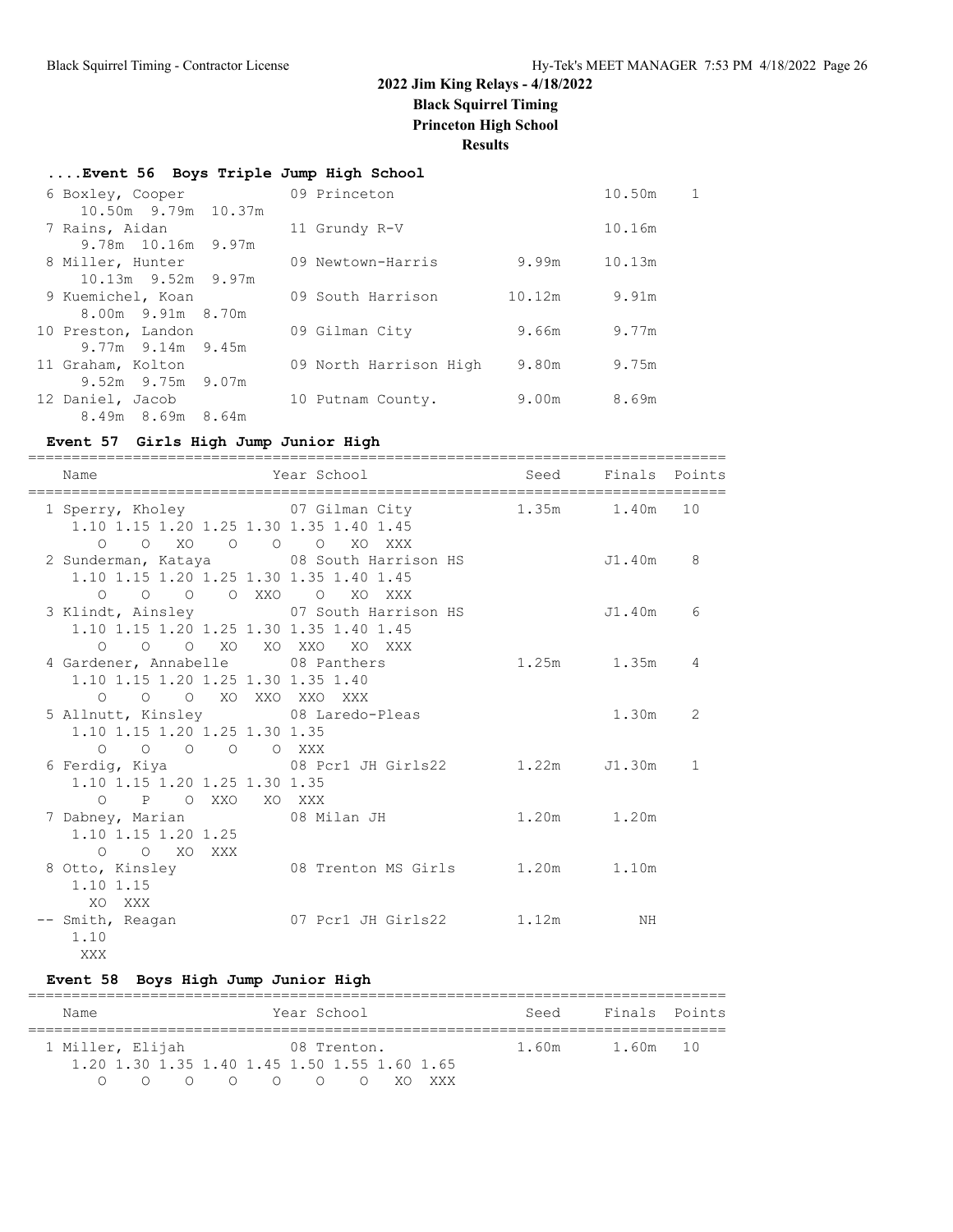| Event 58 Boys High Jump Junior High |                                                             |                                         |  |               |  |  |  |  |
|-------------------------------------|-------------------------------------------------------------|-----------------------------------------|--|---------------|--|--|--|--|
|                                     |                                                             | 2 Hartwig, Walter 68 Putnam Co. JH Boys |  | 1.60m 1.55m 7 |  |  |  |  |
|                                     | 1.20 1.25 1.30 1.35 1.40 1.45 1.50 1.55 1.60                |                                         |  |               |  |  |  |  |
|                                     | $\begin{matrix} 0 & 0 & 0 & 0 & 0 & 0 & 0 & 0 \end{matrix}$ | XXX                                     |  |               |  |  |  |  |
|                                     | 2 Griffith, Camden 08 Gilman City                           |                                         |  | 1.30m 1.55m 7 |  |  |  |  |
|                                     | 1.20 1.25 1.30 1.35 1.40 1.45 1.50 1.55 1.60                |                                         |  |               |  |  |  |  |
|                                     |                                                             | 0 0 0 0 0 0 0 XXO XXX                   |  |               |  |  |  |  |
|                                     | 4 Humphrey, Gavin 68 Panthers                               |                                         |  | 1.50m 1.50m 4 |  |  |  |  |
|                                     | 1.20 1.25 1.30 1.35 1.40 1.45 1.50 1.55                     |                                         |  |               |  |  |  |  |
|                                     | 0 0 0 0 XO 0 XO XXX                                         |                                         |  |               |  |  |  |  |
|                                     | 5 Taggart, Khale 67 South Harrison HS                       |                                         |  | $1.45m$ 2     |  |  |  |  |
|                                     | 1.20 1.25 1.30 1.35 1.40 1.45 1.50                          |                                         |  |               |  |  |  |  |
|                                     | 0 0 0 0 0 XXO XXX                                           |                                         |  |               |  |  |  |  |
|                                     | 6 Cornett, Jett 68 South Harrison HS                        |                                         |  | J1.45m 1      |  |  |  |  |
|                                     | 1.20 1.25 1.30 1.35 1.40 1.45 1.50<br>0 0 0 0 XO XXO XXX    |                                         |  |               |  |  |  |  |
|                                     | 7 Richardson, Tate 07 North Harrison JH                     |                                         |  | 1.40m         |  |  |  |  |
|                                     | 1.20 1.25 1.30 1.35 1.40 1.45                               |                                         |  |               |  |  |  |  |
|                                     | O O XO O XO XXX                                             |                                         |  |               |  |  |  |  |
|                                     | 8 Skipper, Camden 67 Laredo-Pleas                           |                                         |  | 1.35m         |  |  |  |  |
|                                     | 1.20 1.25 1.30 1.35 1.40                                    |                                         |  |               |  |  |  |  |
|                                     | XO O O O XXX                                                |                                         |  |               |  |  |  |  |
|                                     | 9 Powell, Corbin 07 Princeton                               |                                         |  | 1.30m         |  |  |  |  |
|                                     | 1.20 1.25 1.30 1.35                                         |                                         |  |               |  |  |  |  |
|                                     | $O$ $O$ $O$ $XXX$                                           |                                         |  |               |  |  |  |  |
|                                     | 10 Graham, Lane                                             | 07 North Harrison JH                    |  | J1.30m        |  |  |  |  |
|                                     | 1.20 1.25 1.30 1.35                                         |                                         |  |               |  |  |  |  |
|                                     | XOOO XXX                                                    |                                         |  |               |  |  |  |  |
|                                     | 11 Hill, Kobe                                               | 08 Mercer JH                            |  | 1.25m 1.25m   |  |  |  |  |
|                                     | 1.20 1.25 1.30                                              |                                         |  |               |  |  |  |  |
|                                     | $O$ $O$ XXX                                                 |                                         |  |               |  |  |  |  |
|                                     | 12 Spring, Brayten                                          | 07 Putnam Co. JH Boys 1.22m 1.20m       |  |               |  |  |  |  |
|                                     | 1.20 1.25                                                   |                                         |  |               |  |  |  |  |
|                                     | O XXX                                                       |                                         |  |               |  |  |  |  |
|                                     | -- Spencer, Silas                                           | 08 Trenton.                             |  | NH            |  |  |  |  |
|                                     | 1.20                                                        |                                         |  |               |  |  |  |  |
|                                     | XXX                                                         |                                         |  |               |  |  |  |  |

## **Event 59 Girls High Jump High School**

| Name                                                                                                                                              | Year School  | Seed  | Finals Points |    |
|---------------------------------------------------------------------------------------------------------------------------------------------------|--------------|-------|---------------|----|
| 1 Meinecke, Tori<br>1.20 1.25 1.30 1.35 1.40 1.45 1.50                                                                                            | 12 Mercer    |       | 1.50m 1.45m   | 10 |
| $O$ $O$ $XO$<br>P<br>P XO<br>2 Molloy, Abigail 69 South Harrison<br>1.20 1.25 1.30 1.35 1.40 1.45 1.50                                            | XXX X        |       | 1.45m J1.45m  | 8  |
| $\bigcirc$<br>$\bigcirc$<br>$\bigcirc$<br>3 Langfitt, Ava 10 Gilman City<br>1.20 1.25 1.30 1.35 1.40                                              | XO XO XO XXX | 1.42m | 1.35m         | 6  |
| $\circ$<br>$\circ$<br>∩<br>$\Omega$<br>XXX X<br>4 Dickerson, Gretchen 09 Putnam County Girls<br>1.20 1.25 1.30 1.35 1.40<br>XO<br>∩<br>XXX<br>XO. |              | 1.35m | J1.35m        | 4  |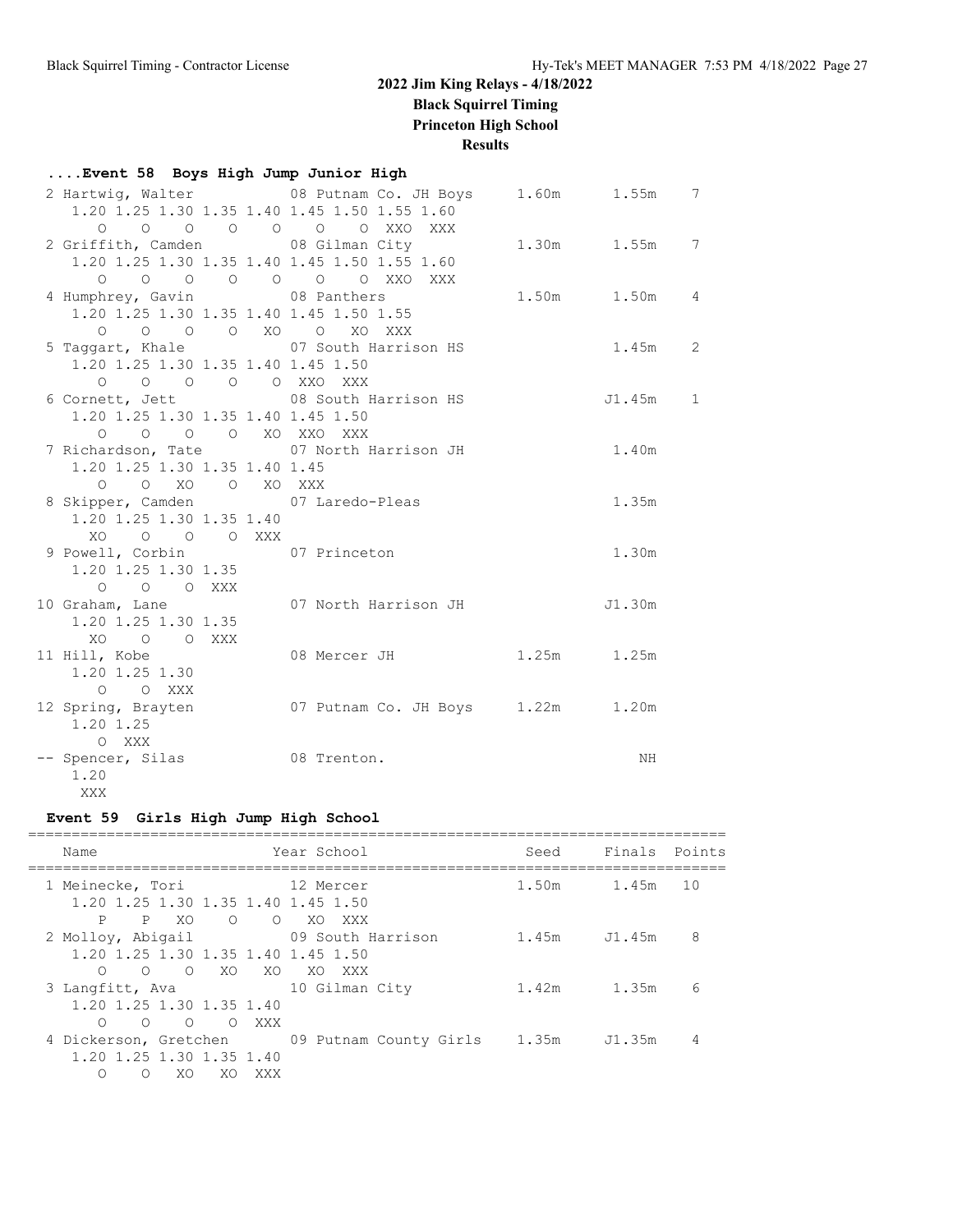## **2022 Jim King Relays - 4/18/2022 Black Squirrel Timing**

**Princeton High School**

**Results**

| Event 59 Girls High Jump High School |                              |       |              |              |
|--------------------------------------|------------------------------|-------|--------------|--------------|
| 5 Croy, Kaegen                       | 09 Trenton Girls             |       | 1.30m        | $\mathbf{1}$ |
| 1.20 1.25 1.30 1.35                  |                              |       |              |              |
| $O$ $O$ $O$ $XXX$                    |                              |       |              |              |
| 5 Clark, Avery                       | 09 Trenton Girls             |       | 1.30m        | 1            |
| 1.20 1.25 1.30 1.35                  |                              |       |              |              |
| O O O XXX                            |                              |       |              |              |
| 5 Perkins, Allise                    | 09 Putnam County Girls 1.35m |       | 1.30m        | 1            |
| 1.20 1.25 1.30 1.35                  |                              |       |              |              |
| O O O XXX                            |                              |       |              |              |
| 8 Fisher, Maddi                      | 10 Mercer                    |       | 1.40m J1.30m |              |
| 1.20 1.25 1.30 1.35                  |                              |       |              |              |
| P O XO XXX                           |                              |       |              |              |
| 9 Johnson, Kinsley                   | 09 Panthers                  | 1.32m | J1.30m       |              |
| 1.20 1.25 1.30 1.35                  |                              |       |              |              |
| O XXO XXO XXX                        |                              |       |              |              |
| 10 Allnutt, Gracie                   | 10 Princeton                 |       | 1.21m 1.20m  |              |
| 1.20 1.25                            |                              |       |              |              |
| XO XXX                               |                              |       |              |              |
| -- Shahan, Randa                     | 09 Princeton                 | 1.29m | ΝH           |              |
| 1.20                                 |                              |       |              |              |
| XXX                                  |                              |       |              |              |

## **Event 60 Boys High Jump High School**

| Name                                                | Year School                                     | Seed        | Finals Points |               |
|-----------------------------------------------------|-------------------------------------------------|-------------|---------------|---------------|
|                                                     |                                                 |             |               |               |
| 1 Holt, Talan                                       | 10 Princeton                                    |             | 1.83m 1.85m   | 10            |
|                                                     | 1.55 1.60 1.65 1.70 1.75 1.80 1.85 1.90         |             |               |               |
| $\begin{matrix} 0 & 0 & 0 & 0 & 0 & 0 \end{matrix}$ | XO<br>XXX                                       |             |               |               |
|                                                     | 2 Perkins, Blaine 11 Putnam County.             |             | 1.99m 1.80m   | 8             |
|                                                     | 1.50 1.55 1.60 1.65 1.70 1.75 1.80 1.85         |             |               |               |
| P P P P                                             | $\overline{O}$<br>$\circ$<br>O XXX              |             |               |               |
| 3 Finney, Jaden 11 Princeton                        |                                                 |             | 1.78m J1.80m  | 6             |
|                                                     | 1.50 1.55 1.60 1.65 1.70 1.75 1.80 1.85         |             |               |               |
| P O O XXO<br>P                                      | XO<br>O XXX                                     |             |               |               |
|                                                     | 4 Lisle, Trevor 11 South Harrison               | 1.82m 1.75m |               | 4             |
| 1.50 1.55 1.60 1.65 1.70 1.75 1.80                  |                                                 |             |               |               |
| $\begin{matrix} 0 & 0 & 0 & 0 \end{matrix}$         | O O XXX                                         |             |               |               |
| 5 Peterson, Cole 11 Grundy R-V                      |                                                 |             | 1.60m J1.75m  | $\mathcal{P}$ |
| 1.50 1.55 1.60 1.65 1.70 1.75 1.80                  |                                                 |             |               |               |
| $\circ$<br>$\Omega$                                 | OOXXOXXOXXX                                     |             |               |               |
|                                                     | 6 Shaffer, Harper 10 South Harrison 1.65m 1.60m |             |               | 1             |
| 1.50 1.55 1.60 1.65                                 |                                                 |             |               |               |
| XO.<br>XXO<br>O XXX                                 |                                                 |             |               |               |

## **Event 61 Girls Pole Vault Junior High**

| Name                                         |  | Year School         | Seed  | Finals Points |  |  |
|----------------------------------------------|--|---------------------|-------|---------------|--|--|
| 1 Brown, Kambrea<br>1.52 1.67<br>XXX X<br>XC |  | 08 Trenton MS Girls | 1.52m | 1.52m 10      |  |  |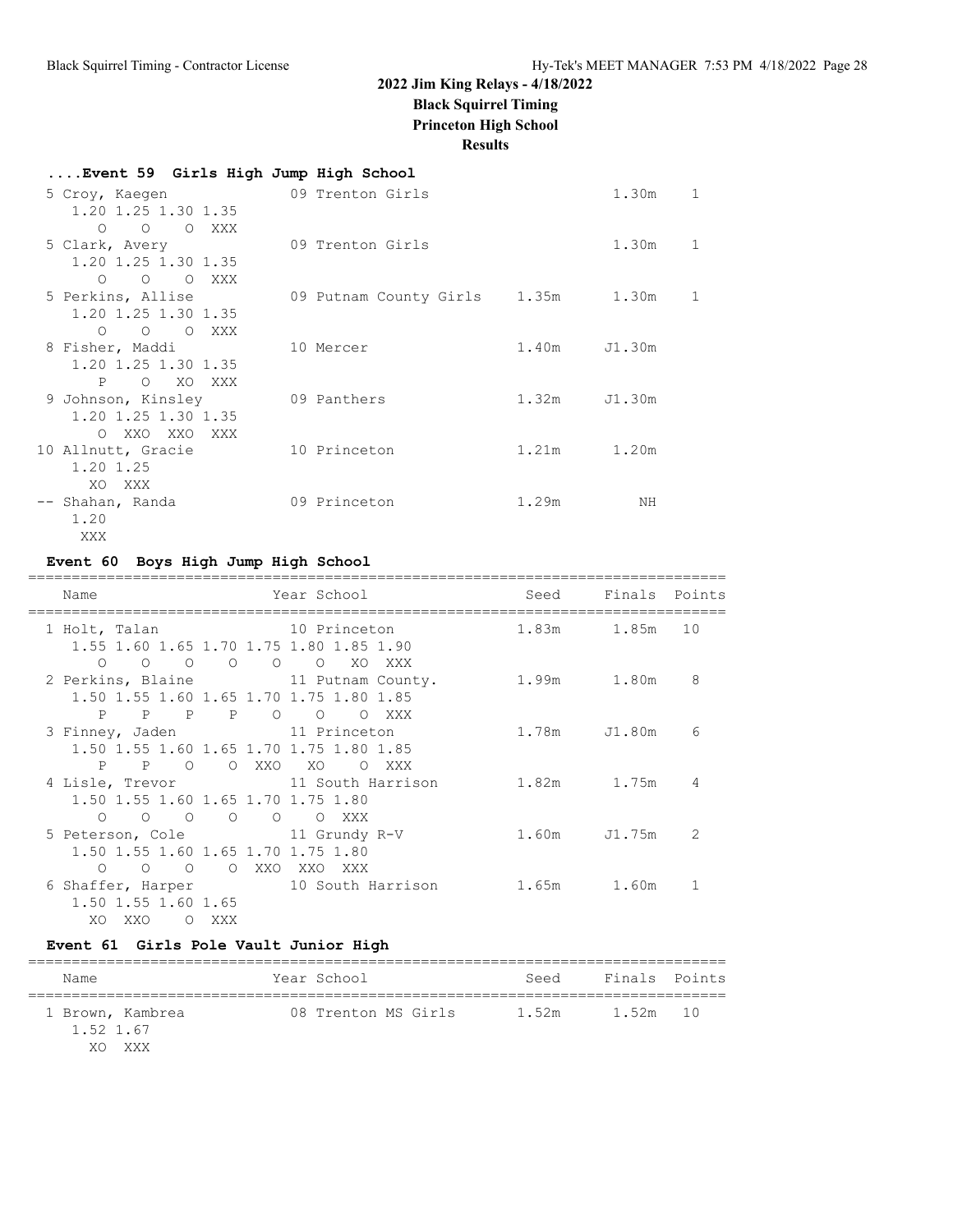# **2022 Jim King Relays - 4/18/2022**

**Black Squirrel Timing**

**Princeton High School**

## **Results**

## **....Event 61 Girls Pole Vault Junior High**

| 2 Forck, Karli   | 07 South Harrison HS | J1.52m |
|------------------|----------------------|--------|
| 1.52 1.67        |                      |        |
| XXO XXX          |                      |        |
| -- Watson, Kylee | 08 South Harrison HS | NΗ     |
| 1.52             |                      |        |
| XXX              |                      |        |

## **Event 62 Boys Pole Vault Junior High**

| Name                                                      | Year School                 | Seed  | Finals Points |   |
|-----------------------------------------------------------|-----------------------------|-------|---------------|---|
| 1 Chapman, Corey<br>1.52 1.67 1.82<br>O O XXX             | 07 Putnam Co. JH Boys 1.52m |       | 1.67m         | 9 |
| 1 Spring, Brayten<br>1.52 1.67 1.82<br>$\bigcap$<br>O XXX | 07 Putnam Co. JH Boys 1.83m |       | 1.67m         | 9 |
| 3 White, Jacob<br>1.52 1.67 1.82<br>O XXO XXX             | 07 Milan JH                 |       | J1.67m        | 6 |
| 4 Templeton, Brody<br>1.52 1.67 1.82<br>XO XXO XXX        | 08 South Harrison HS        |       | J1.67m        | 4 |
| -- Doolittle, Zander<br>1.52<br>XXX                       | 08 South Harrison HS        |       | ΝH            |   |
| -- Bears, Blake<br>1.52<br>XXX                            | 07 Princeton                | 1.82m | ΝH            |   |

## **Event 63 Girls Pole Vault High School**

| Name                                                                                | Year School                                                                                                 | Seed        | Finals Points |    |
|-------------------------------------------------------------------------------------|-------------------------------------------------------------------------------------------------------------|-------------|---------------|----|
| 1 Stokely, Kinslee<br>P P P O O<br>P<br>$\mathbf{P}$                                | 12 Princeton<br>1,83 1,98 2,13 2,19 2,44 2,59 2,74 2,90 3,05 3,20<br>$\Omega$<br>$\Omega$<br>$\overline{O}$ | 3.15m 3.20m |               | 10 |
| 2 Bears, Danielle 10 Princeton<br>1.83 1.98 2.13 2.19 2.44 2.59<br>PXXO O OXXX<br>P |                                                                                                             | 2.40m 2.44m |               | 8  |
| -- Knowles, Jesslyn<br>1.83<br>XXX                                                  | 11 Putnam County Girls 1.98m                                                                                |             | ΝH            |    |
| -- Whitaker, Kentli<br>1.83<br>XXX                                                  | 09 South Harrison                                                                                           |             | ΝH            |    |
| -- Knowles, Jenna<br>1.83<br>XXX                                                    | 09 Putnam County Girls                                                                                      |             | NΗ            |    |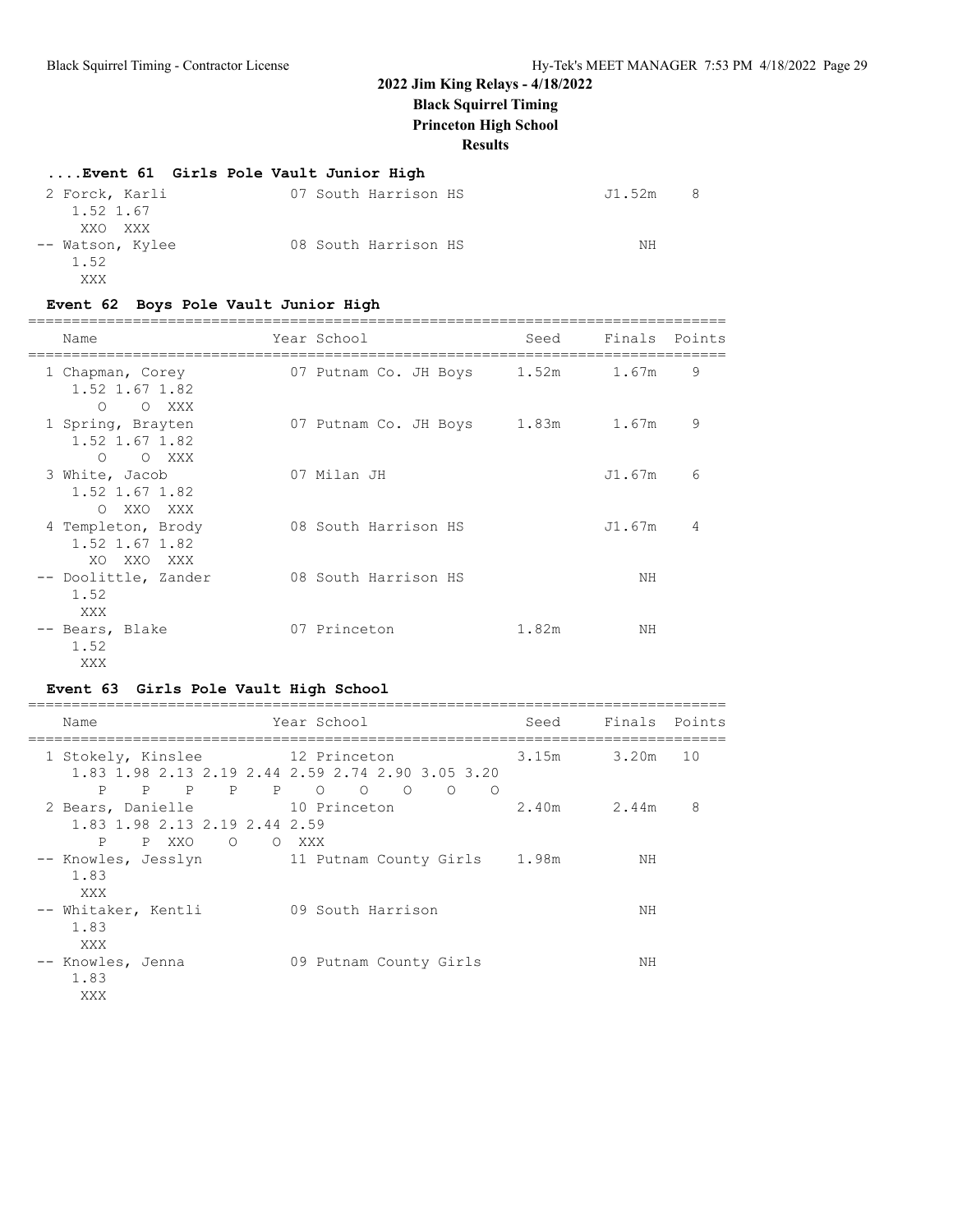## **Event 64 Boys Pole Vault High School**

| Name                                                               | Year School                       | Seed  | Finals Points |    |
|--------------------------------------------------------------------|-----------------------------------|-------|---------------|----|
| 1 Rouse, Jake<br>2.74 2.90 3.05 3.20 3.35 3.50 3.65<br>PXO OXO P   | 11 Putnam County.<br>$\mathsf{X}$ | 3.55m | 3.35m         | 10 |
| 2 Spurling, Braden<br>2.74 2.90 3.05 3.20 3.35<br>$P$ 0 0<br>XXX X | 12 South Harrison                 | 3.39m | 3.20m         | 8  |
| 3 Chamberlin, Parker<br>2.74<br>X0                                 | 12 South Harrison                 | 2.85m | 2.74m         | 6  |

### **Event 65 Boys 800 Meter Run High School**

|  | Name                 | Year School       | Seed    | Finals Points |                |
|--|----------------------|-------------------|---------|---------------|----------------|
|  | 1 Watt, Jude         | 10 Putnam County. | 2:10.56 | 2:17.18       | 10             |
|  | 2 Langfitt, Brody    | 11 Gilman City    | 2:18.15 | 2:22.93       | 8              |
|  | 3 Smith, Logan       | 12 Princeton      | 2:26.40 | 2:22.96       | 6              |
|  | 4 Davis, Jayce       | 10 Mercer         | 2:34.40 | 2:29.40       | 4              |
|  | 5 Thomas, Kaleb      | 12 Princeton      | 2:25.02 | 2:32.61       | $\overline{2}$ |
|  | 6 Preston, Landon    | 09 Gilman City    | 2:52.09 | 2:35.69       |                |
|  | 7 Kelsall, Gavin     | 10 Trenton Hs.    | 2:29.55 | 2:37.53       |                |
|  | 8 MacGregor, Garrett | 09 Newtown-Harris | 2:40.00 | 2:40.41       |                |
|  | 9 Nash, Carlton      | East Harrison JH  |         | 2:46.06       |                |
|  | 10 Jones, Favian     | 11 Putnam County. | 2:50.33 | 2:46.97       |                |
|  | 11 Muselman, Robert  | 10 Trenton Hs.    | 2:43.75 | 2:51.31       |                |
|  |                      |                   |         |               |                |

### **Event 66 Girls 800 Meter Run High School**

| Name                | Year School            | Seed    | Finals Points |                |
|---------------------|------------------------|---------|---------------|----------------|
| 1 Cooksey, Tymber   | 09 Trenton Girls       | 2:44.00 | 2:49.71       | 1 O            |
| 2 Sperry, Kelsey    | 09 Gilman City         | 2:57.92 | 2:54.69       | 8              |
| 3 Templeton, Bailey | 09 South Harrison      | 3:06.00 | 2:56.03       | 6              |
| 4 Diveley, Bailey   | 09 Putnam County Girls | 2:46.44 | 3:00.82       | 4              |
| 5 Milazzo, Molly    | 10 Grundy R-V          | 2:58.60 | 3:03.77       | $\overline{2}$ |
| 6 Gibson, Shelby    | 09 Gilman City         | 3:07.03 | 3:10.49       | 1              |
| 7 Hagan, Makenzie   | 09 Mercer              |         | 3:21.97       |                |
| 8 Buckler, Klaire   | 10 Princeton           | 3:23.00 | 3:24.35       |                |
|                     |                        |         |               |                |

## **Event 67 Boys 800 Meter Run Junior High**

| Name                 | Year School           | Seed    | Finals Points |                |
|----------------------|-----------------------|---------|---------------|----------------|
| 1 Sivetts, Henry     | 08 Putnam Co. JH Boys | 2:29.00 | 2:29.82       | 1 O            |
| 2 Griffith, Camden   | 08 Gilman City        | 2:31.04 | 2:34.87       | 8              |
| 3 Bonta, Isaac       | 08 Trenton.           | 2:42.50 | 2:40.01       | 6              |
| 4 Roberts, Nick      | 08 Laredo-Pleas       |         | 2:44.02       | 4              |
| 5 Castellone, Daniel | 07 Milan JH           | 2:30.50 | 2:46.22       | $\mathfrak{D}$ |
| 6 Templeton, Brody   | 08 South Harrison HS  | 2:48.00 | 2:46.54       |                |
| 7 Jones, Jacob       | 07 Putnam Co. JH Boys | 2:38.90 | 2:47.89       |                |
| 8 Gibson, Beau       | 08 Gilman City        |         | 2:51.18       |                |
| 9 Richardson, Tate   | 07 North Harrison JH  |         | 2:54.93       |                |
|                      |                       |         |               |                |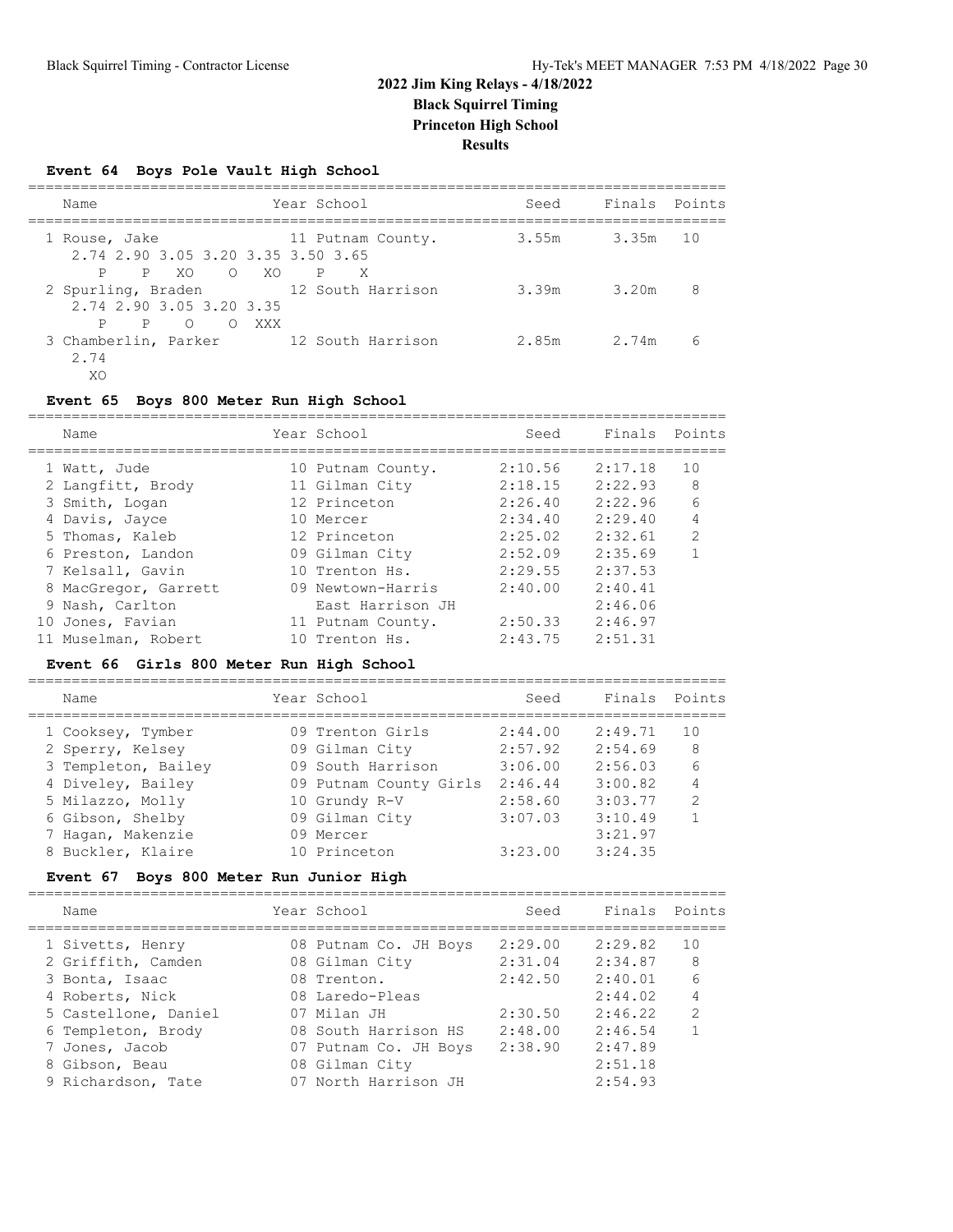================================================================================

## **2022 Jim King Relays - 4/18/2022 Black Squirrel Timing Princeton High School Results**

## **....Event 67 Boys 800 Meter Run Junior High**

| 10 Alvarez, Samuel | 07 Milan JH          | 2:49.30 | 2:55.06 |
|--------------------|----------------------|---------|---------|
| 11 Holt, Kash      | 07 Princeton         | 3:00.24 | 3:06.09 |
| 12 Summers, Ryker  | 08 Grundy R-V        | 3:13.60 | 3:11.68 |
| 13 Lasley, Henry   | 07 Trenton.          | 2:52.50 | 3:19.75 |
| 14 Sweeney, Lucian | 07 North Harrison JH |         | 4:03.51 |

### **Event 68 Girls 800 Meter Run Junior High**

| Name                                                                                                                                                                                                                                                                                                        | Year School                                                                                                                                                                                                                                                                                                                       |                                                    | Seed                                                                                                                             | Finals                                                                                                                                                            | Points                                              |  |  |  |
|-------------------------------------------------------------------------------------------------------------------------------------------------------------------------------------------------------------------------------------------------------------------------------------------------------------|-----------------------------------------------------------------------------------------------------------------------------------------------------------------------------------------------------------------------------------------------------------------------------------------------------------------------------------|----------------------------------------------------|----------------------------------------------------------------------------------------------------------------------------------|-------------------------------------------------------------------------------------------------------------------------------------------------------------------|-----------------------------------------------------|--|--|--|
| 1 Gregg, Avery<br>2 Callaway, Ella<br>3 Thompson, Lainey<br>4 Mullins, Julianna<br>5 Rogers, Sari<br>6 Foster, Sage<br>7 Stark, Kymber<br>8 Turner, Chy<br>9 Smith, Reagan<br>10 Calley, Regann<br>11 Fortner, Shaylee<br>12 West, Kelcie<br>13 Mitchell, Gracie<br>14 Rutledge, Kavinly<br>15 Taylor, Tori | ______________________________<br>08 Gilman City<br>08 South Harrison HS<br>08 East Harrison JH<br>07 Laredo-Pleas<br>08 Mercer JH<br>07 Trenton MS Girls<br>07 Mercer JH<br>08 Trenton MS Girls<br>07 Pcr1 JH Girls22<br>08 Pcr1 JH Girls22<br>08 South Harrison HS<br>07 Milan JH<br>07 Princeton<br>08 Panthers<br>08 Milan JH |                                                    | 2:49.96<br>2:55.00<br>3:47.96<br>3:35.00<br>3:11.90<br>3:32.00<br>3:21.00<br>3:17.00<br>3:15.00<br>3:54.10<br>3:30.00<br>2:58.70 | 2:57.92<br>3:01.30<br>3:12.85<br>3:12.87<br>3:15.66<br>3:18.35<br>3:19.53<br>3:22.15<br>3:22.33<br>3:22.98<br>3:25.32<br>3:26.75<br>3:36.24<br>3:39.79<br>3:41.11 | 10<br>8<br>6<br>$\overline{4}$<br>2<br>$\mathbf{1}$ |  |  |  |
|                                                                                                                                                                                                                                                                                                             | ______________<br>Women - High School - Team Rankings - 19 Events Scored                                                                                                                                                                                                                                                          |                                                    |                                                                                                                                  |                                                                                                                                                                   |                                                     |  |  |  |
| 1) Princeton<br>3) Trenton Girls<br>5) Putnam County Girls<br>7) Mercer<br>9) East Harrison JH<br>11) Newtown-Harris                                                                                                                                                                                        | 138<br>103<br>56<br>28<br>5<br>$\mathcal{D}$                                                                                                                                                                                                                                                                                      | 4) Panthers<br>6) Gilman City<br>10) Grundy R-V    | 2) South Harrison<br>8) North Harrison Girls                                                                                     |                                                                                                                                                                   | 123<br>66<br>39<br>9<br>3                           |  |  |  |
| ====================<br>Women - Junior High - Team Rankings - 15 Events Scored<br>______________________________                                                                                                                                                                                            |                                                                                                                                                                                                                                                                                                                                   |                                                    |                                                                                                                                  |                                                                                                                                                                   |                                                     |  |  |  |
| 1) South Harrison HS<br>3) Gilman City<br>5) Princeton<br>7) Milan JH<br>9) East Harrison JH<br>11) Newtown-Harris                                                                                                                                                                                          | 134<br>67<br>35<br>21<br>16<br>$\mathbf{1}$                                                                                                                                                                                                                                                                                       | 6) Panthers<br>8) Mercer JH<br>=================== | 2) PCR1 JH Girls22<br>4) Trenton MS Girls<br>10) Laredo-Pleasant View                                                            |                                                                                                                                                                   | 79<br>45<br>24<br>17<br>13                          |  |  |  |
| Men - High School - Team Rankings - 19 Events Scored                                                                                                                                                                                                                                                        |                                                                                                                                                                                                                                                                                                                                   |                                                    |                                                                                                                                  |                                                                                                                                                                   |                                                     |  |  |  |
| 1) Putnam County.<br>3) South Harrison<br>5) Trenton HS.<br>7) Panthers<br>9) Grundy R-V<br>10) Mercer                                                                                                                                                                                                      | 140<br>82<br>57<br>28<br>12<br>6                                                                                                                                                                                                                                                                                                  | 2) Princeton<br>6) Gilman City                     | 4) Newtown-Harris<br>8) North Harrison High<br>10) East Harrison JH                                                              |                                                                                                                                                                   | 115<br>65<br>40<br>17<br>6                          |  |  |  |